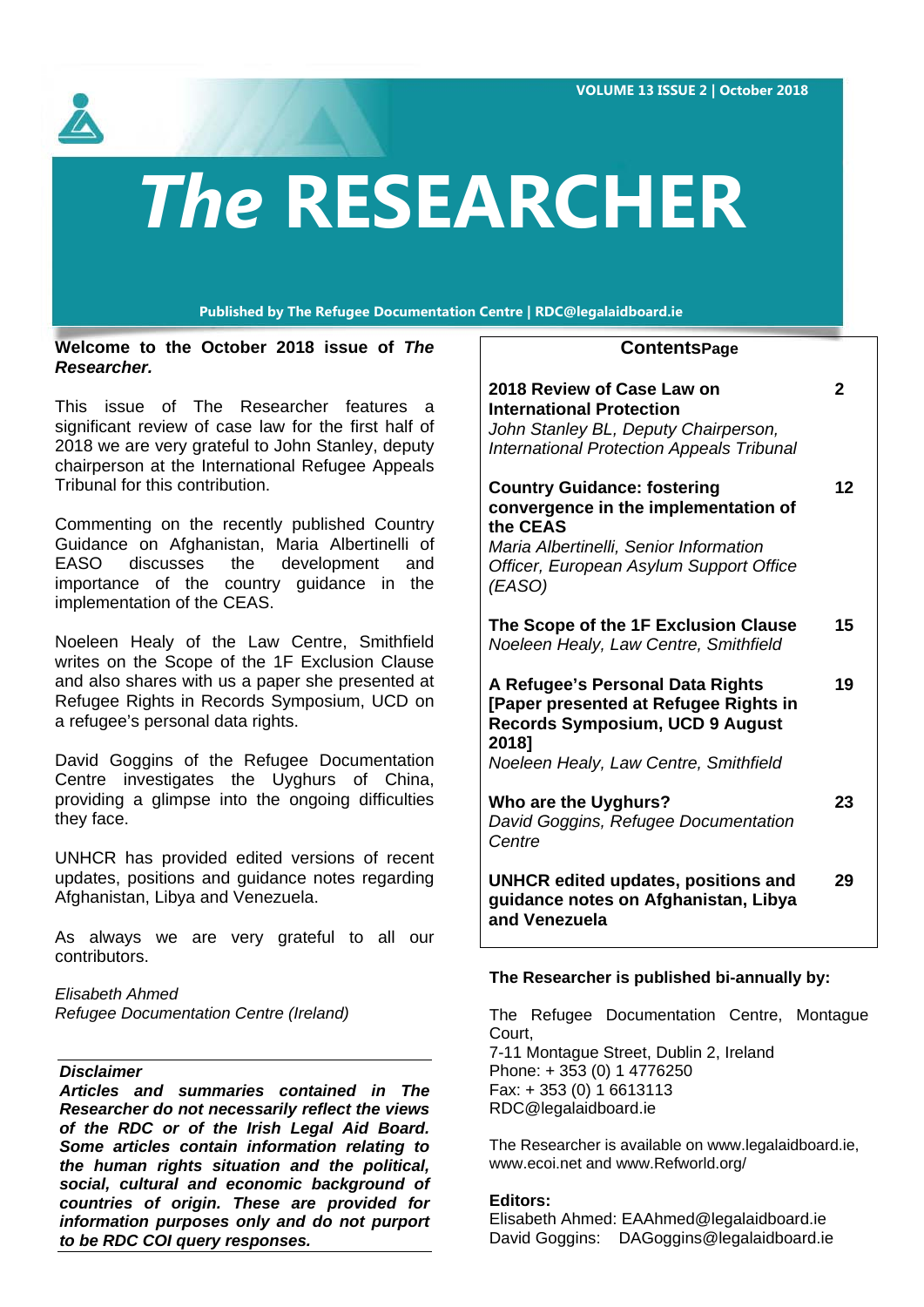# **2018 Review of Case Law on International Protection**



John Stanley, Deputy Chairperson of the International Protection Appeals Tribunal

Below is a summary of the case law from the Irish Superior Courts and the Court of Justice of the European Union from January to June 2018 on matters relevant to international protection law.

## **Credibility Indicators and General Principles**

The High Court provided useful guidance on "credibility indicators" in a number of cases. **It**  accepted the use of internal inconsistency as a credibility indicator in *SB v Minister for Justice and Equality* **[2018] IEHC 235, High Court (Humphreys J.), 22 March 2018**. It confirmed **that** where there is contradiction between accounts offered by an applicant, it is a matter for the Tribunal to assess (*SA (Ghana and South Africa) v International Protection Appeals Tribunal* **[2018] IEHC 97, Humphreys J., 1 February 2018).** It accepted the use of plausibility as a credibility indicator in *CM (Zimbabwe) v The International Protection Appeals Tribunal*  **[2018] IEHC 35, Humphreys J., 23 January 2018.** In *MS (Albania) v The Refugee Appeals Tribunal* **[2018] IEHC 395, High Court, Humphreys J., 30 May 2018** the Court said thatthe Tribunal is in a better position than a court to make judgments relating to credibility, and in particular about the specificity of detail of a claim, contradictory evidence, inconsistencies, and evasiveness. (see also*MAC (Pakistan) v The Refugee Appeals Tribunal* **[2018] IEHC 298, (Humphreys J.), 25 April 2018**).

The High Court judgment in *SA (Ghana and South Africa) v International Protection Appeals Tribunal* **[2018] IEHC 97, Humphreys J., 1 February 2018** provides the following guidance:

- If an applicant gives incredible testimony on any matter it is open to a decisionmaker to draw inferences of lack of credibility generally.
- Where a decision is cumulative the decision-maker is not required to specify the weight to be attached to each and every individual element of the decision.
- UNHCR or IPAT guidelines are not expressly referred to in a decision does not mean that the Tribunal ignored them.
- Noting the statement in Beyond Proof: Credibility Assessment in EU Asylum Systems, UNHCR, May 2013 that decision-makers should "engage in selfassessment so that they recognise the extent to which their own emotional and physical state, values, views, assumptions, prejudices and life experiences influence their decision making", Humphreys J. stated that while the passages quoted are "no doubt desirable aspirational sentiments", this is not to be taken to require decision-makers to make a declaration that they have examined their prejudices.
- It is a matter for a decision-maker to decide whether an omission of an important matter goes to credibility, especially where the decision-maker sees and hears the applicant. It is not possible to lay down a rule that omission of matters in application forms cannot be considered.
- There is no obligation to give an overly detailed account of what individual items are being rejected if an applicant's credibility is being rejected generally.
- The Tribunal is required to consider documents and country reports capable of corroborating or otherwise supporting an applicant's claim.
- Where a decision maker has stated that all material was considered, the onus is on the applicant to displace that assumption.
- A decision-maker is not obliged to list every argument which he or she is rejecting or every fact the significance of which he is discounting.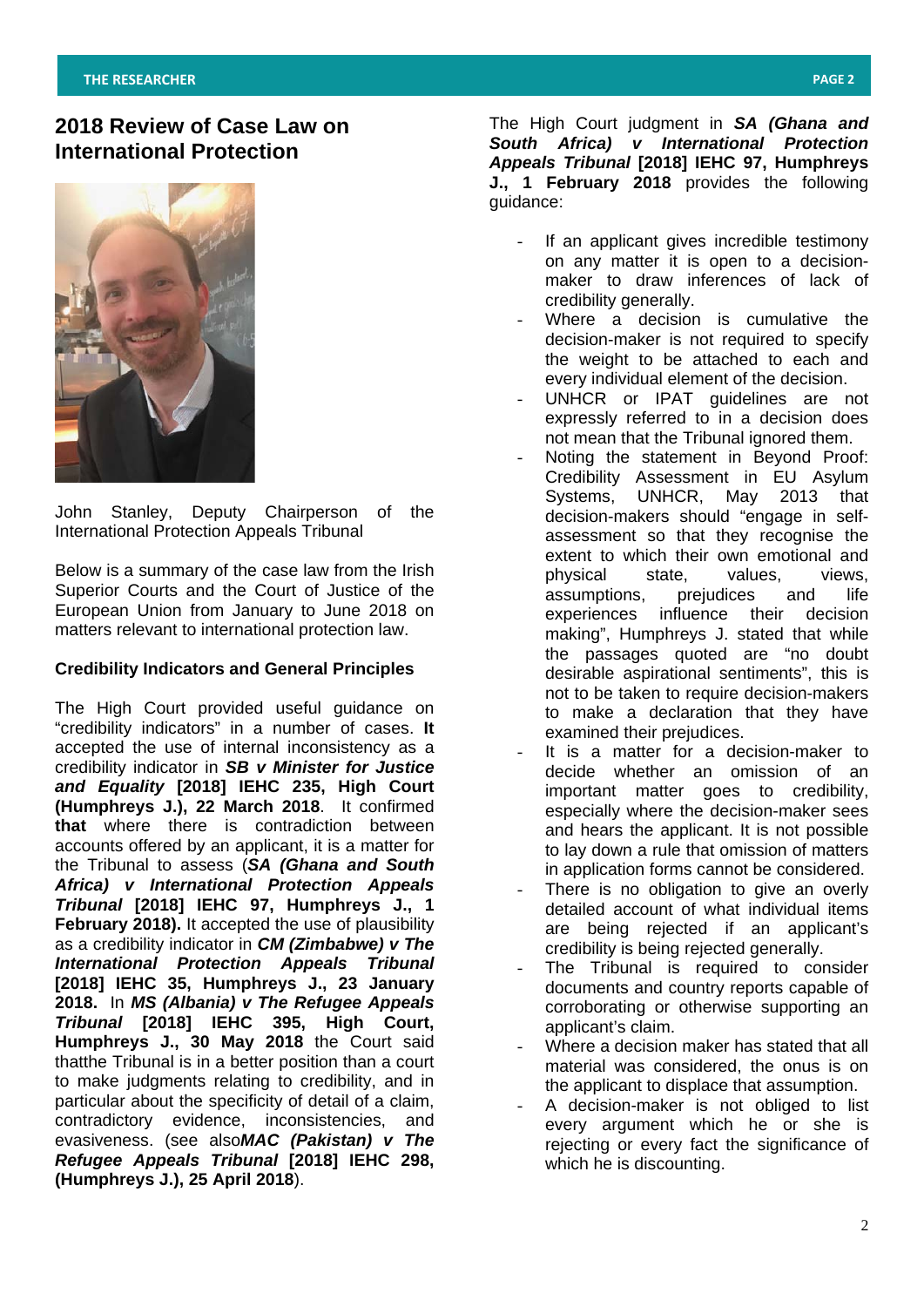*AMC (Mozambique) v The Refugee Appeals Tribunal* **[2018] IEHC 133, High Court (Humphreys J.), 8 March 2018** confirmed that a decision-maker is entitled to take evidence broadly, as a whole, and is not under an obligation to parse and analyse each element; that limited value is to be put on a medical report that is of the nature of a gloss on the subjective account of an applicant; and that where the Tribunal does not find it necessary to expressly reject the authenticity of a document, this means the Tribunal found that the appellant did not discharge the onus of proof in establishing his claim.

The High Court held that where an application has been validly rejected on a dispositive credibility basis, there is no obligation on the Tribunal to consider other points (*OMA (Sierra Leone) v The Refugee Appeals Tribunal* **[2018] IEHC 370, High Court, Humphreys J., 12 June 2018**).

#### **Country Information**

The High Court in *FM (DRC) v Minister for Justice and Equality* **[2018] IEHC 274, High Court (Humphreys J.), 17 April 2018** warned against relying on judgments for their factual assessment of country conditions.

The applicant in *SWIMS (Nigeria) v Minister for Justice and Equality* **[2018] IEHC 257, High Court (Humphreys J.), 19 April 2018** contended that the Tribunal's decision was flawed because of its inadequate assessment of country material regarding state protection. In the judgment of the Court, however, "the Minister and his officials' working knowledge of whether particular countries have an operating rule of law must be taken into account and there must be some reality to the court's review of such matters." The Court said also that the statement in Case C-277/11 *MM*, ECLI:EU:C:2012:744, that if an applicant fails to produce appropriate material, the State must seek all the appropriate elements, does not mean that a decision must automatically be quashed if there is some shortcoming in the State's efforts to gather or analyse information not put before it by the applicant. Rather, "[t]he Minister must have a margin of appreciation. The extent of appreciation must be determined having regard to all the circumstances, and the failure of an applicant to make a point that is later relied on is one of those circumstances."

The High Court in *IA (Pakistan) v The Minister for Justice and Equality* **[2018] IEHC 273, Humphreys J., 20 April 2018** held that the principle whereby the credibility of an application for international protection is assessed by looking at the facts and circumstances enumerated in art.4(3) of the Recast Qualification Directive applies also in respect of the original Qualification Directive, in which Ireland participates. This, in the Court's judgment, implies that country material is to be considered first, followed then by an assessment of credibility in the light of that material.

The Court in *MS (Albania) v The Refugee Appeals Tribunal* **[2018] IEHC 395, High Court, Humphreys J., 30 May 2018** upheld an approach by the Tribunal whereby, having considered the country material, it found it did not need to discuss that material further, because it found the appellant to be incredible (see also*MAC (Pakistan) v The Refugee Appeals Tribunal*  **[2018] IEHC 298, (Humphreys J.), 25 April 2018**).

The High Court in *OMA (Sierra Leone) v The Refugee Appeals Tribunal* **[2018] IEHC 370, High Court, Humphreys J., 12 June 2018** stated that the requirement that country information documentation that contains conflicting information be resolved on a reasoned basis is not to be generalised into an obligation to narratively discuss country information.

*AMC (Mozambique) v The Refugee Appeals Tribunal* **[2018] IEHC 133, High Court (Humphreys J.), 8 March 2018** confirmed that there is no obligation on the tribunal to conduct an investigation into local country of origin material generated "within the entrails of the particular jurisdiction".

#### **Nexus**

*AMC (Mozambique) v The Refugee Appeals Tribunal* **[2018] IEHC 133, High Court (Humphreys J.), 8 March 2018** confirmed that where the Tribunal holds that there is no "nexus" in a claim, this allows rejection of the case irrespective of any other findings.

## **Internal Relocation**

The High Court in *AQ (Pakistan) v Minister for Justice and Equality* **[2018] IEHC 276, High Court (Humphreys J.), 19 April 2018 applied**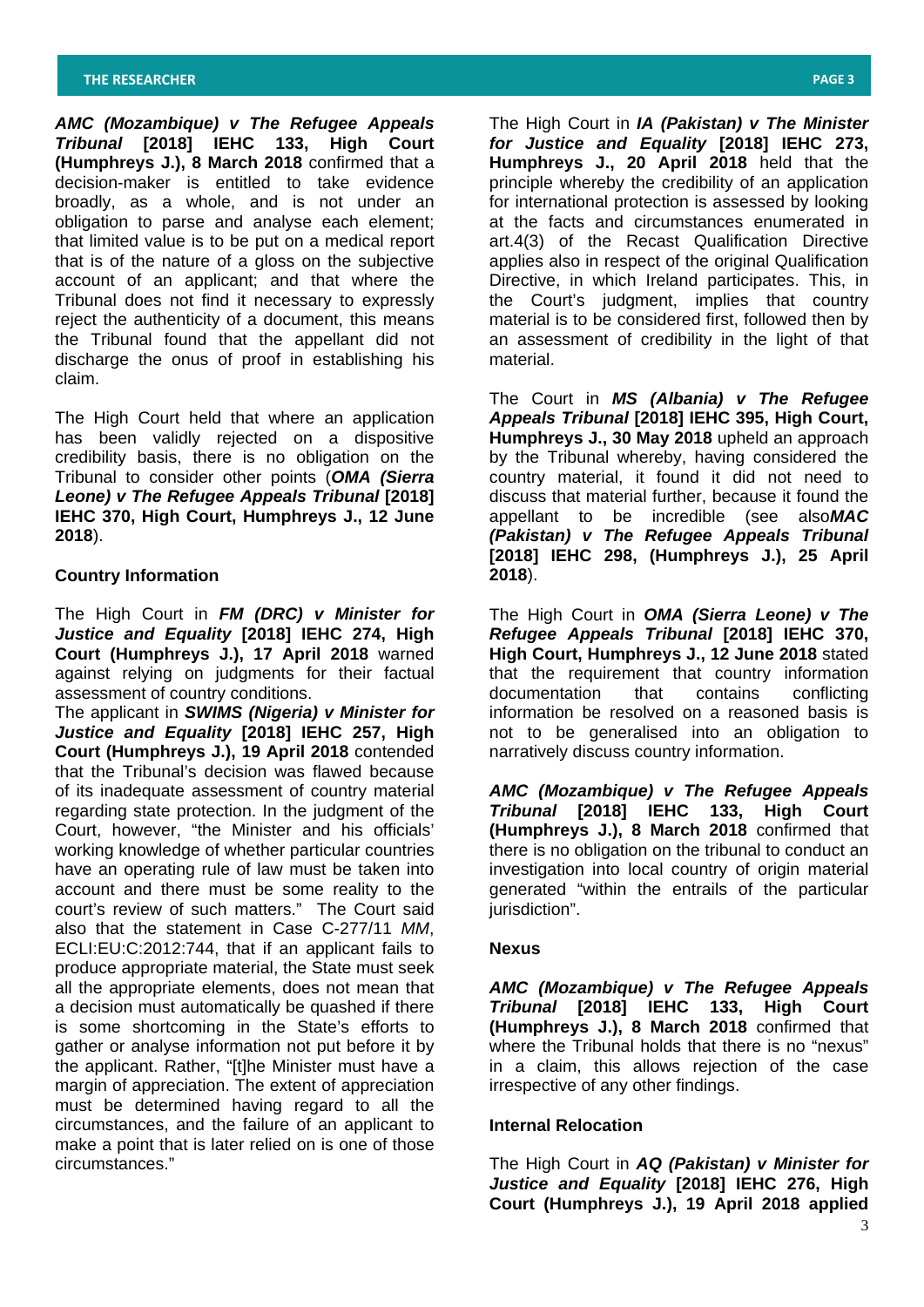**the principle** in *SBE v Minister for Justice and Equality* [2010] IEHC 133, High Court (Cooke J.), 25 February 2010 that "the issue of internal relocation is irrelevant unless that primary finding is shown to be defective". C.f., *MA v Minister for Justice and Equality* [2015] IEHC 287, unreported, High Court, MacEochaidh J., 6 May 2015.

# **Separate consideration for accompanied children?**

The Court confirmed that where no separate claim is advanced on behalf of a minor applicant but is effectively based upon the claim made by a parent and which was rejected in an earlier decision, then the Tribunal is entitled to rely on that earlier finding and to reject any alleged claim of persecution based on the original claim of the parent. If, however, a separate and distinct claim is advanced on behalf of an applicant minor, then the Tribunal member is obliged to consider that claim (*FU (Nigeria) v The Minister for Justice, Law Reform and Defence***[2016] IEHC 339, High court (Stewart J.), 17 June 2018**).

**Use of Panel for Conducting Investigation at First Instance**

The applicants in *IG v Refugee Applications Commissioner* **[2018] IESC 25 (Dunne J., Clarke CJ, McKechnie, O'Donnell and O'Malley JJ. concurring), 16 May 2018** sought leave to appeal the High Court's refusal of leave to appeal the refusal of that Court to permit them to challenge by way of judicial review the manner in which the Commissioner operated his investigation under s.11 of the Refugee Act 1996, as amended.

The Court observed that there is a clear distinction between the power of delegation by the Commissioner in respect of an investigation under s.13 and the power of delegation in other legislative measures, and commented that whether the steps taken by the contractor in a s.13 investigation are ultimately found to amount to an unlawful delegation can only be determined on an application for judicial review. The Court was satisfied however that the applicant's case met the test provided for leave, and overturned the High Court on this point. The Supreme Court was critical of the High Court for refusing leave in circumstances where another judge of that Court had granted leave on the point previously. The Court could see no basis for the High Court in the

instant matter refusing leave in circumstances where leave had already been granted on the same point in other cases. The Court thus allowed the appeal on this point also. (See also *IG v Refugee Applications Commissioner*, Supreme Court, 16 May 2018, O'Donnell J.) Noted that although the Supreme Court judgments in *IG* relate to the administration of the investigation at first instance under the Refugee Act 1996, litigation on similar points under the International Protection Act 2015 is currently before the courts.

## **Withdrawal of application for asylum made originally under the "Hope Hanlon" Procedures**

The administrative process for international protection that predated the Refugee Act 1996 came into focus, albeit in circumstances with current national security concerns, in *XX v Minister for Justice and Equality* **[2018] IECA 124, Court of Appeal (Hogan J., Peart and Irvine JJ. concurring), 4 May 2018.** The applicant, a Jordanian national of Palestinian extraction, applied for asylum in the State in 2000 under the Hope Hanlon procedures (before the Refugee Act 1996, as amended, came into operation). The applicant, on gaining residency in the State by reason of having an Irish born child asked to withdraw, his asylum application. A letter in reply from the Minister in August 2000 was to the effect that the application had been withdrawn.

The applicant's immigration history was fraught, involving as it did his deportation in 2016 on national security grounds due to his alleged involvement as a recruiter for ISIS. Before his deportation, however, the applicant had purported to apply *de novo* for asylum. The Refugee Applications Commissioner refused to accept this application on the basis that the applicant, if he wished to apply anew for asylum, first had to apply for the Minister's consent pursuant to s.17(7) of the 1996 Act. The applicant argued, essentially, that the Commissioner was incorrect because his earlier application had been withdrawn, but not refused, whether in 2000, or latterly by operation of the 1996 Act, as amended.

The Court of Appeal agreed (contrary to the High Court) that the applicant had withdrawn his previous asylum application before the commencement of the 1996 Act, and that his application was under the non-statutory scheme.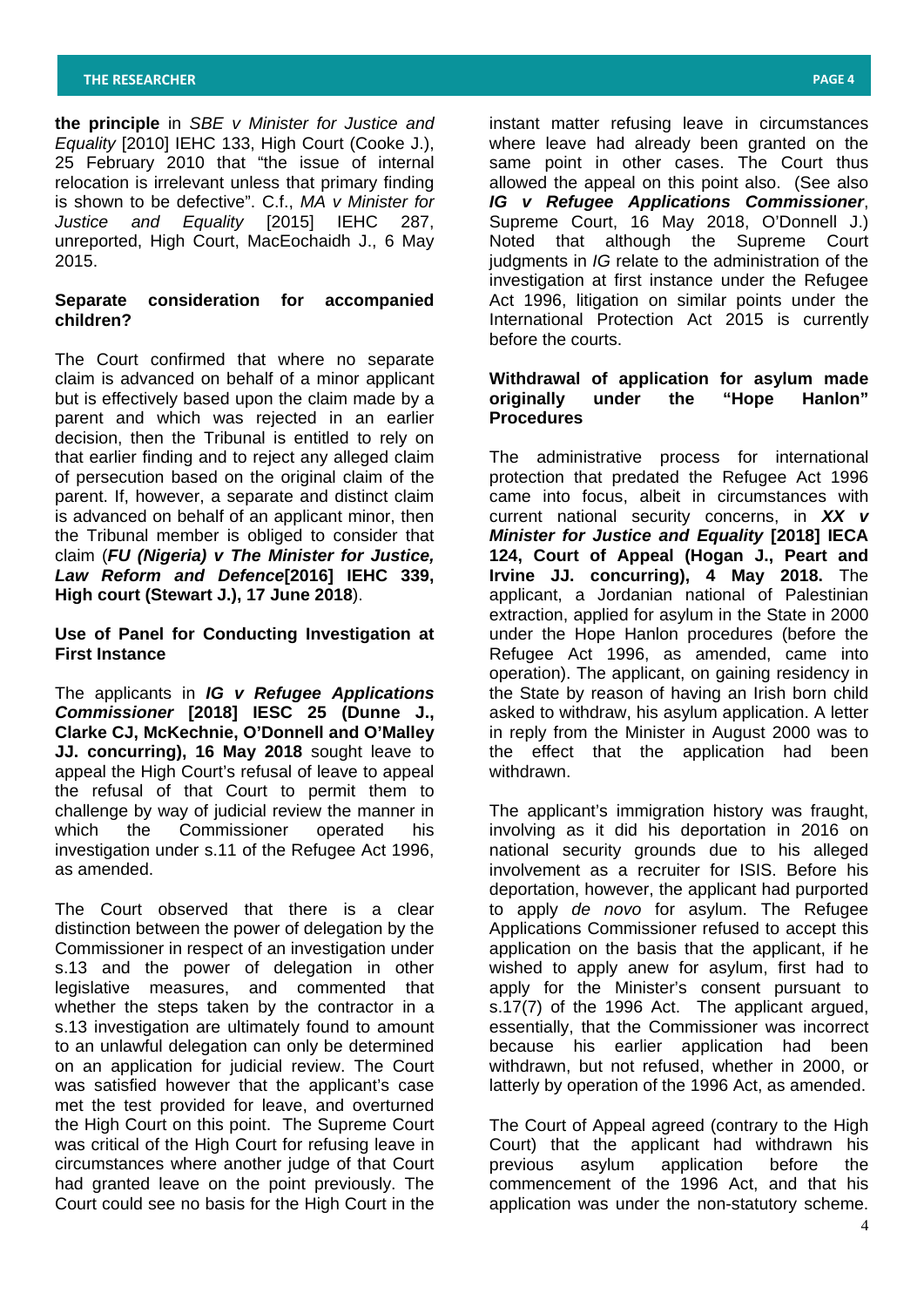Thus, the Minister had not previously refused to grant the applicant a declaration of entitlement to asylum under s.17 of the 1996 Act. The applicant had withdrawn his claim in 2000, and no statutory provision then provided that where there is withdrawal, *"the Minister shall refuse to give the applicant a declaration"* (such provision only being introduced by amendment to the 1996 Act in 2003).

The High Court, in refusing the application, also relied on the provisions of the Procedures Directive in support of the conclusion that s.17(7) of the 1996 Act should be read purposively to apply to previous withdrawn applications made under the Hope Hanlon Procedures. The Court of Appeal held, however, that the applicant did not come within the definition in art.2 of that Directive re 'applicant for asylum' because no final decision was taken in his case pursuant to the provisions of the Qualification Directive.

The Court of Appeal ultimately upheld the High Court's refusal of the claim on the basis that the High Court proceedings amounted to an impermissible collateral attack on the Minister's decision under s.17(7) of the 1996 Act. It seemed to the Court of Appeal that the principal relief sought in the proceedings, namely a declaration that the applicant had filed a valid first-instance application for asylum in 2015, in substance amounted to a collateral challenge to the validity of the Minister's s.17(7) decision. For the Court, any challenge to the validity of that administrative decision had to be brought by way of judicial review proceedings. Thus, the Court of Appeal upheld the judgment of the High Court, albeit on the narrow ground that the proceedings amounted to a collateral attack on the s.17(7) decision.

#### **Ending of refugee status**

The High Court in *MAM (Somalia) v Minister for Justice and Equality* **[2018] IEHC 113***, High Court (Humphreys J.), 26 February 2018* held that a refugee does not continue to be a refugee after acquiring Irish citizenship. In the Court's judgment, a refugee in the State automatically ceased to be a refugee by operation of law under s.2 of the Refugee Act 1996, on acquisition of Irish citizenship in that the definition of refugee in s.2 included the words *"is outside the country of his or her nationality"*, and no formal revocation of a declaration of refugee status was required (the relevant definition in s.2 of the International Protection Act 2015 being in similar terms, the

Court's reasoning would seem to be equally applicable to that Act).

The applicant sought to appeal this judgment in *MAM (Somalia) v Minister for Justice and Equality* **[2018] IEHC 132, High Court (Humphreys J.), 13 March 2018.** The applicant argued that the Minister erred in failing to conduct an exercise to revoke the declaration of refugee status of the applicant's husband. The High Court had not accepted that there was an obligation to expressly revoke the declaration. Rather, in the Court's view, the cessation of that declaration seemed to be a necessary consequence of the applicant's husband ceasing to be a refugee. For this and other reasons, the Court concluded that there was no point of law of exceptional public importance for the purposes of s.5 of the Illegal Immigrant (Trafficking) Act 2000, as amended.

# **Subsidiary Protection**

## **Article 15(b) & health care in the country of origin**

The Court of Justice in *MP v Secretary of State for the Home Department (Case C-353/16)*  **(Grand Chamber), 24 April 2018** provided guidance in respect of the Article 15(b) ground for subsidiary protection where there is a health care concern in a country of origin. MP, a Sri Lankan national, sought asylum in the UK on the basis that he had been detained and tortured by Sri Lankan security forces because of his membership of the Liberation Tigers of Tamil Eelam, and in circumstances where he now evidenced serious mental health as a result of trauma, and showed suicidal tendencies. The UK authorities did not accept that he would be of interest to the Sri Lankan authorities in the future, and refused his claim on both asylum and subsidiary protection grounds on the basis, in effect, that the Qualification Directive was not intended to cover cases within the scope of Art.3 ECHR where the risk was to health or one of suicide.

The UK Upper Tribunal allowed the applicant's claim on Art.3 ECHR grounds on the basis that once returned to his country of origin he would be in the hands of the Sri Lankan mental health services, with the result that, in view of the severity of his mental health illness, and the fact that he would be unable to access appropriate health care, returning him would breach Art.3. This was upheld by the Court of Appeal. CP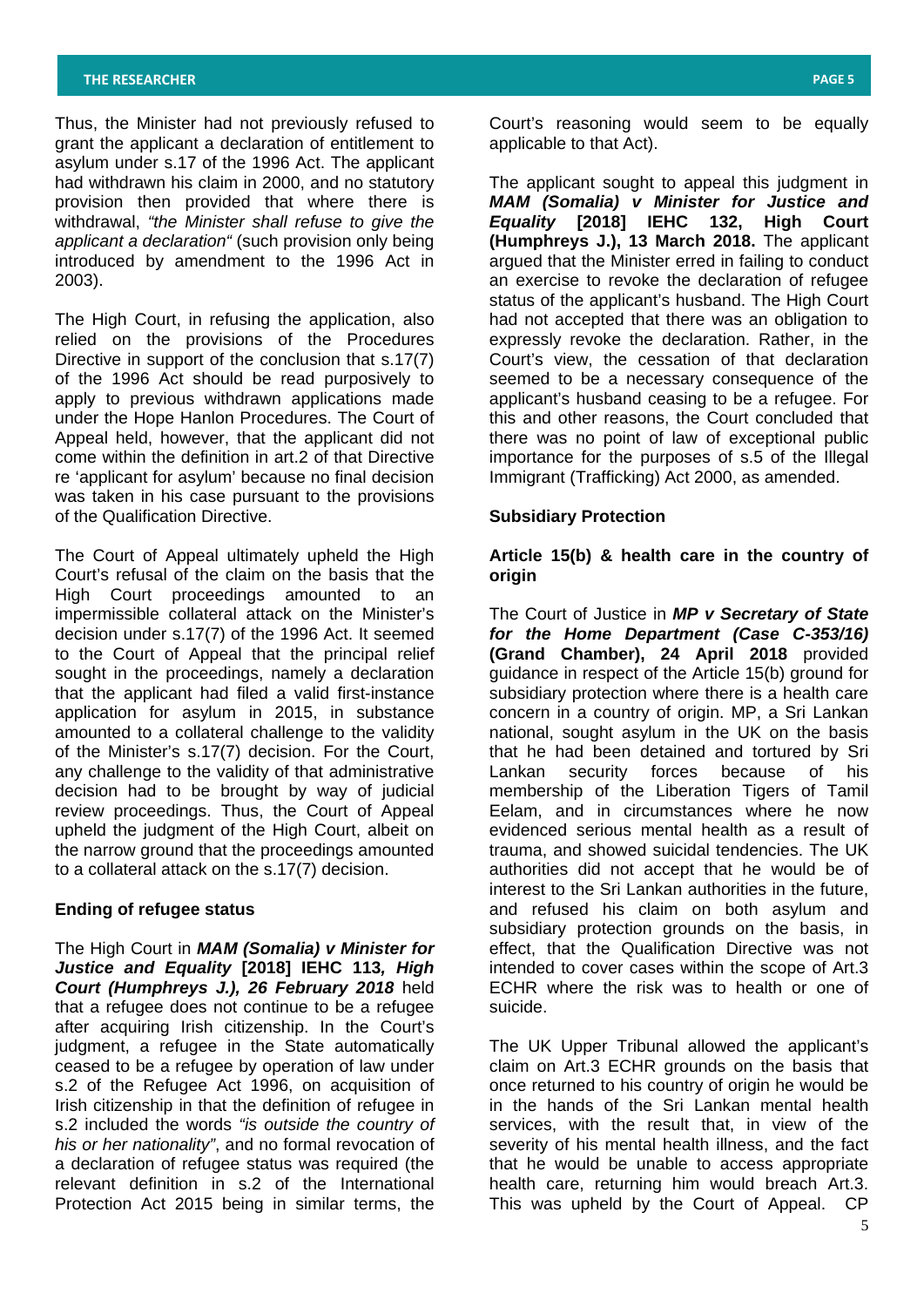claimed that the UK Upper Tribunal and Court of Appeal had construed the scope of the Directive too narrowly. Thus the UK Supreme Court asked the CJEU whether art.2(e), read with art.15(b), of the Qualification Directive covered a real risk of serious harm to the physical or psychological health of the applicant if returned to the country of origin, resulting from previous torture or inhuman or degrading treatment for which the country of origin was responsible.

The Grand Chamber of the CJEU commented, inter alia, that art.15(b) of the Qualification Directive had to be read consistently with Art.4 of the EU Charter; that the guarantees of Art.4 of the Charter corresponded to those of Art.3 of the ECHR. The Grand Chamber said also that the Convention Against Torture had be to taken into consideration, in particular art.14 thereof, and that while it was not possible, without disregarding the distinct areas covered by that Convention, on the one hand, and the Qualification Directive, on the other, for an applicant in a situation such as MP to be eligible for subsidiary protection as a result of every violation, by his State of origin, (the *M'Bodj*judgment notwithstanding) it was "… *for the national court to ascertain, in the light of all current and relevant information, in particular reports by international organizations and nongovernmental human rights organizations, whether, in the present case, MP is likely, if returned to his country of origin, to face a risk of being intentionally deprived of appropriatecare for the physical and mental after-effects resulting from the circumstances where, as in the main proceedings, a third county national is at risk of committing suicide because of the trauma resulting from the torture he was subjected to by the authorities of his country of origin, it is clear that those authorities, notwithstanding their obligation under Article 14 of the Convention against Torture, are not prepared to provide for his rehabilitation. There will also be such a risk if it is apparent that the authorities of that country have adopted a discriminatory policy as regards access to health, thus making it more difficult for certain ethnic groups or certain groups of individuals, of which MP forms a part, to obtain access to appropriate care for the physical and mental after-effects of the torture perpetrated by those authorities"* (Para.57).

Thus, in the Court's judgment, arts 2(e) and 15(b) of the Qualification Directive meant that an applicant "… *who in the past has been tortured by the authorities of his country of origin and no* 

*longer faces a risk of being tortured if returned to that country, but whose physical and psychological health could, if so returned, seriously deteriorate, leading to a serious risk of him committing suicide on account of trauma resulting from the torture he was subjected to, is eligible for subsidiary protection if there is a real risk of him being intentionally deprived, in his country of origin, of appropriate care for the physical and mental after-effects of that torture, that being a matter for the national court to determine*" (Para.58) .

#### **Article 15(c) and the UNCHR's jurisdiction**

The relevance, or lack thereof, of UNHCR guidance to subsidiary protection was considered in *EHGA (Venezuela) v The International Protection Appeals Tribunal* **[2018] IEHC 396, High Court (Humphreys J.), 5 June 2018**. The Court rejected the argument that the Tribunal erred in finding that the *UNHCR Guidelines on International Protection No. 12: Claims for refugee status related to situations of armed conflict and violence under Article 1A(2) of the 1951 Convention*, related to asylum seekers, not subsidiary protection. In the Court's view, counsel's concession that the UNHCR did not have jurisdiction to deal with subsidiary protection was fatal to this argument.

## **The right to be heard in the pre-International Protection Act 2015 Act consecutive process**

The consequences of the "bifurcated, or consecutive, system for determining international protection claims continued to yield significant judgments in early 2018. In *MM v Minister for Justice and Equality* **[2018] IESC 10, Supreme Court (O'Donnell J, Clarke CJ and McKechnie, MacMenamin and O'Malley JJ concurring), 14 February 2018**, the applicant, a Rwandan national, was unsuccessful in his application for subsidiary protection (under the European Communities (Eligibility for Protection) Regulations 2006). The applicant's claim for subsidiary protection was based on essentially the same grounds as his rejected application for asylum. The Minister's decision refusing subsidiary protection quoted extensively from the Tribunal's decision, and concluded that the applicant did not warrant the benefit of the doubt.

The High Court considered the principal issue to be whether the duty of cooperation imposed by Article 4(1) of the Qualification Directive imposed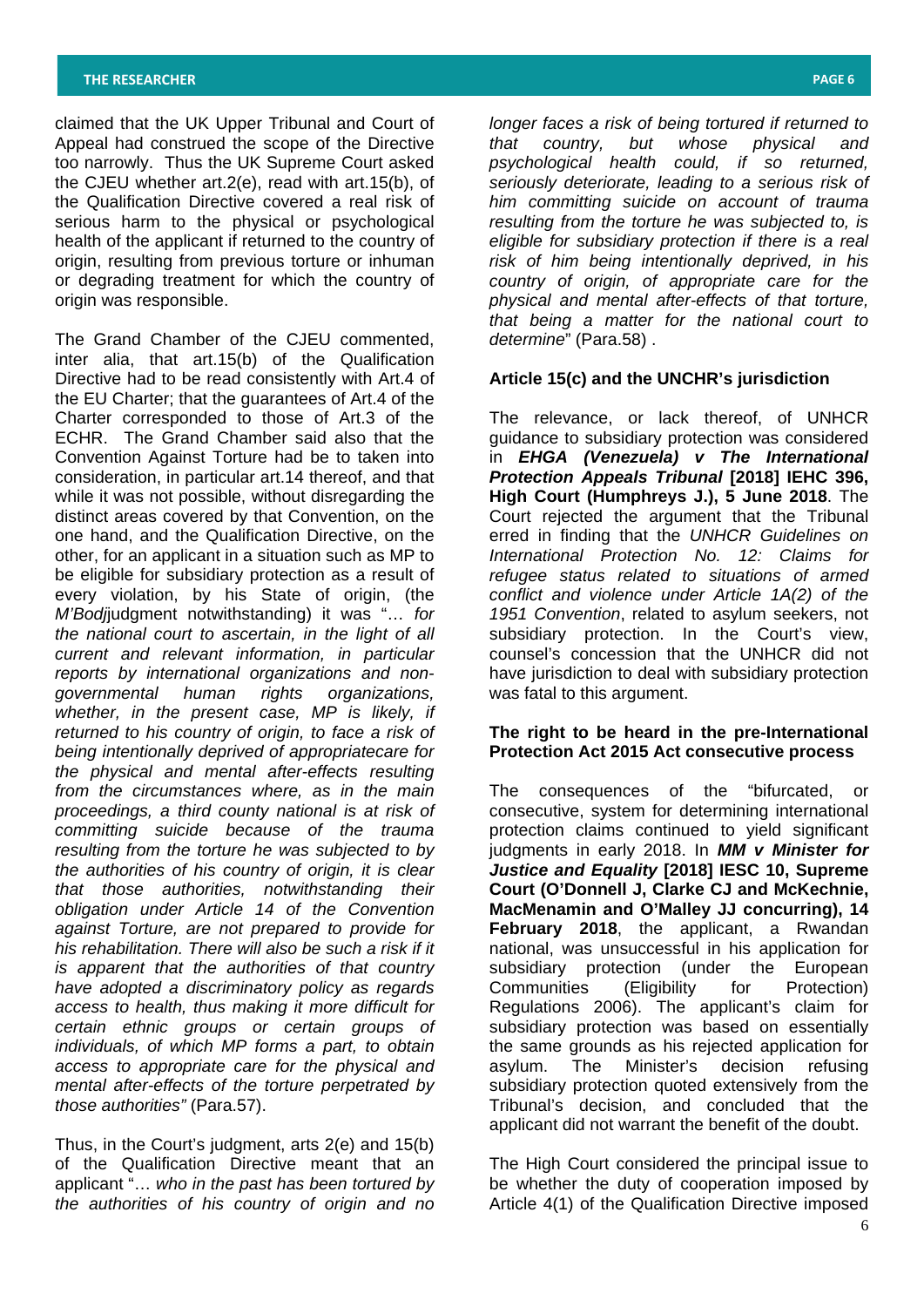a duty on the Minister to supply the applicant with a copy of any draft decision adverse to the applicant to allow the applicant to comment on such findings before a final decision. Finding that matter to be unclear, the High Court referred it to the Court of Justice of the European Union. The CJEU rejected the duty contended for the applicant, but then went on to observe:

> *"However, in the case of a system such as that established by the national legislation at issue in the main proceedings, a feature of which is that there are two separate procedures, one after the other, for examining applications for refugee status and applications for subsidiary protection respectively, it is for the national court to ensure observance in each of those procedures, of the applicant's fundamental rights and, more particularly, of the right to be heard in the sense that the applicant must be able to make known his views before the adoption of any decision that does not grant the protection requested. In such a system, the fact that the applicant has already been duly heard when his application for refugee status was examined does not mean that thatprocedural requirement may be dispensed with in the procedure relating to the application for subsidiary protection."*

Applying that judgment, the trial judge in the instant matter *"sought an intermediate course, and deduced that certain procedures were required which bore traces of Irish administrative law concepts."* As the Minister's process did not accord with those procedures, the Court quashed the Minister's decision. The Minister appealed that judgment to the Supreme Court, and the applicant counter-appealed. Faced with various proposed interpretations of the CJEU's judgment in respect of the meaning of *"right to be heard"*, the Supreme Court referred the matter to the CJEU again.

Although the Advocate General, and the EU Commission, in the second preliminary reference, took the position that an oral hearing typically was necessary (although there was difference of view between the AG and the Commission on what that meant), the CJEU decided a written procedure was not incompatible with the right to be heard in EU law. More particularly, the CJEU concluded:

*"The right to be heard, as applicable in the context of [Directive 2004/83/EC] does not require, as a rule, that, where national legislation, such as that at issue in the main proceedings, provides for two separate procedures, one after the other, for examining applications for refugee status and applications for subsidiary protection respectively, the applicant for subsidiary protection is to have the right to an interview relating to his application and the right to call or cross-examine witnesses when the interview takes place. "An interview must nonetheless be arranged where specific circumstances, relating to the elements available to the competent authority or to the personal or general circumstances in which the application for subsidiary protection has been made, render it necessary in order to examine that application with full knowledge of the facts, a matter which is for the referring court to establish."* 

In applying that reasoning to the instant case, the Supreme Court held that the CJEU made it clear that, in the bifurcated Irish system, it was permissible to make a decision on the basis of a written procedure, so long as the procedure adopted was sufficiently flexible to allow the applicant to make his case, and that this was plainly the case in the instant case. The Court said further that while, exceptionally, it may be necessary to permit an oral interview, this was not the case here as the submission seeking subsidiary protection identified only those matters already relied on in the claim for asylum.

The Court emphasised that there was a difference between a credibility finding in the *"classic"* sense, whereby a decision maker decides between disputed accounts and facts, and a credibility finding in the sense of deciding whether an asserted conclusion follows from the facts. In the Court's view, it may be important in a particular case to distinguish which of these meanings of credibility applies as the necessity for some oral procedure or personal process will be more pressing where the veracity of a witness is a central issue.

**In** *SJ v Minister for Justice and Equality* **[2018] IESCDET 35, (Clarke CJ, MacMenamin and Dunne JJ concurring), 5 February 2018**, the Supreme Courtgranted the applicant leave to appeal a judgment of the High Court, with the

7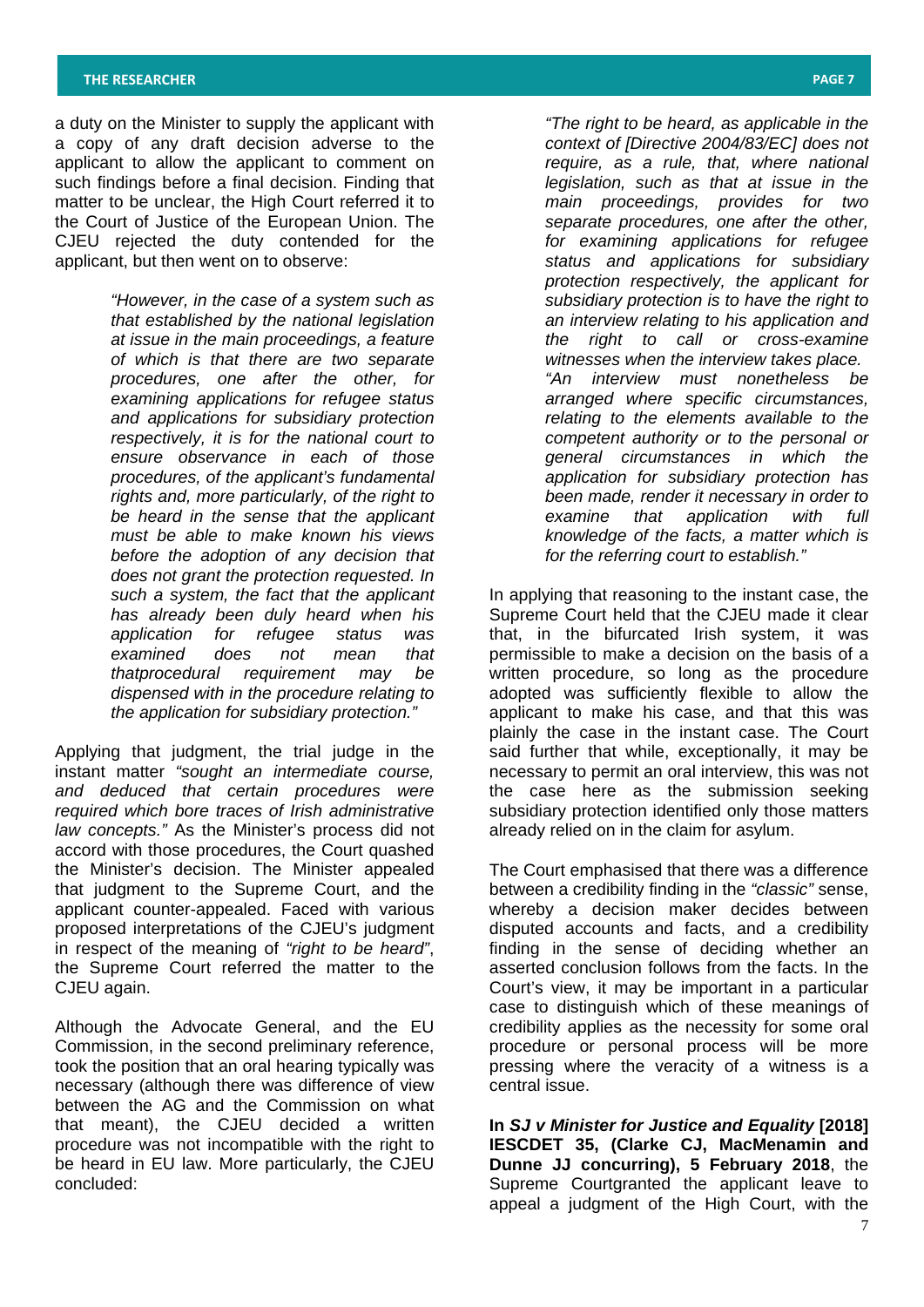central question being whether an applicant for international protection, who seeks to rely on the credibility of the same statement (or statements) for the purposes of both a refugee status application under the Refugee Act 1996, and a subsidiary protection application under the 2006 Regulations, had an unqualified entitlement to have the same credibility issue assessed twice separately in each procedure.

The High Court, in*M.L. (DRC) v Minister for Justice and Equality***, unreported, High Court (McDermott J.), 20 June 2017** clarified the obligations of the Tribunal (under the pre-2015 Act regime) to invite appellants for subsidiary protection to comment on adverse credibility findings in the asylum process where such findings are relied on in the decision on subsidiary protection. In its judgment, the High Court was satisfied that the Minister failed to afford the applicants a fair opportunity to address credibility issues in their subsidiary protection applications. The Court found that the decision-makers failed to rely on any material outside the adverse credibility findings made by the Tribunal concerning the assertions of fact made by them in respect of their claims. The Court considered it essential that the applicants be given an opportunity to address the adverse credibility findings quoted in the subsidiary protection decisions from the Tribunal decisions, and a fresh opportunity to revisit the matters bearing on their claims for subsidiary protection.

The Minister sought to appeal this decision to the Supreme Court. In its determination *(ML v Minister for Justice and Equality* **[2018] IESCDET 68, Supreme Court (O'Donnell, McKechnie, Finlay Geoghegan JJ.), 15 May 2018)**, the Supreme Court stated that it was not satisfied that the High Court's decision involved a matter of general public importance meriting an appeal to that Court. However, the Court considered that if the appeal proceeded before the Court of Appeal there was a possibility the proceedings could become further fragmented and increasingly complex and tortuous. Accordingly, the Court found it was in the interests of justice that the appeal proceed before the Supreme Court.

# **Temporal restriction in applying for subsidiary protection**

On the facts of *AAF v The Refugee Applications Commissioner* **[2018] IEHC 286***,*  *High Court (Faherty J.), 23 February 2018*, the Refugee Applications Commissioner refused to process an application for subsidiary protection on the basis that he was precluded from accepting the application because the applicant was refused refugee status before the Irish Regulations giving effect to the Qualification Directive came into effect on 10 October 2006. The applicant argued that there was nothing in the Directive that imposed the temporal restriction in the Irish Regulations. In the Court's judgment, the applicant had his rights determined in a pre Qualification Directive determination, and to allow him to apply for subsidiary protection now would be to apply the Directive retrospectively, whereas nothing in the Directive admitted of a retrospective application.

# **Enmeshment of subsidiary protection with deportation**

The High Court had quashed the Minister's decision refusing subsidiary protection in light of the *MM* ruling from the CJEU, but had dismissed the applicant's application for judicial review on the following ground:

> "By confining the right to apply for subsidiary protection to the circumstances in which the asylum seeker's entitlement to remain lawfully in the State pursuant to s.9(2) of the Refugee Act 1996, has expired and a decision has been taken to propose the deportation of the applicant under s.3(3) of the Immigration Act 1999, Regulation 4(1) of the 2006 Regulations in conjunction with s.3 of the said Act of 1999, has the effect of imposing a precondition or disadvantage upon a subsidiary protection applicant which is ultra vires Council Directive 2004/83/EC [...], and is incompatible with general principles of European law."

8 The State sought to appeal the quashing order, and the appellant sought to cross-appeal the refusal of judicial review on the above ground. The Court considered it in the interests of justice that the litigation be determined in one court, and granted the Minister leave to appeal the quashing order, and said it would be disposed to granting leave to the appellant on the above ground so long as no other ground was pursued (see *VJ v The Minister for Justice and Equality* **[2018] IESCDET 69, Supreme Court (O'Donnell, McKechnie, Finlay Geoghegan JJ.), 15 May**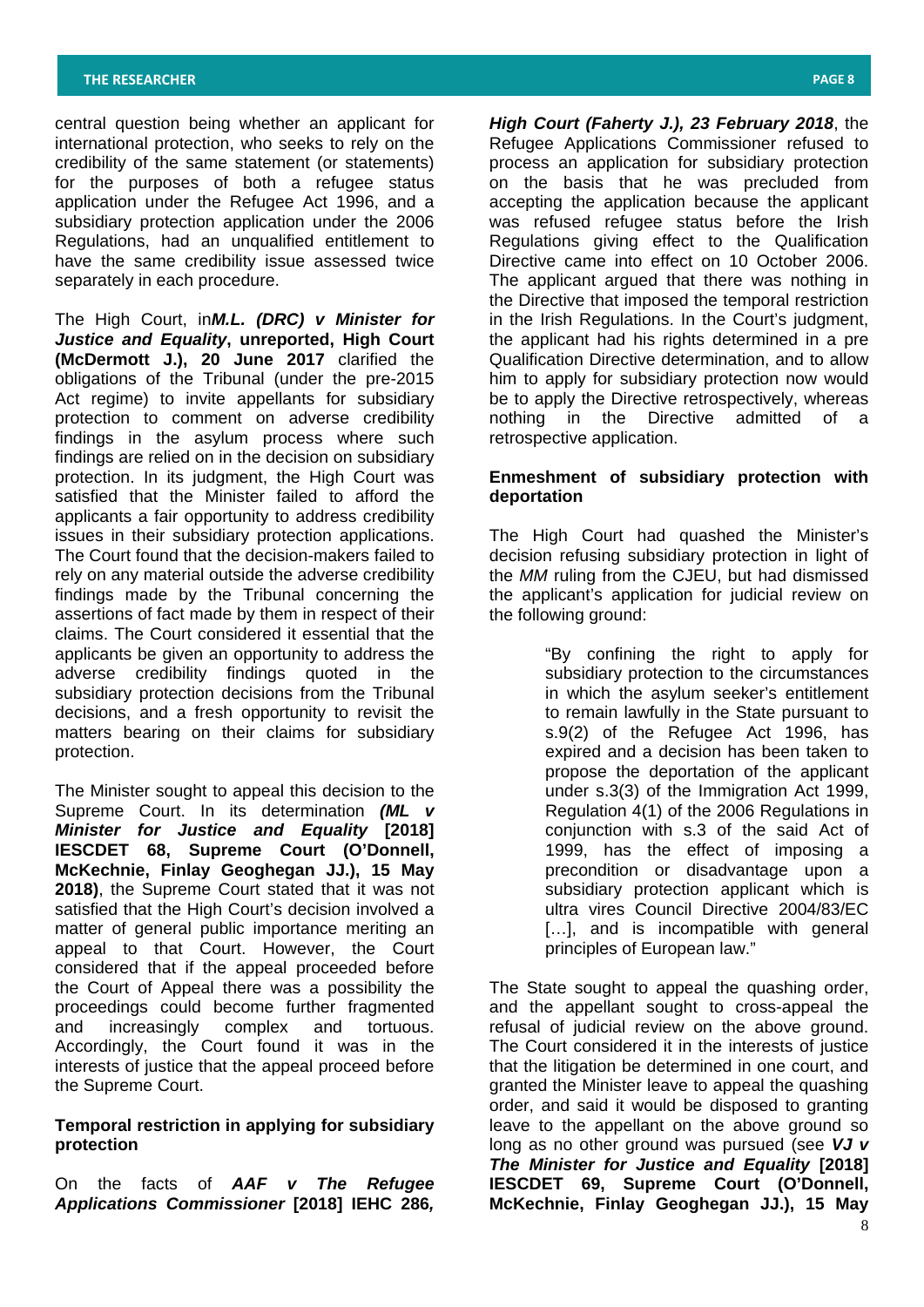**2018. See also** *ML v The Minster for Justice and Equality* **[2018] IESCDET 68 and** *JCM v The Minister for Justice and Equality* **[2018] IESCDET 70**).

## **The Dublin III Regulation Procedural issues in "take back" requests**

The CJEU, in its judgment of 25 January 2018, in **Case C-360/16 Hasan**, clarified, *inter alia*:

- art.27(1) of the Dublin III Regulation does not preclude a legislative provision that may lead the court or tribunal hearing an action brought against a transfer decision to take into account circumstances that are subsequent not only to the adoption of that decision but also to the transfer of the person concerned.
- a Member State to which an applicant has returned after being transferred is not allowed to transfer that person anew to the requested Member State without requested Member State without respecting a take back procedure.
- a take back request must be submitted within the periods prescribed in Article 24(2) of the Dublin III Regulation, which begins to run from the time the requesting Member State becomes aware of the presence of the person concerned on its territory.
- a pending appeal procedure brought against a decision that rejected a first application for international protection is equivalent to lodging of a new application.
- In case the person concerned does not lodge a new asylum application, it remains open to the Member State on whose territory that person is staying to initiate a take back procedure.

The CJEU, in its ruling in Case C-670/16 *Mengesteab*, had clarified that art.27(1) of the Dublin III Regulation means that an applicant challenging a transfer decision may rely on the expiry of a period laid down in art.21(1) for a "take charge" request, even where the requested Member State is willing to take charge of the applicant (see Case C-670/16 *Mengesteab)*. The High Court in *ZS v The Refugee Appeals Tribunal* **[2018] IEHC 436, High Court (Faherty J.), 27 June 2018** clarified that the same applies to a "take back" request. Thus, the process for

determining the Member State responsible must be carried out in accordance with the rules laid down in ch.VI of Dublin III as well, and an appellant may challenge a transfer decision where those rules are breached. In particular, note that the timeframe in art.23(2) of the Dublin III Regulation cannot be extended by art.5(2) of the Implementing Regulation, and a decisionmaker cannot extend the time in which to make a take back or take charge request by construing a refusal to take charge or to take back as a request for further information.

**Procedural issues under Article 34 of Dublin III**  The applicants in *BS v The Refugee Appeals Tribunal* **[2018] IESCDET 91, Supreme Court (Clarke C.J. MacMenamin and Dunne JJ.), 29 June 2018** complained that the erstwhile Refugee Applications Commissioner did not comply with arts 34(2), (4) and (9) of the Dublin III Regulation. When the Commissioner made an information request to the UK, in respect of the applicant and a number of other persons, under the Regulation, it supplied their fingerprints. The applicants submitted that the information received was obtained as part of an 'en masse' disclosure to the UK of the applicants' personal data, and that such use of their fingerprints breached data protection legislation as the purpose of obtaining the fingerprints was under the separate provisions of the Eurodac Regulation.

The Supreme Court usefully summarised the effects of the provisions in question at para.9 of its determination:

> 'Article 34(4) provides that any request for information shall only be sent in the context of an "individual application for international protection". Such request shall set out the grounds on which it is based, and where its purpose is to check whether there is a "criterion that is likely to entail the responsibility of the requested Member State, shall state on what evidence ... or on what specific and<br>verifiable part of the applicant's part of the applicant's statements it is based". Art.34(8) imposes a duty to ensure that such information is up-to-date. Art.34(9) provides that the applicant shall have the right to be informed of any data that is processed concerning him or her. If the applicant finds that the data have been processed in breach of this Regulation, or of Directive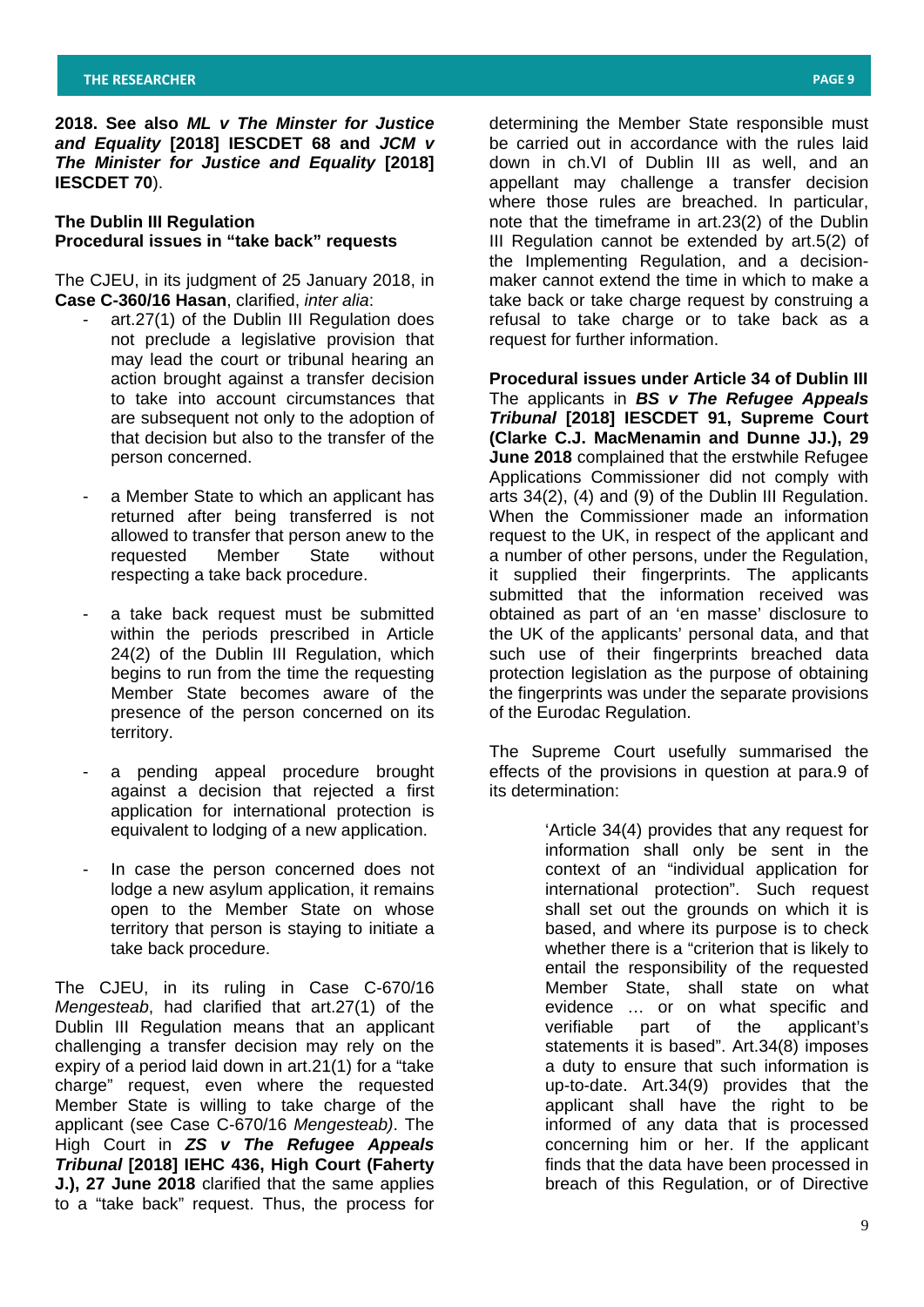95/46/EC, an entitlement to have them "corrected or erased" shall accrue.'

The Court of Appeal had dismissed the applicants' appeal in its judgment of 14 June 2017. The Court of Appeal majority judgment held that there had been no breach of art.34 and, even if there had been such a breach, art.34 did not confer any rights on the applicants. Hogan J., dissenting, however, deemed the matter an open one properly referable to the CJEU.

The Supreme Court, having regard to Case C-670/16 *Mengesteab*, Case C-155/15 *Karim*, and Case C-63/15 *Ghezelbash*, concluded that the issues arising were not acteclair, and that the question raised was one of general public importance such that determination of the issues was in the interests of justice. Thus, the Court granted leave to appeal, asking that it hear the parties on, inter alia, the scope of the ground of appeal which should be permitted to be pursued, having regard to the manner in which the case was fought in the High Court, and whether a preliminary reference to the CJEU was necessary.

## **Timing of Transfer Decision**

In *Adil Hassan v Préfet du Pas-de-Calais* **(Case 647/16) (Second Chamber), 31 May 2018** a French Administrative Court asked the CJEU, essentially, whether art.26(1) of the Dublin III Regulation precluded a Member State from adopting a transfer decision and notifying it to the subject of the decision before a requested Member State gives its explicit or implicit agreement. The Court's answer was that it was clear from the wording, history and objective of the Dublin III Regulation that a transfer decision must be adopted and notified to the person concerned only after the requested Member State has, explicitly or implicitly, agreed to take the person back. The Court observed that were this not the case, the scope of a person's effective remedy would be restricted, and transfer could take place before the requested Member State had given its consent for the transfer.

## **Right to choose country of asylum?**

The High Court (O'Regan J.) refused an applicant leave to seek to argue in the context of a judicial review that the Dublin III Regulation breached the applicant's right to choose the country in which he could make an application for asylum. The

applicant appealed that decision to the Court of Appeal. The Court of Appeal rejected the appeal, concluding that while Article 31 of the Refugee Convention conferred an element of choice on those seeking refugee status as to the country in which they will make their application, that choice is largely confined "to those applicants who are en route to a particular destination and whose choice of country of refuge is not nullified simply because they did not make an application in a Contracting State where they were simply stopping over or transiting." Moreover, in the Court's view, in the EU, Article 31 of the Refugee Convention is "supplemented and developed" by the Dublin III Regulation, and it cannot be said that a system expressly authorised by the Treaties, as Dublin III is by Article 72(2)(e) TFEU, could be unlawful on the ground that it is contrary to an international treaty which is not in itself part of EU law. See *MIF v The International Protection Appeals Tribunal* **[2018] IECA 36, Court of Appeal (Hogan J, Irvine and Whelan JJ concurring), 19 February 2018** 

## **Article 17(1) "sovereign" discretion**

The "sovereign discretion" of art.17(1) of Dublin III was the subject of several judgments in early 2018.In *HN v The International Protection Appeals Tribunal* **[2018] IECA 102, Court of Appeal (Hogan J., Peart and Irvine JJ. concurring), 18 April 2018, t**he Court of Appeal was of the view that given the judgment of the CJEU in Case C-578/16 PPU, *CK*, EU:C:2017:127, it seemed to follow, in the light of the Tribunal's findings in the instant case, that the Tribunal was under an obligation to consider exercising the art.17(1) discretion and, where necessary examine whether the applicant's mental health was sufficiently robust to withstand transfer to the UK, and to take account of all significant and permanent consequences flowing from the transfer. Thus, in the Court's view, it was arguable for the purposes of leave that the Tribunal was obliged to consider exercising the art.17(1) jurisdiction.

10 The applicant in *U v The Refugee Appeals Tribunal* **[2018] IESCDET 62, Supreme Court (Clarke CJ, Dunne and O'Malley JJ concurring), 26 April 2018** sought to "leapfrog" to the Supreme Court his appeal against the decisions of the High Court of 26 June 2017 and 24 October 2017. The Supreme Court, in its determination, observing that one of the factors which the Court will take into account in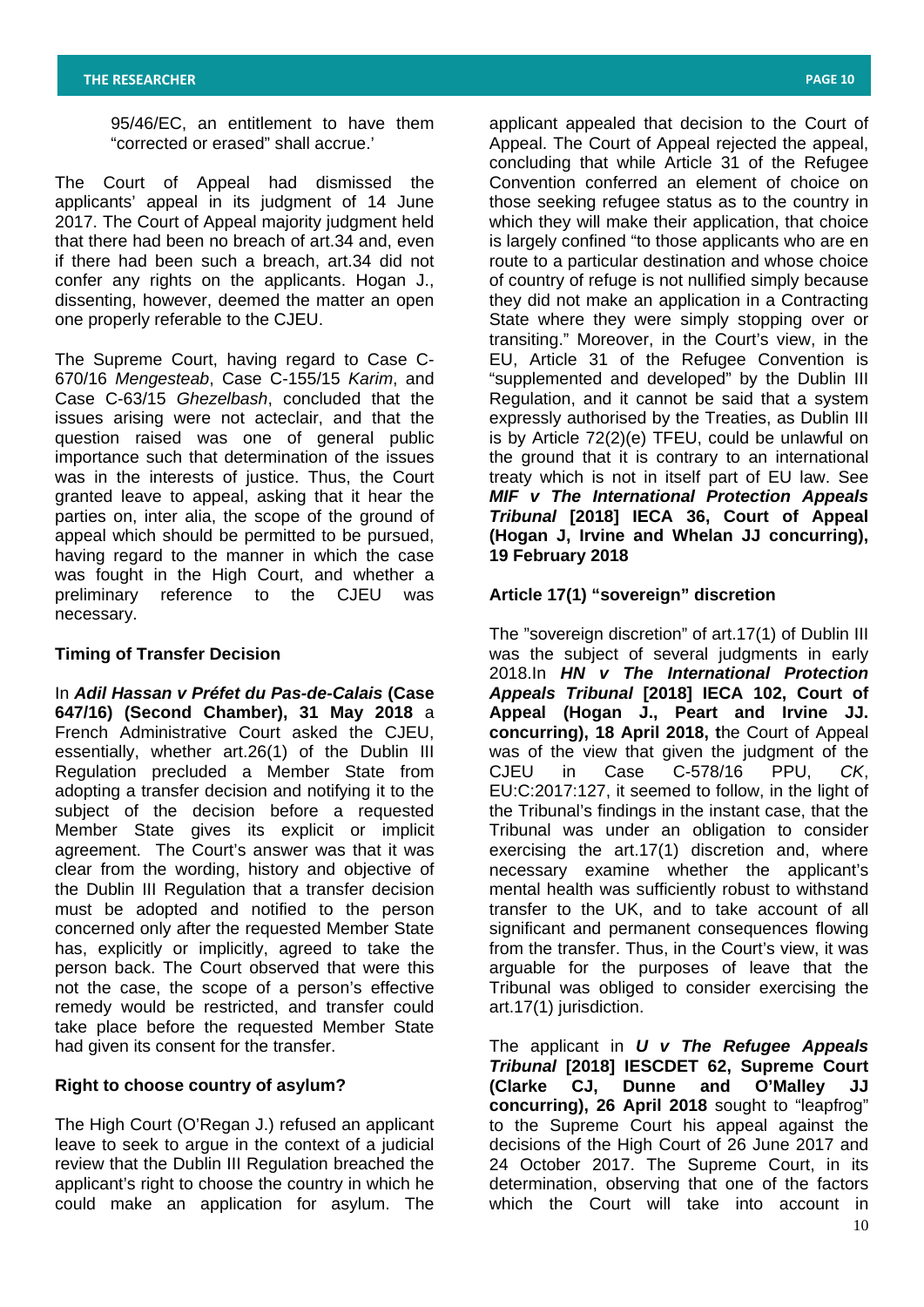assessing whether the criteria necessary for leapfrog leave have been made out Is the extent to which it might be considered that the case would benefit from greater clarification arising from an appeal to the Court of Appeal even in circumstances where it might transpire that the case might ultimately come to the Supreme Court by way of a further appeal. In the Court's view, that criterion was particularly important in this case where the notice of application for leave was diffuse and lengthy such that it appeared to the court that there was a very real prospect that a consideration of all the issues by the Court of appeal would lead to greater clarity about the issues, even if there was to be a further appeal to the Supreme Court.

The High Court, in *obiter* comments in *ME (Libya) v The Refugee Appeals Tribunal (No 2)* **[2018] IEHC 300, High Court (Humphreys J.), 14 May 2018** suggested that the Oireachtas give serious consideration to clarifying the art.17 matter if the Department does not prepare regulations to do so.

## **Dublin III as basis for an effective remedy of a subsidiary protection claim**

The applicant in*ASB (Guinea) v Minister for Justice and Equality* **[2018] IEHC 224, High Court (Humphreys J.), 23 March 2018** sought to appeal a refusal of subsidiaryprotection under the European Communities (Eligibility for Protection) Regulations 2006 after he was transferred back to the State under a Dublin III transfer order.The applicant's claim, it would seem, was based on the proposition that the applicant enjoyed rights under art.18 of the Dublin III Regulation such that the State had to provide him with an effective remedy against a refusal of subsidiary protection where the State took him back under the Dublin system. The applicant accepted however that he was not an applicant for the purposes of s.70 of the International Protection Act 2015. As the Court noted, however, prior applications, such as the applicant's, are dealt with under the Dublin II Regulation, not Dublin III. Thus, the applicant's case did not fall under art.18(1)(d) of the Dublin III Regulations. And, as the Court observed, the European Union (Dublin System) Regulations 2014 (giving effect to Dublin III) did not apply.

## **Rights of Applicants for International Protection**

The Court of Appeal, in *Agha (a minor) v The Minister for Social Protection* [2018] IECA 155 (Hogan J., Peart and Irvine JJ. concurring), 5 June 2018 held that the statutory exclusion of an Irish citizen child, resident in the State, from eligibility for child benefit prior to the grant of refugee status to her mother, was in breach of the principle of equality under Art.40.1 of the .<br>Constitution of Ireland. In the Court's judgment, insofar as s.246(6) and (7) of the Social Welfare Consolidation Act 2005 prevented the payment of child benefit in respect of an Irish child resident in the State solely by reason of the immigration status of the parent claiming such benefit, those provisions were unconstitutional. The Court also clarified, however, that the statutory requirement that a qualifying parent of a child refugee resident in the State must also have a legal entitlement to reside in the State was not unconstitutional.

\*\*\*

# $\square$   $\square$   $\square$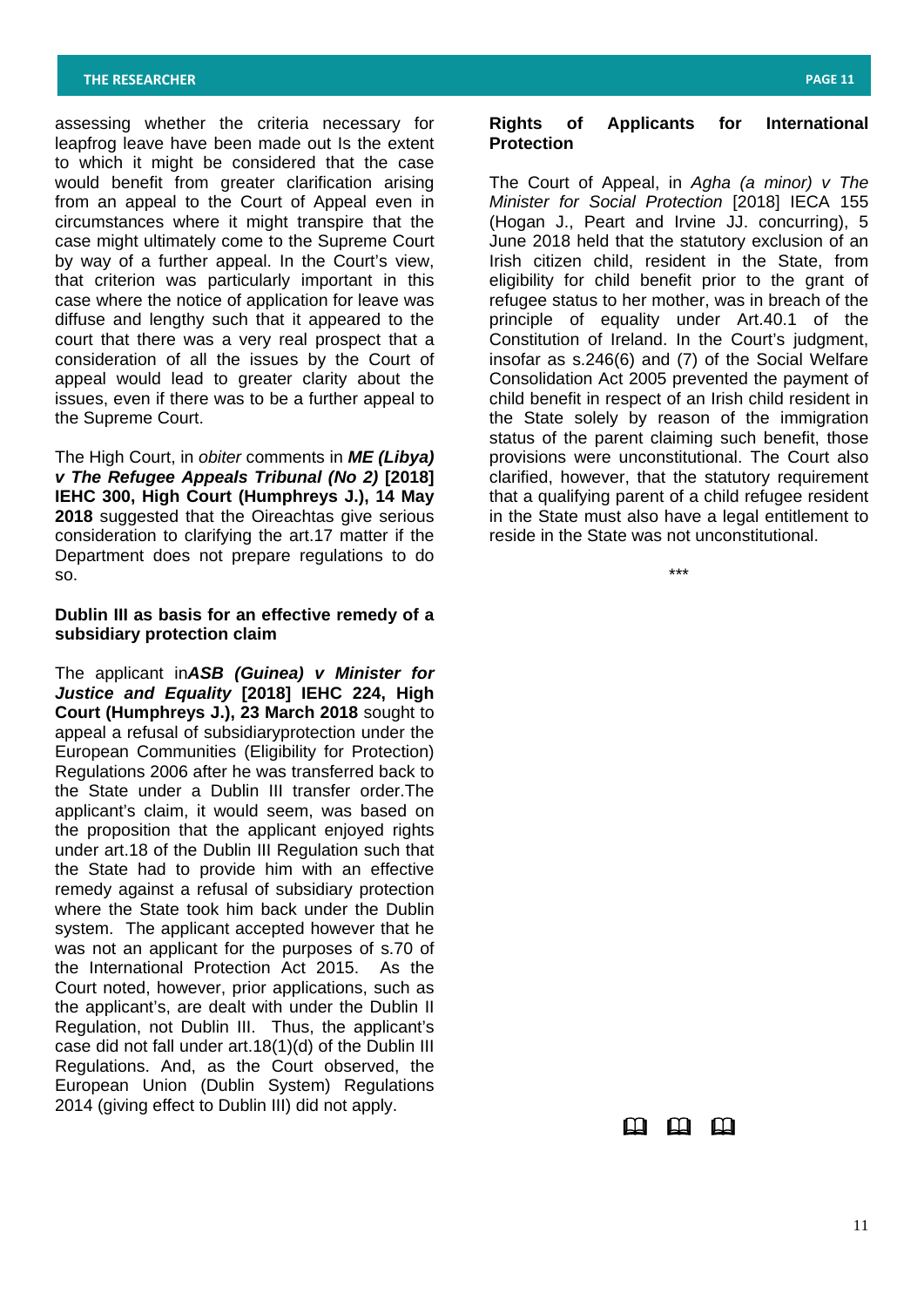## **THE RESEARCHER PAGE 12**

# **Country Guidance: fostering convergence in the implementation of the CEAS**



Maria Albertinelli, EASO

EASO published the first common analysis and guidance note on a country of origin, the ['Country](https://www.easo.europa.eu/sites/default/files/easo-country-guidance-afghanistan-2018.pdf)  [Guidance: Afghanistan',](https://www.easo.europa.eu/sites/default/files/easo-country-guidance-afghanistan-2018.pdf) on 2[1](#page-11-0) June 2018.

The 'Country guidance: Afghanistan' is the product of a pilot exercise in joint assessment of the situation in a particular country of origin and a milestone in the efforts to develop and effectively implement the Common European Asylum System (CEAS). It builds on, and adds to, a 'package', which already includes common training, common practical guides and tools, common country of origin information (COI); and it takes the next step towards meaningful convergence: it provides a common assessment and, essentially, common policy on a particular country of origin. It is primarily intended for asylum decision-makers in the EU.

<span id="page-11-1"></span>Following the publication of the 'Country Guidance: Afghanistan', EASO and EU Member States are currently preparing the development of country guidance on Nigeria and Iraq, as well as the update of the guidance on Afghanistan, all expected to be published in 2019.

#### **Pilot development**

*Why we started it and how we went about it?*

On 21 April 2016, the Council of the European Union agreed on the creation of a network of senior-level national policy officials, in order to carry out a joint assessment and interpretation of the situation in main countries of origin. EASO was tasked with the coordination of this network. The Council further called for a pilot exercise focusing on Afghanistan. $2$  Shortly thereafter, the concept of country guidance was incorporated in the Proposal for the Regulation of the EU Agency for Asylum, making it an integral part of the enhanced mandate of the Agency.<sup>[3](#page-11-1)</sup>

The pilot process required the design of a new working process and a horizontal framework for this new type of document. It also required an agreement on the criteria for the practical implementation of the EU asylum acquis, and a common understanding of the relevant jurisprudence of the Country of Justice of the EU (CJEU) and, in some cases, the European Court of Human Rights (ECtHR), to a level of specificity that had not been attempted before. Only on the basis of this, Member States could take the next step and assess the situation in Afghanistan.



## **Figure 1. Elements of the pilot development.**

The country of origin itself posed a number of challenges: applicants from Afghanistan present a multiplicity of different claims and complex protection considerations; and a considerable amount of additional COI needed to be produced in order to assess the applicability of the criteria for qualification for international protection. In addition, the starting point was that of a wide

<span id="page-11-0"></span><sup>&</sup>lt;sup>1</sup> The 'Country Guidance: Afghanistan' (June 2018) and additional information about its development, aim, scope and structure, are publicly available at [https://www.easo.europa.eu/country-guidance.](https://www.easo.europa.eu/country-guidance)

<sup>&</sup>lt;sup>2</sup> Council of the European Union, Outcome of the 3461st Council meeting, 21 April 2016, 8065/16, available at [http://www.consilium.europa.eu/media/22682/st08065en16.p](http://www.consilium.europa.eu/media/22682/st08065en16.pdf) <u>[df.](http://www.consilium.europa.eu/media/22682/st08065en16.pdf)</u>

 $3$  COM (2016) 271: Proposal for a Regulation of the European Parliament and of the Council on the European Union Agency for Asylum and repealing Regulation (EU) No 439/2010, available at [https://eur](https://eur-lex.europa.eu/procedure/EN/2016_131)[lex.europa.eu/procedure/EN/2016\\_131.](https://eur-lex.europa.eu/procedure/EN/2016_131)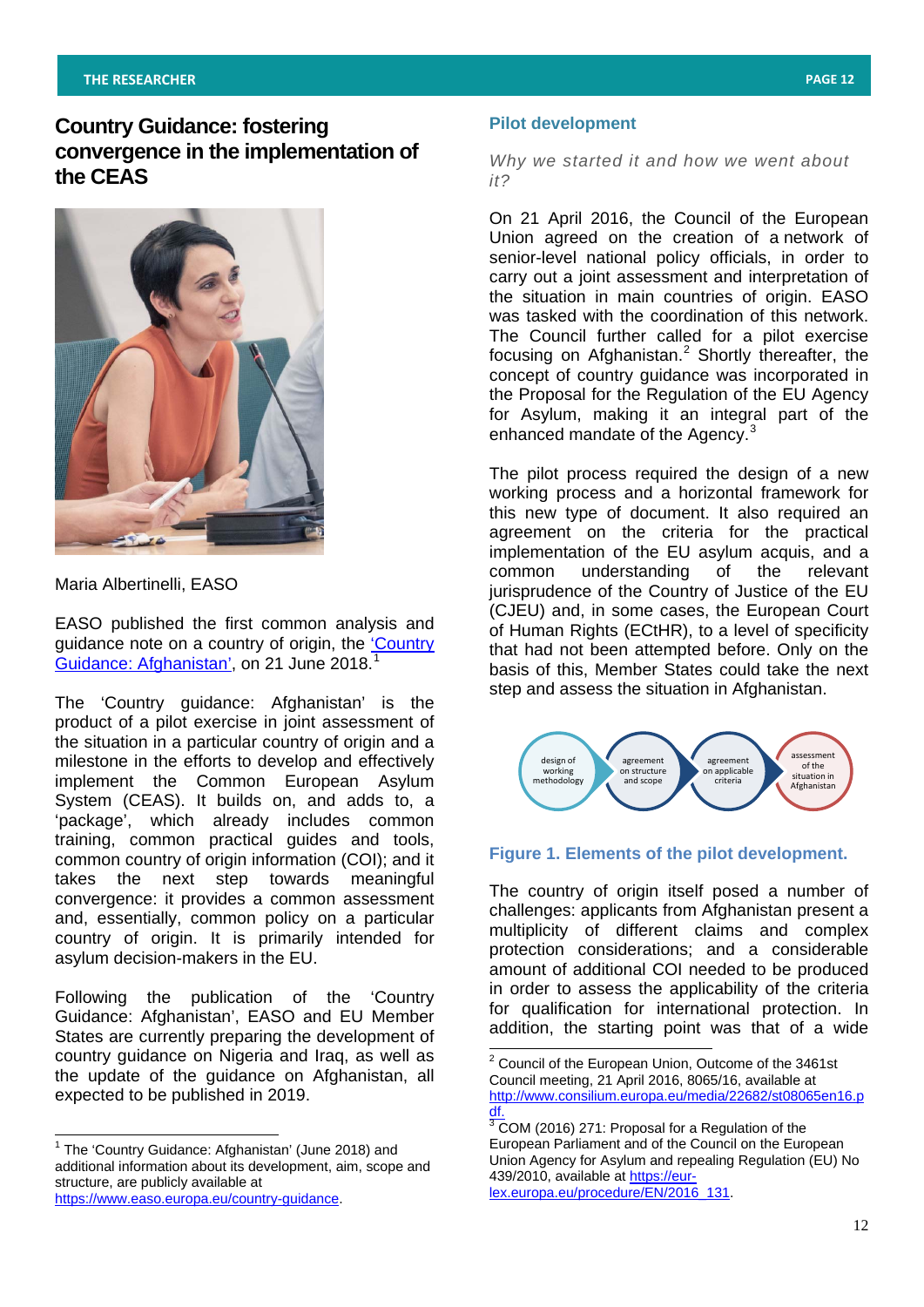variation in the recognition rates for applicants from Afghanistan.

The pilot development on Afghanistan started in September 2016 and was completed with the endorsement of the guidance note, accompanied by the common analysis, by the EASO Management Board in June 2018. The pilot is currently being evaluated in order to feed into a consolidated methodology for the sustainable and efficient development, review and update of country guidance.

## **Development process**

*Who is involved in the development of country guidance and how do we approach it?*

The country guidance is the product of Member States' efforts, coordinated and facilitated by EASO. It also takes into account the input of stakeholders such as the European Commission and UNHCR.

The EASO Country Guidance Network, a network of senior-level policy officials from Member States and associated countries (EU+ countries), was set up for the purposes of this new task. The work of the Country Guidance Network is supported by Drafting Teams. For each development, a team of national experts is selected on the basis of their experience and expertise. The Drafting Team prepares the documents for review, discussion and approval by the Country Guidance Network. EASO organises and coordinates the work, and supports it by providing objective and up-to-date

COI, produced in line with EASO COI methodology,<sup>[4](#page-12-0)</sup> as well as relevant horizontal guidance, i.e. general guidance on the criteria for qualification for international protection.<sup>[5](#page-12-0)</sup> Thus, ensuring that the two components that form the basis for the country-specific assessment meet the necessary quality criteria.



# **Figure 2. Factual and legal basis for the development of country guidance.**

Each development requires significant preparation. It is based on an overview of the current caseload in EU+ countries (e.g. encountered profiles of applicants, main reasons for applying for international protection), which defines the scope of the analysis and, respectively, the COI produced for its purposes. The production of COI for the assessment of the situation in the country of origin in terms of international protection needs is the next and most effort-intensive step in the preparation of country guidance. Each development is based on COI regarding the security situation in the country, the profiles which are targeted and the actors, the available protection, and the key socio-economic indicators and mobility, assessed in relation to the availability of internal protection alternative.

The country guidance development process itself includes a number of meetings at Drafting Team and at Country Guidance Network level, as well as written consultations.

The European Commission and UNHCR are also consulted and provide valuable input throughout the process.

The final text of the common analysis and the guidance note are agreed by the Country Guidance Network and the guidance note is endorsed by the EASO Management Board.

# **Fostering convergence**

## *What is the aim?*

A common understanding of the legal framework together with common COI, are the fundamental requirements for convergence in decision-making. Common country guidance, i.e. a joint assessment of the situation in the country of origin, is the next step, which builds on this legal and factual basis and adds the elements of analysis, assessment and guidance.

<span id="page-12-0"></span><sup>4</sup> For more information on EASO COI methodology and reports, see <u>https://www.easo.europa.eu/country-origin-</u> [information.](https://www.easo.europa.eu/country-origin-information)<br><sup>[5](https://www.easo.europa.eu/country-origin-information)</sup> For more information on EASO horizontal guidance, see in

particular the Practical Tools, available at [https://www.easo.europa.eu/practical-tools.](https://www.easo.europa.eu/practical-tools)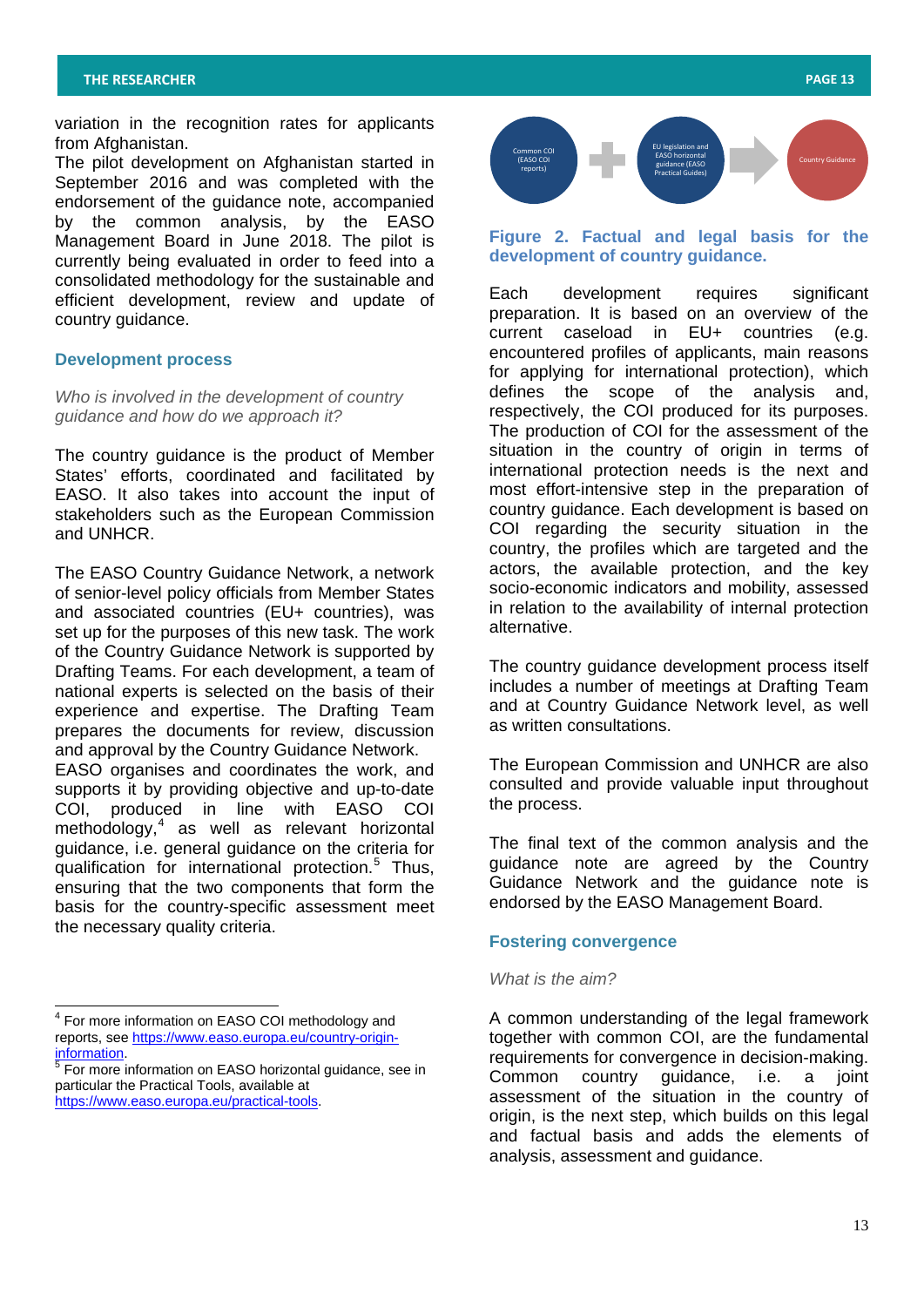The pilot development of country guidance played an important role in understanding Member States' policies and practice and possible reasons for the existing variation in recognition rates. Furthermore, it provided a discussion platform, where Member States reached key agreements. The pilot development of country guidance resulted in a common approach to the application of the EU asylum acquis requirements to the particular situation of Afghanistan.

It is early to assess the impact of the first country guidance on national policies and practice and its potential to foster convergence. The guidance is non-binding, Member States are invited to take it into account, without prejudice to their competence to take decisions on individual applications. However, being a common product of senior-level policy officials from EU+ countries, endorsed by the EASO Management Board, and having a practical nature, oriented to the needs of the asylum decision-maker, it is expected that the country guidance will contribute significantly to the aim of a coherent implementation of the CEAS. For Member States, which have their own detailed national guidance and policy, the expectation is that those will be reviewed and possibly adjusted in light of the common analysis and guidance. For Member States, which have no or limited national guidance or policy, it can be expected that decision-makers will be able to apply the country guidance directly in their daily work.

## **A practical tool for decision-makers**

*How should it be used?*

The common analysis and the guidance note are designed for the asylum case officer. They follow all elements of the examination of an application for international protection, from actors of persecution or serious harm; through refugee status and the analysis of the protection needs of particular profiles of applicants encountered in practice; and the assessment of subsidiary protection needs, including a detailed assessment of indiscriminate violence per province in Afghanistan; through actors of protection and the availability of internal protection alternative, to exclusion.

The analysis is detailed and clearly stipulates its legislative and case law basis. It provides summary of the relevant COI, assessment of this COI, and guidance, in the form of conclusions.



## **Figure 3. Structure and approach of the country guidance.**

This transparency of approach and reasoning is considered an important quality of country guidance, which adds value from the perspective of both: national policy-makers (who can evaluate national guidance in light of the detailed reasoning) and decision-makers (who can examine the individual case, informed by the outlined considerations).

The country guidance is, in its essence, a practical tool for decision-makers. It does not, and cannot, replace the individual assessment of the application for international protection. It also does not substitute training for case officers, who need to be knowledgeable of the general criteria for qualification for international protection. Moreover, while the common analysis is based on and references COI, it is certainly not COI and cannot replace it.

What the country guidance provides is a starting point for the individual assessment of applications for international protection; one that has been developed in a process which ensures the use of quality COI and the correct application of the EU legal acquis. Having this common starting point has the potential to foster convergence in a way which ultimately contributes to fair and efficient asylum procedures.

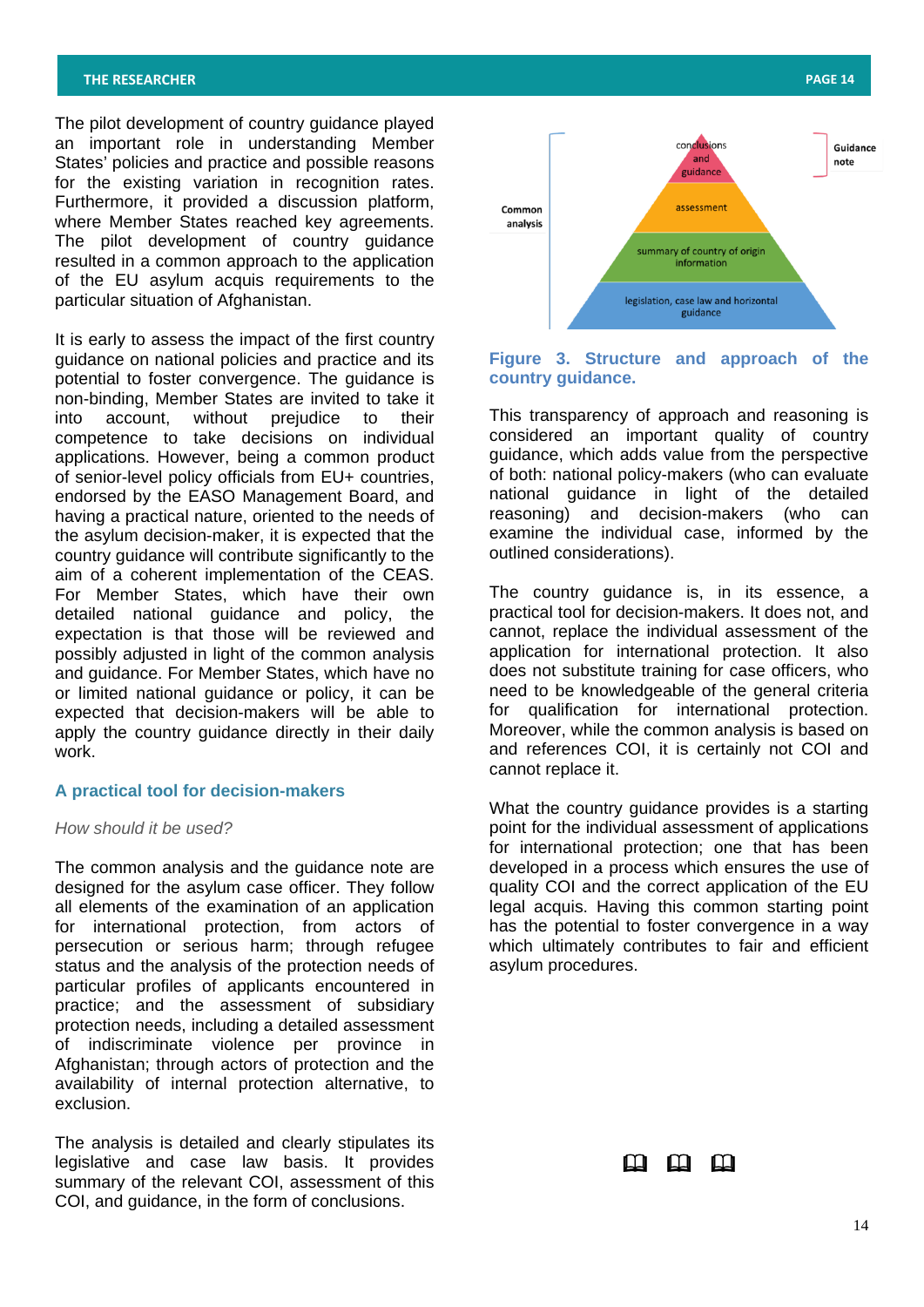# **THE SCOPE OF THE 1F EXCLUSION CLAUSE**



Noleen Healy, Law Centre, Smithfield

# **1. International protection**

International protection includes two discrete types of protection: refugee protection and subsidiary protection. Both are defined in section 2 of the International Protection Act 2015 (hereafter referred to as 'the 2015 Act'). A refugee is defined as follows.

> "'refugee' means a person, other than a person to whom section 10 applies, who, owing to a well-founded fear of being persecuted for reasons of race, religion, nationality, political opinion or membership of a particular social group, is outside his or her country of nationality and is unable or, owing to such fear, is unwilling to avail himself or herself of the protection of that country, or a stateless person, who, being outside of the country of former habitual residence for the same reasons as mentioned above, is unable or, owing to such fear, unwilling to return to it."

In respect of subsidiary protection, the following is set out at section 2.

> ""person eligible for subsidiary protection" means a person—

> (a) who is not a national of a Member State of the European Union,

(b) who does not qualify as a refugee,

(c) in respect of whom substantial grounds have been shown for believing that he or she, if returned to his or her country of origin, would face a real risk of suffering serious harm and who is unable or, owing to such risk, unwilling to avail himself or herself of the protection of that country, and

(d) who is not excluded under section 12 from being eligible for subsidiary protection"

Serious harm is further defined in section 2.

"(a) death penalty or execution,

(b) torture or inhuman or degrading treatment or punishment of a person in his or her country of origin, or

(c) serious and individual threat to a civilian's life or person by reason of indiscriminate violence in a situation of international or internal armed conflict."

The concept of refugee protection is derived from international law and specifically the Geneva Convention relating to the Status of Refugees done at Geneva on 28 July 1951 and the Protocol relating to the Status of Refugees done at New York on 31 January 1967 (hereafter referred to 'the Geneva Convention'). Subsidiary protection is derived from EU law, specifically Council Directive 2004/83/EC of 29 April 2004 (hereafter referred to as 'the Qualification Directive').

# **2. Exclusion from protection statuses**

As provided by the foregoing definitions, applicants can be excluded from being declared refugees or granted subsidiary protection even in circumstances where the feared persecution or serious harm they are likely to face fits the legal definitions. Of relevance for the purposes herein, section 10 of the 2015 Act provides, *inter alia*, as follows in respect of exclusion from refugee status.

> "(2) A person is excluded from being a refugee where there are serious reasons for considering that he or she—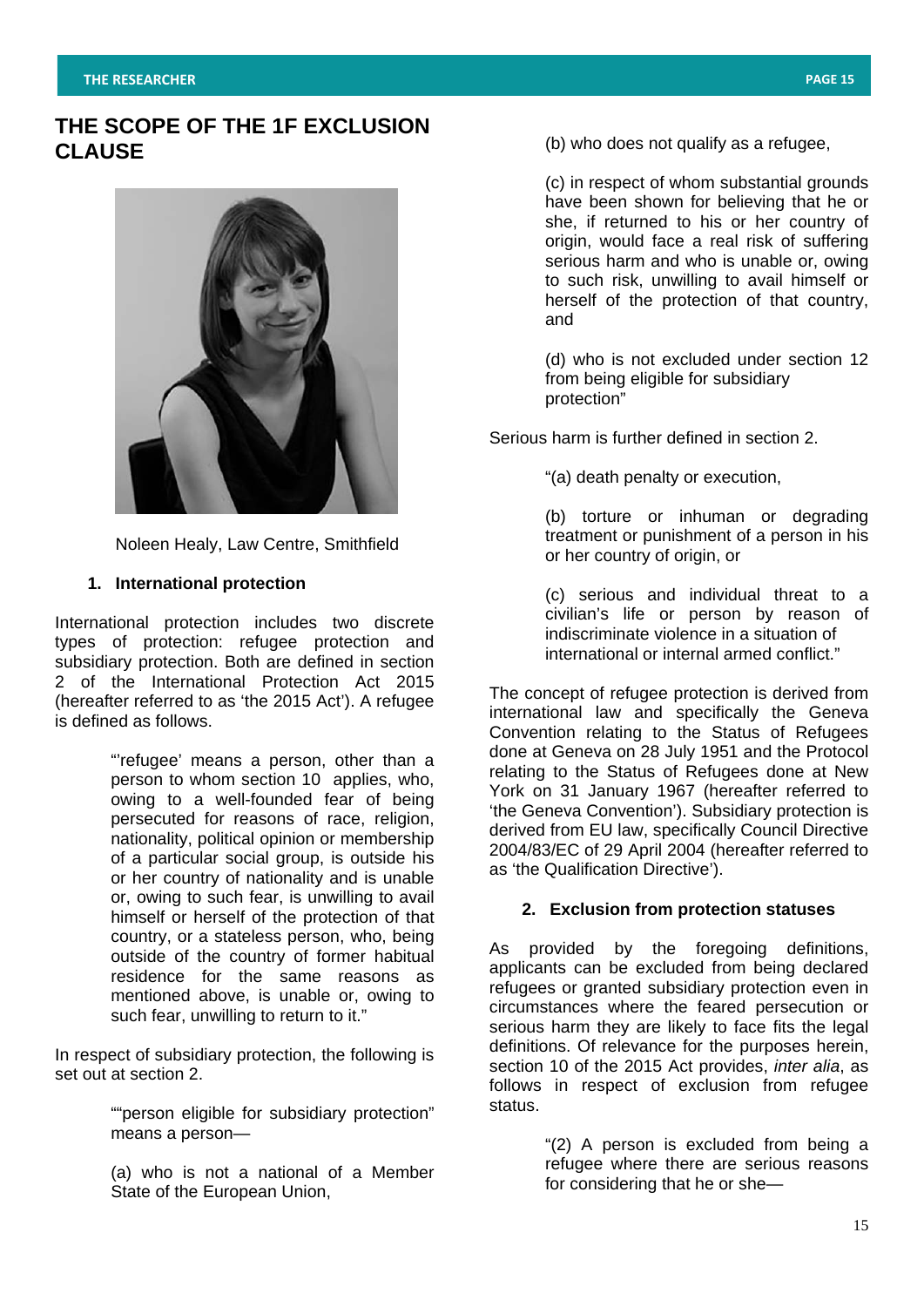(a) has committed a crime against peace, a war crime, or a crime against humanity, as defined in the international instruments drawn up to make provision in respect of such crimes,

(b) has committed a serious non-political crime outside the State prior to his or her arrival in the State, or

(c) has been guilty of acts contrary to the purposes and principles of the United Nations as set out in the Preamble and Articles 1 and 2 of the Charter of the United Nations.

(3) A person is excluded from being a refugee where there are serious reasons for considering that he or she has incited or otherwise participated in the commission of a crime or an act referred to in subsection (2)."

The foregoing gives effect to article 1F of the Geneva Convention. The UNHCR handbook and guidelines on the procedures and criteria for determining refugee status, which has been cited as authoritative in this jurisdiction in, inter alia, *K.D. [Nigeria] v. Refugee Appeals Tribunal* [2013] IEHC 481, offers the following guidance for decision makers.

> "For these clauses to apply, it is sufficient to establish that there are "serious reasons for considering" that one of the acts described has been committed. Formal proof of previous penal prosecution is not required. Considering the serious consequences of exclusion for the person concerned, however, the interpretation of these exclusion clauses must be restrictive." [para.149]

In *Bundesrepublik Deutschland v. B & D* (cases C-57/09 and C-101/09), preliminary references from Germany, the Court of Justice of the European Union (hereafter referred to as 'the CJEU') determined that a case by case analysis is an essential element in determining whether to apply an exclusion clause.

> "The fact that person has been a member of an organisation which, because of its involvement in terrorist acts…and that the person has actively supported the armed struggle waged by that organisation does

not automatically constitute a serious reason for considering that that person has committed "a serious non-political crime" or "acts contrary to the purposes and principles of the United Nations". A finding that there are such serious reasons for considering that a person has committed such a crime or been guilty of<br>such acts is "conditional on an such acts is "conditional on an assessment on a case-by-case basis of the specific facts with the view to determining whether the acts committed by the organisation concerned meet the condition laid down in those provisions and whether individual responsibility for carrying out those acts can be attributed to the person concerned […]"

The logical behind this approach was explained by Cooke J in *A.B. (Afghanistan) v. Refugee Appeals Tribunal* [2011] IEHC 412.

> "The rationale of the approach to the exclusion clause adopted by the Court of Justice [in B & D] is obvious. A finding that the exclusion applies to an individual is a finding that the individual was at least complicit in atrocities of the most serious kind which attract universal condemnation. A finding to that effect should only therefore be made where there are genuinely serious reasons based upon specific evidence for considering that the individual in question bears a degree of responsibility for the acts alleged and ought not therefore to be entitled to evade accountability for them as a refugee. Known terrorist organisations may be splintered into a variety of factions each pursuing different means of achieving one or more common aims. Thus, mere membership of an organisation does not create a presumption that a particular individual can be fixed with the necessary degree of involvement and responsibility which will exclude him from refugee status without an examination of the nature, extent, duration and level of responsibility of his involvement." [para. 13]

Stewart J, in citing with approval the above passage, went on to conclude the following in *I.H. (Afghanistan) v. Refugee Appeals Tribunal* [2016] IEHC 14.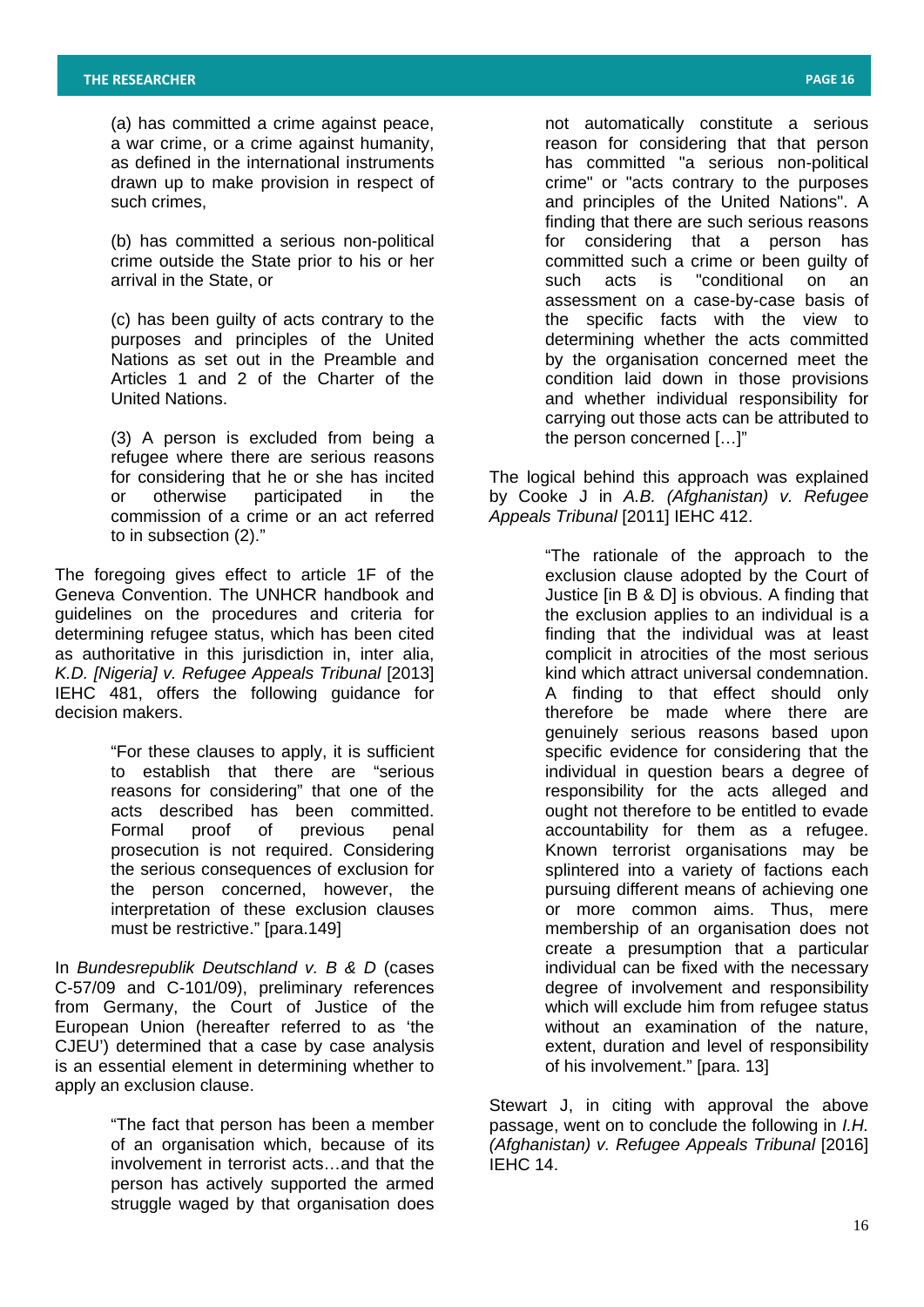"Without a clear determination of the applicant's status in the organisation and the specific reference to the acts he is alleged to have carried out, the imposition of the 1F exclusion clause cannot stand." [para.19]

However, a recent case from the CJEU highlights what might be a future position for the Court in respect of the expulsion of EU citizens and their family members in cases where the applicants had been deemed to fall within scope of the article 1F exclusion clause. In *K. v. Staatssecretaris van Veiligheid en Justitie*(C 331/16) and *H. F. v. BelgischeStaat* (C 366/16), a ioint iudament of the Grand Chamber, delivered on 2 May, 2018, the Court held.

> "[A] restriction imposed by a Member State on the freedom of movement and residence of a Union citizen or a thirdcountry national family member of such a citizen, who has been the subject, in the past, of a decision excluding that person from refugee status under Article 1F of the Geneva Convention or Article 12(2) of Directive 2011/95, may fall within the scope of the concept of 'measures taken on grounds of public policy or public security', within the meaning of the first subparagraph of Article 27(2) of Directive 2004/38." [para. 47]

The grounds for exclusion from subsidiary protection, set out in section 12 of the 2015 Act, are broadly similar to that of refugee status with, however, one addition. An applicant may be excluded from subsidiary protection if she has committed any serious crime or if there are serious reasons for considering that she has incited or otherwise participated in the commission of a serious crime. The CJEU confirmed in *Shajin Ahmed v. BevándorlásiésMenekültügyiHivatal*(Case

C‑369/17), a request for a preliminary ruling by Hungary with judgment delivered on 13 September, 2018, that consideration of whether an applicant is to be excluded from subsidiary protection on account of the commission of a serious crime, still requires an individual assessment of the circumstances of the particular applicant. The CJEU ruled, in *Shajin Ahmed*, that it was not permissible to have blanket exclusion policies based upon sentence imposed for the crime.

## **3. Refoulement**

A determination that an applicant is excluded from refugee status or subsidiary protection will not result in an applicant being returned to her country of origin in circumstances where there is evidence that an applicant will be subjected to persecution or serious harm. Section 50 of the 2015 Act prohibits refoulement. Section 50(1) defines it as follows.

> "A person shall not be expelled or returned in any manner whatsoever to the frontier of a territory where, in the opinion of the Minister—

(a) the life or freedom of the person would be threatened for reasons of race, religion, nationality, membership of a particular social group or political opinion, or

(b) there is a serious risk that the person would be subjected to the death penalty, torture or other inhuman or degrading treatment or punishment."

The foregoing gives effect to the state's international legal obligations under, *inter alia*, article 3 of the ECHR and the UN Convention against Torture. Even where it is determined that an applicant is excluded from international protection, the state cannot remove the applicant to a state where he would face, for example, torture. There is no balancing exercise and there are no public policy considerations. The conduct of the applicant is irrelevant (*Soering v. United Kingdom* (app. no. 14038/88)). The obligation goes no further than providing for the right not to be returned to face persecution or serious harm. The host state is under no obligation to provide access to the labour market or social welfare system.

The test to be applied by the Minister in analysing whether there is a risk of treatment contrary to article 3 of the European Convention on Human Rights (hereafter referred to as 'the ECHR') in the country of origin was set out by the European Court of Human Rights (hereafter referred to as 'the ECtHR') in *Saadi v. Italy* [2009] 49 EHRR 30.

> "[T]he Court has frequently indicated that it applies rigorous criteria and exercises close scrutiny when assessing the existence of a real risk of ill-treatment […]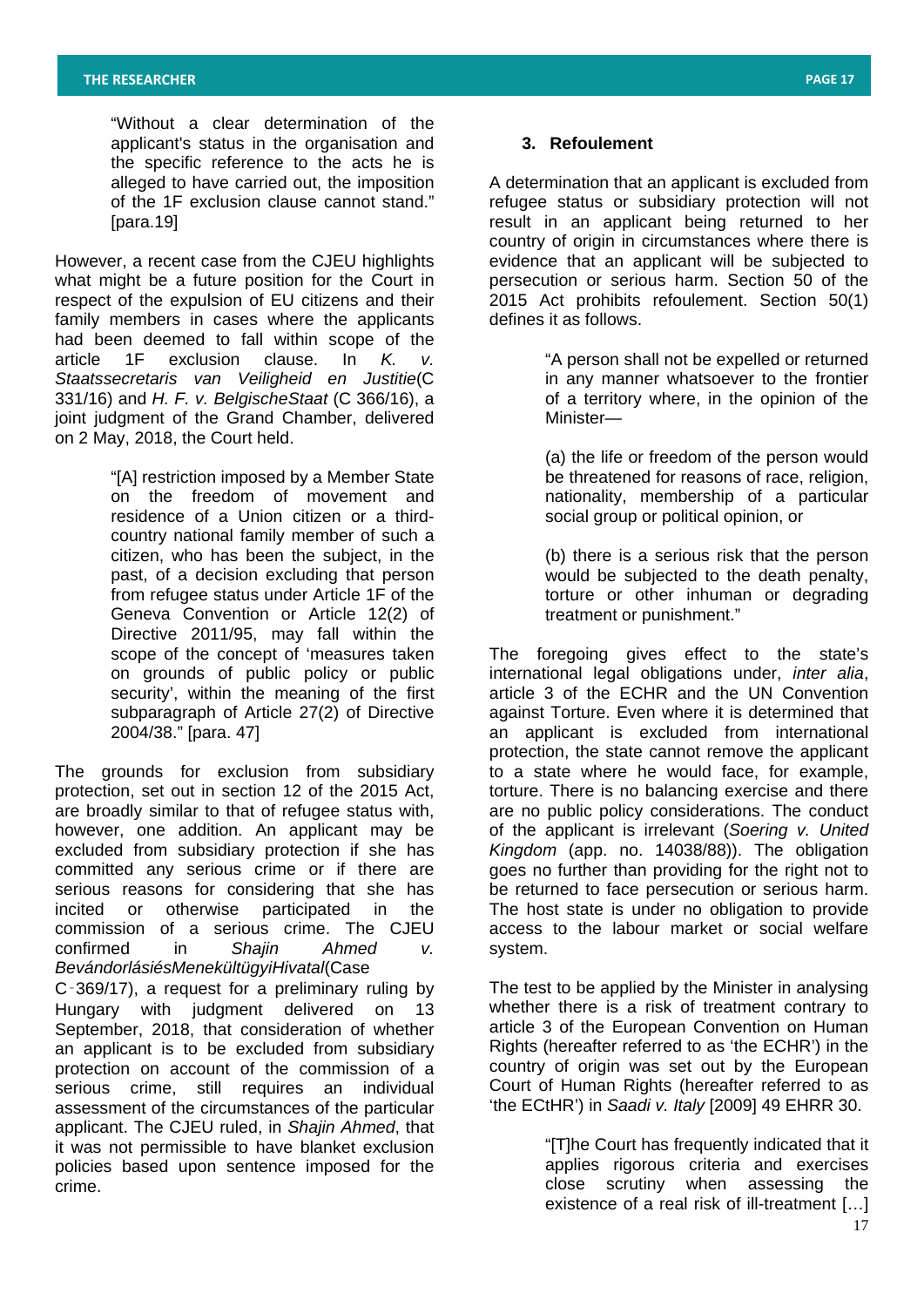in the event of a person being removed from the territory of the respondent State by extradition, expulsion or any other measure pursuing that aim. Although assessment of that risk is to some degree speculative, the Court has always been very cautious, examining carefully the material placed before it in the light of the requisite standard of proof […] before indicating an interim measure under Rule 39 or finding that the enforcement of removal from the territory would be contrary to Article 3 of the Convention." [para.142]

The above test was followed by the ECtHR in a 2010 case, *Daoudi v. France* (app no. 19576/08), which involved a national of Algeria who was involved in so-called Islamic terrorism. The applicant was convicted of preparing to commit terrorist acts in France and the French state thereafter sought his removal to Algeria after the expiry of his prison sentence. The applicant claimed that he would be subjected to treatment contrary to article 3 at the hands of the Algerian regime if returned. Even in circumstances where the applicant had been convicted of terrorist related activities, the Court held that the French state was precluded from expelling the applicant where there was evidence that he would be subjected to torture if returned to Algeria. In the case of *J.K. v. Sweden* (app. no. 59166/12) the ECtHR ruled that it was for the applicant to provide evidence that he would be subjected to torture if returned, in that case, to Iraq.

In *X.X. v. Minister for Justice* [2018] IECA 124 the applicant, a national of Jordan, withdrew his asylum claim in 2000 upon the grant of residency based upon his parentage of an Irish citizen child. Lately, his Irish citizen son had left the jurisdiction and had been imprisoned in Jordan. The applicant claimed that he would be tortured if returned to Jordan. The Minister claimed that the applicant was an organiser for the *Daesh*/ Islamic State group. The pertinent aspects of the High Court decision, for the purposes herein, were not subject to appeal. In the High Court decision, *X.X.*  [2016] IEHC 377, Humphreys J approved of the test set out above in, *inter alia*, *Saadi* (supra), and stated as follows.

> "The onus is on the applicant in the first instance to adduce evidence to show a real risk (*Saadi*, para. 129). If he succeeds in doing so then it is for the government to

dispel that risk. It is clear from the Strasbourg case law that the evidence must normally show a connection between the country of origin information and the applicant's personal circumstances, save where the applicant is a member of a group that is exposed to systematic illtreatment.

There is nothing to support the proposition that the Jordanian authorities currently know anything at all about this applicant. There is a fundamental evidential gap at the heart of the application. There is no evidence to show any risk personal to him." [para. 127-128]

The Minister's decision to deport the applicant to Jordan was upheld.

In *Y.Y. v. Minister for Justice* [2017] IESC 61 the applicant, a national of Algeria, was granted refugee status in the state in 2000. He was later convicted of terrorism related offences in France and the Irish state went about revoking the refugee status. He returned to Ireland and applied for subsidiary protection. In the tribunal decision, it was decided that he would be at risk of treatment contrary to article 3 and would qualify for subsidiary protection but he was excluded on the basis of the convictions. The Minister then went on to make a deportation order but did not follow the reasoning of the tribunal. The Minister determined that there was no risk of treatment contrary to article 3. Humphreys J determined, in *Y.Y.(no.1)* [2017] IEHC 176, that it was open to the Minister to come to a different conclusion to that of the tribunal in the context of subsidiary protection. The decision was appealed, in a leapfrog appeal, to the Supreme Court. However, leave was not granted on the foregoing point. The Supreme Court, in *Y.Y.* [2017] IESC 61 granted leave and upheld the High Court determination that the Minister is not obliged to notify an applicant of generally available country information and reports he intends to rely upon in determining whether an applicant is at risk of torture if returned to his country of origin.

# **4. Conclusions**

If an applicant claims to be at risk of persecution if returned to her country of origin on account of her race, religion, nationality, political opinion or due to her membership of a particular social group, then she could qualify for refugee status. If she is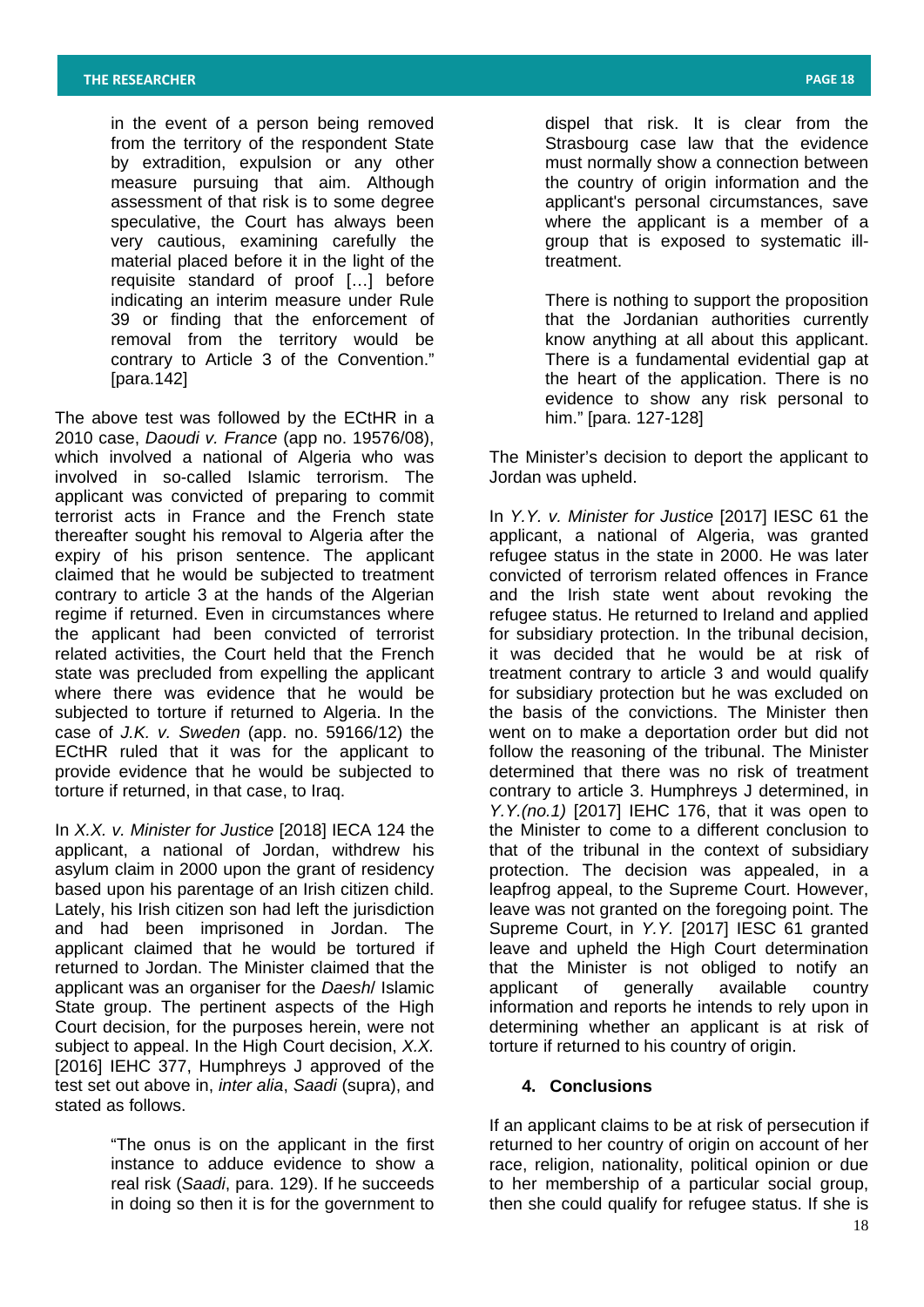not at risk for any of the foregoing reasons but is still at risk of serious harm, then she may qualify for subsidiary protection. If her claim is accepted as being credible and substantiated by country of origin information, the applicant could still be subject to the 1F exclusion clause, and refused protection, if it is deemed that the applicant is not deserving of protection. As the case law clearly demonstrates, to apply an exclusion clause, the decision maker must engage in a case specific analysis. Membership or support of a proscribed organisation is not sufficient to meet the test. The support would have to be material. A difficulty will arise for legal representatives in cases of this nature in respect of the documentation and information which will be furnished by the Minister. A file is usually provided containing all information relied upon by the international protection officer upon receipt of a negative recommendation at first instance. If, however, material relied upon is claimed to be pertinent to national security, this is unlikely to be provided to the applicant and her legal representatives. It is essential, therefore, the applicant is made aware of this possible deficiency in information provision.

If the tribunal member on appeal decides to apply the exclusion clause and, therefore, exclude the applicant from international protection, the Minister is still precluded from removing the applicant to her country of origin, if there is evidence that he could be subjected to persecution or serious harm. However, it is open to the Minister to conclude that an applicant would not be subjected to persecution or serious harm, if returned, even in circumstances where the tribunal came to a different conclusion.

# $\mathfrak{m}$   $\mathfrak{m}$   $\mathfrak{m}$

# **A REFUGEE'S PERSONAL DATA RIGHTS**

Paper presented by Noeleen Healy at the Refugee Rights in Records Symposium, UCD 9 August, 2018

# **1. THE RECORDS KEPT**

<span id="page-18-0"></span>International protection applicants must claim protection from within the jurisdiction. Applicants usually make their applications at the port of entry or at the International Protection Office in Dublin,

a body under the auspices of the Department of Justice charged with determining claims. A preliminary interview is undertaken where the applicant provides extremely sensitive and personal details including information about her family, medical information, travel details and a narrative of the issues giving rise to her claiming protection. Passports and any other documents are taken by officials at this interview. Biometric details are also taken from the applicant. Fingerprints and other personal details are then sent to a central database in Luxembourg to determine whether the applicant had a visa, claimed protection or travelled through another European country. If a match is found, the applicant risks being subject to the Dublin procedures<sup>[6](#page-18-0)</sup> and transferred to another European country to have her claim determined.

The applicant is provided with a questionnaire at the first short interview, a document running to over sixty pages. The applicant is required to provide personal information spanning her entire life, including, for example, the primary school attended and every position of employment ever held. The applicant has usually registered with the Legal Aid Board by now and a consultation is set up so that the applicant may be assisted with the questionnaire. Thereafter, the legal advisor holds a file containing sensitive personal data in respect<br>of the applicant. After submitting the of the applicant. After submitting the questionnaire, the applicant is later interviewed by the International Protection Office. This substantive interview can often last a number of hours and an applicant can be asked anything about her life. A written note of the interview is retained on the file.

# **2. CLASSIFICATION OF THE RECORDS AND LEGAL PROTECTIONS**

The foregoing highlights the nature of the records held in respect of an applicant prior to a declaration of refugee status. There is no other group in the community with such allencompassing records held by a government department. However, refugees are fully entitled to the protection provided by data protection law. The right to data protection is a human right. Article 8 of the Charter of Fundamental Rights of the European Union enshrines the right to protection of personal data.

<sup>6</sup> Dublin Regulation (Regulation No. 604/2013)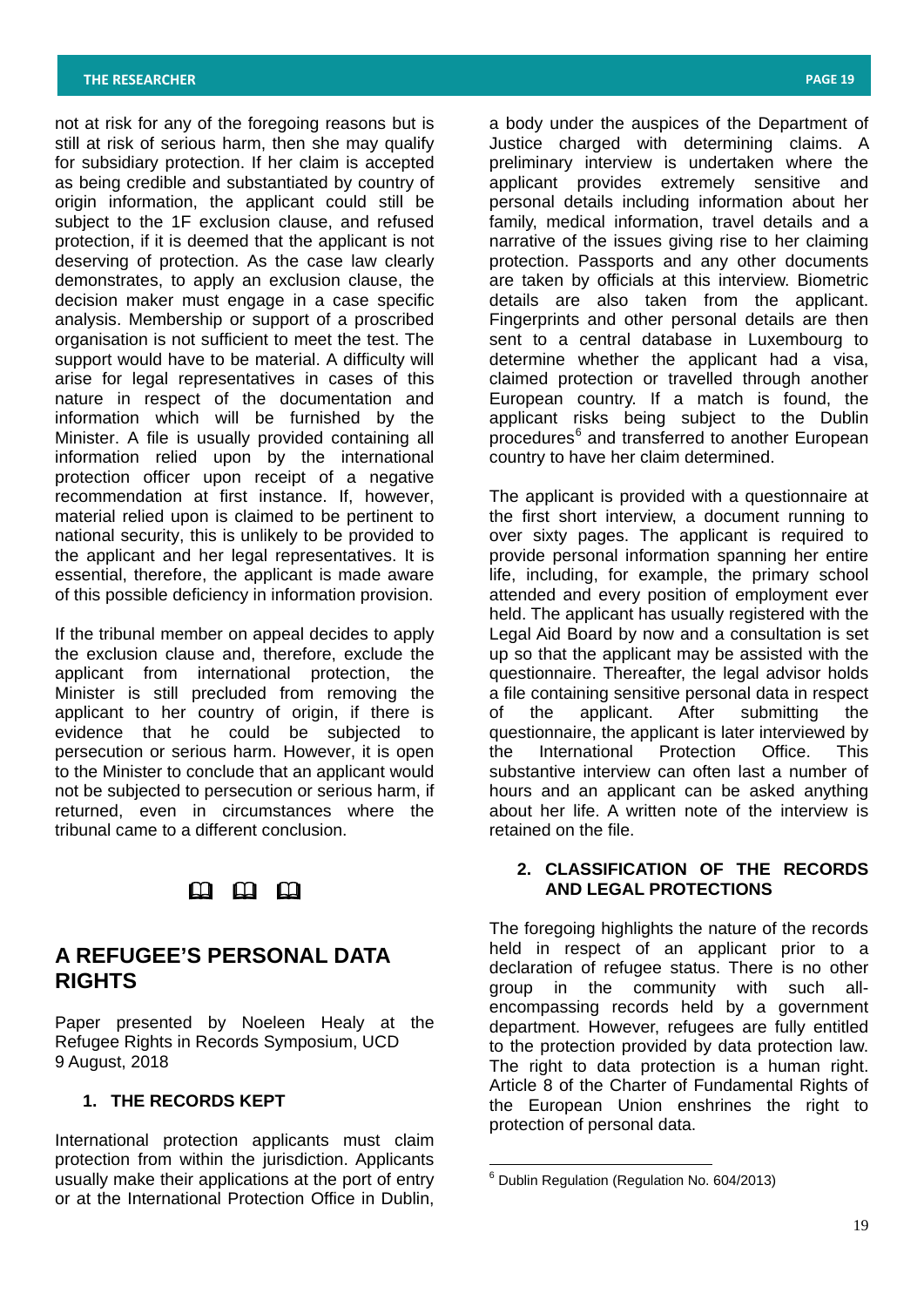- 1. "Everyone has the right to the protection of personal data concerning him or her.
- 2. Such data must be processed fairly for specified purposes and on the basis of the consent of the person concerned or some other legitimate basis laid down by law. Everyone has the right of access to data which has been collected concerning him or her, and the right to have it rectified."

The above is not an absolute right and can be limited where necessary to, for example, protect another right. A further layer of protection is provided by the General Data Protection Regulation (hereafter referred to as 'the GDPR'). The GDPR provides for additional protections where sensitive personal data is being processed. Article 9(1) of the GDPR prohibits the processing of sensitive personal data, subject to the exemptions at article 9(2).

> "Processing of personal data revealing racial or ethnic origin, political opinions, religious or philosophical beliefs, or trade union membership, and the processing of genetic data, biometric data for the purpose of uniquely identifying a natural person, data concerning health or data concerning a natural person's sex life or sexual orientation shall be prohibited."<sup>[7](#page-19-0)</sup>

The exceptions provided by article 9(2) of the GDPR can be summarised as follows.

- 1. Explicit consent has been provided by the data subject
- 2. Processing is necessary for the purposes of carrying out the obligations and exercising specific rights of the controller or of the data subject in the field of employment and social security and social protection law
- 3. Processing is necessary to protect the vital interests of the data subject where the data subject cannot give consent
- 4. Processing is carried out by a foundation, association or any other not-for-profit body
- 5. The data subject has already made the information public
- 6. Processing is necessary for the establishment, exercise or defence of legal claims
- 7. Processing is necessary for reasons of substantial public interest
- 8. Processing is necessary for the purposes of preventive or occupational medicine
- 9. Processing is necessary for reasons of public interest in the area of public health
- 10. Processing is necessary for archiving purposes in the public interest, scientific or historical research purposes or statistical purposes

The ten exceptions are wide and clearly legitimise the processing of the sensitive personal data of refugees, subject to safeguards being in place. These safeguards are provided for at article 5 of the GDPR and can be summarised as follows. Personal data shall be:

- 1. Processed lawfully, fairly and transparently
- 2. Collected for specific, explicit and legitimate purposes and not further processed<sup>[8](#page-19-1)</sup>
- 3. Adequate, relevant and limited to what is necessary
- 4. Accurate and kept up-to-date; erased or rectified without delay
- 5. Stored for only as long as is necessary
- 6. Secure and confidential

Evidently, the safeguards are hugely important where the data being processed involves such sensitive personal information.

with a political, philosophical, religious or trade union aim and is not made public

 $8$  This is subiect to the exception of processing for archiving purposes, which is dealt with below.

<span id="page-19-1"></span><span id="page-19-0"></span>article 9(1) GDPR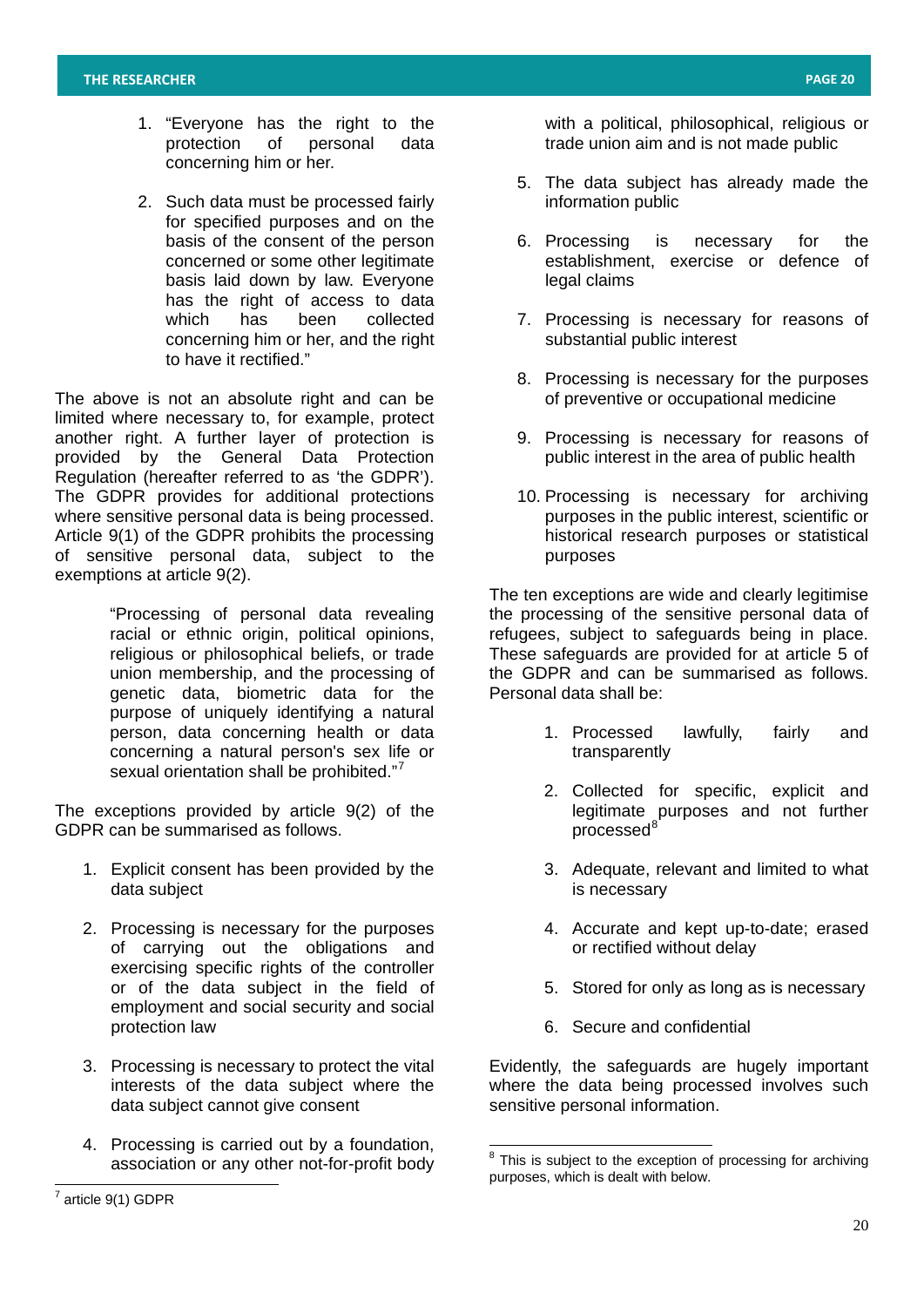# **3. HOW CAN THE REFUGEE'S PERSONAL INFORMATION BE USED?**

The International Protection Office provides the following information on how it will process and retain a refugee's sensitive personal data.

> "We may use the personal data you provide to the International Protection Office for the purpose of assessing your eligibility for international protection and, if appropriate, permission to remain at first instance in line with the relevant statutory framework. This includes the data you provide in the Application for International Protection Questionnaire (IPO 2) and any other personal data you may provide to the IPO by any other form or means. If required, the IPO and the Irish Naturalisation and Immigration Service/Department of Justice and Equality may also use the personal data you provide in the IPO 2 and in associated correspondence as part of any future consideration regarding your immigration or citizenship status."[9](#page-20-0)

The information taken throughout the process may be retained by the Department of Justice until such a time as the refugee becomes a naturalised citizen.

# **4. FURTHER JUSTIFICATIONS FOR USE OF THE REFUGEE'S PERSONAL DATA**

Recognising the public interest in maintaining archives, article 89, as well as the exception contained in article 9(2), of the GDPR allows for the processing of a refugee's sensitive personal data. This justification is subject to the implementation of measures to protect from the disclosure of the refugee's identity and a requirement that only the necessary data is processed and no more. This justification is based upon the public importance of maintaining archives. Because the data maintained should be subject to the principle of data minimisation,  $10$  it is unlikely to cause risk to the rights and freedoms of the refugee.

<span id="page-20-1"></span>There are other justifications which are warranted in the public interest. These justifications primarily

centre on criminal justice and public protection. When personal data is processed by public authorities for criminal justice purposes, for example, it is the Police and Criminal Justice Authorities Directive (Directive (EU) 2016/680) that applies rather than the GDPR.<sup>[11](#page-20-1)</sup> Protections are still afforded and data must be processed in a manner that is lawful, fair and transparent. However, the primary focus of the Directive is public security rather than that of protection of individual rights.

As mentioned briefly above, the right to protection of one's personal information is a human right and protected by, *inter alia*, article 8 of the Charter of Fundamental Rights. There is wide scope for derogation where the justification is public security. That is, of course, a legitimate reason for derogation when used appropriately. It should not be used too widely or risks being ruled as contrary to EU law.<sup>[12](#page-20-1)</sup>

# **5. REVOCATION OF REFUGEE STATUS**

A refugee's status can be revoked by the Minister in circumstances where it is found that the status was granted based upon some form of misrepresentation by the refugee. Section 52(1) International Protection Act 2015 allows for the revocation of refugee status in circumstances where:

> "(c) misrepresentations or omission of facts, whether or not including the use of false documents, by the person was decisive in the decision to give the person a refugee declaration."

The legislation governing the area until December 2016, the Refugee Act 1996 (as amended), provided for a similar process for revocation at section 21(1)(h).

> "[I]f the Minister is satisfied that a person to whom a declaration has been given [...] is a person to whom a declaration has been given on the basis of information furnished to the Commissioner or, as the case may be, the Appeals Board which

<span id="page-20-0"></span><sup>&</sup>lt;sup>9</sup> International Protection Office. Privacy notice available at [http://www.ipo.gov.ie/en/ipo/pages/data\\_protection](http://www.ipo.gov.ie/en/ipo/pages/data_protection)

 $10$  In accordance with article 89 of the GDPR

<sup>&</sup>lt;sup>11</sup> Both have been transposed into Irish law by the Data Protection Act 2018

<sup>12</sup> See, for example, *Digital Rights Ireland Ltd v Minister for Communications* (8 April, 2014, C-293/12 and C-594/12), where the CJEU struck down the Data Retention Directive (Directive 2006/24/EC) because the retention of records was not proportionate to the aims of the legislation.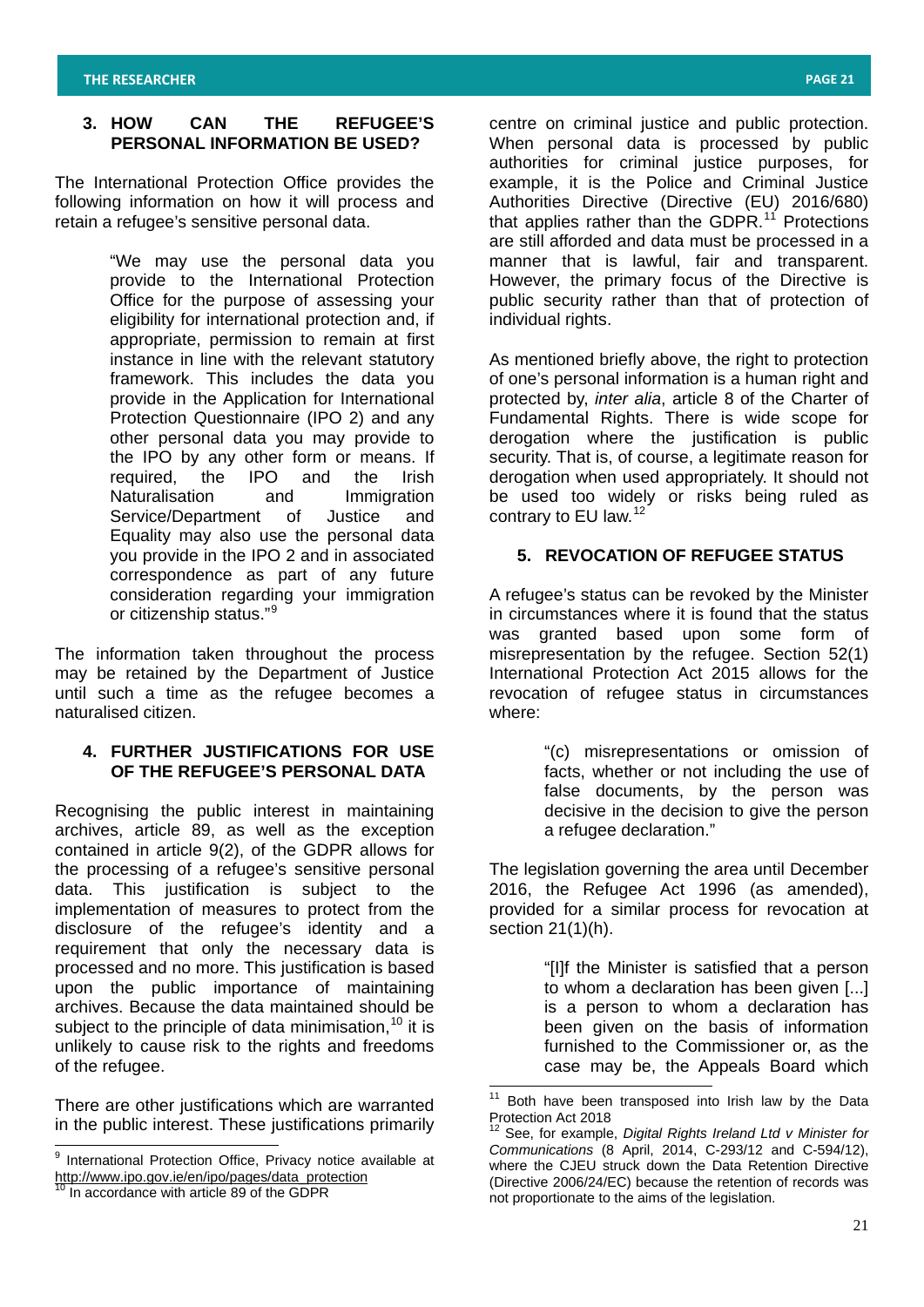was false or misleading in material particular, the Minister may, if he or she considers it appropriate to do so, revoke the declaration."

Neither of the above pieces of legislation provides a definition for the terms 'decisive in the decision' or 'false or misleading in material particular'. It is for the Minister to later decide whether a decision maker would have come to a different decision had this information been before her.

Aside from the obvious difficulties with the subjectivity of the above subsections, it is unclear, from a data retention perspective, whether it is justifiable to hold the entire contents of the records for an indeterminate amount of time in case further information comes to light which could justify the revocation process. If this is the case, a fundamental safeguard of data protection law, that personal information will only be stored for only as long as is necessary, is meaningless for refugees. It is worth recalling that the nature of the information provided is extremely sensitive and includes each and every personal detail related to the individual.

In the case of *Huber v Germany[13](#page-21-0)* , for example, the applicant challenged the legality of the German state's registry of non-citizen, EU nationals. The CJEU determined that it was legitimate to hold a registry but that the data stored should be proportionate and limited to what was necessary.

# **6. CASE STUDY**

In December 2005, two unaccompanied minors arrived in Ireland. They informed the authorities that they were sixteen-year-old cousins from Somalia. They claimed to be of the Bajuni tribe, spoke the Kibajuni dialect and had a geographical knowledge of the region. They did not have identity documents, as is the case for many Somali nationals. They stated that they travelled from Somalia to Mombasa, and on to Nairobi. From Nairobi, they travelled to Ireland, through a location unknown to them. In July 2006, they were granted refugee status.

<span id="page-21-1"></span>When, in 2011, one of the appellants applied for Irish citizenship, his fingerprints were sent to the central database in Luxembourg usually used when an applicant arrives in the state and to

determine whether another European state is responsible for determining a claim under the Dublin procedures.<sup>[14](#page-21-1)</sup> A match resulted and the second appellant's fingerprints were also sent through the central database. Another match resulted. It appeared from the results that they were Tanzanian brothers who applied for British visas in Dar es Salaam in 2005. The Minister went about revoking both refugee statuses based upon section 21 of the Refugee Act 1996 (as amended).

The appellants appealed claiming that they were forced to travel on false documents because, as Somalis, they had no access to travel documents. The judgment of the High Court<sup>[15](#page-21-1)</sup> provides extensive details of the correspondence between the British and Irish governments in 2011, the failures in the British visa processing system in Dar es Salaam at the time, including the fact that it was open to abuse, and the explanations offered by the two appellants. For the purposes herein, the judgment details the extent of record retention and what appears to have been the use of biometric data outside the permissible scope. The governing regulation at that time allowed for fingerprints to be held for a period of ten years or as soon as the person becomes a naturalised citizen.[16](#page-21-1)

The permissible use of the central fingerprint system in Luxembourg is limited to identifying which European state is responsible for the determination of the claim for protection under the Dublin regulations. The Irish state's legal basis for the use of the central fingerprint database in the context of the naturalisation application, and later as a justification for revocation, is unclear. The Department of Justice's data protection policy states as follows in respect of personal data uses.

> "DJE will be fully transparent in relation to how personal data collected is used, in particular ensuring that the data is not used in a way that a data subject would not expect. DJE will provide the required information to data subjects when the personal data is collected […]

<span id="page-21-0"></span><sup>13</sup> (16 December, 2008, C-524/06)

<sup>&</sup>lt;sup>14</sup> Dublin Regulation (Regulation No. 604/2013)<br><sup>15</sup>SAS & AAS v Minister for Justice and Equality [2017] IEHC 163

<sup>&</sup>lt;sup>16</sup> Council Regulation (EC) (No 2725/2000) of 11 December 2000 concerning the establishment of 'Eurodac' for the comparison of fingerprints for the effective application of the Dublin Convention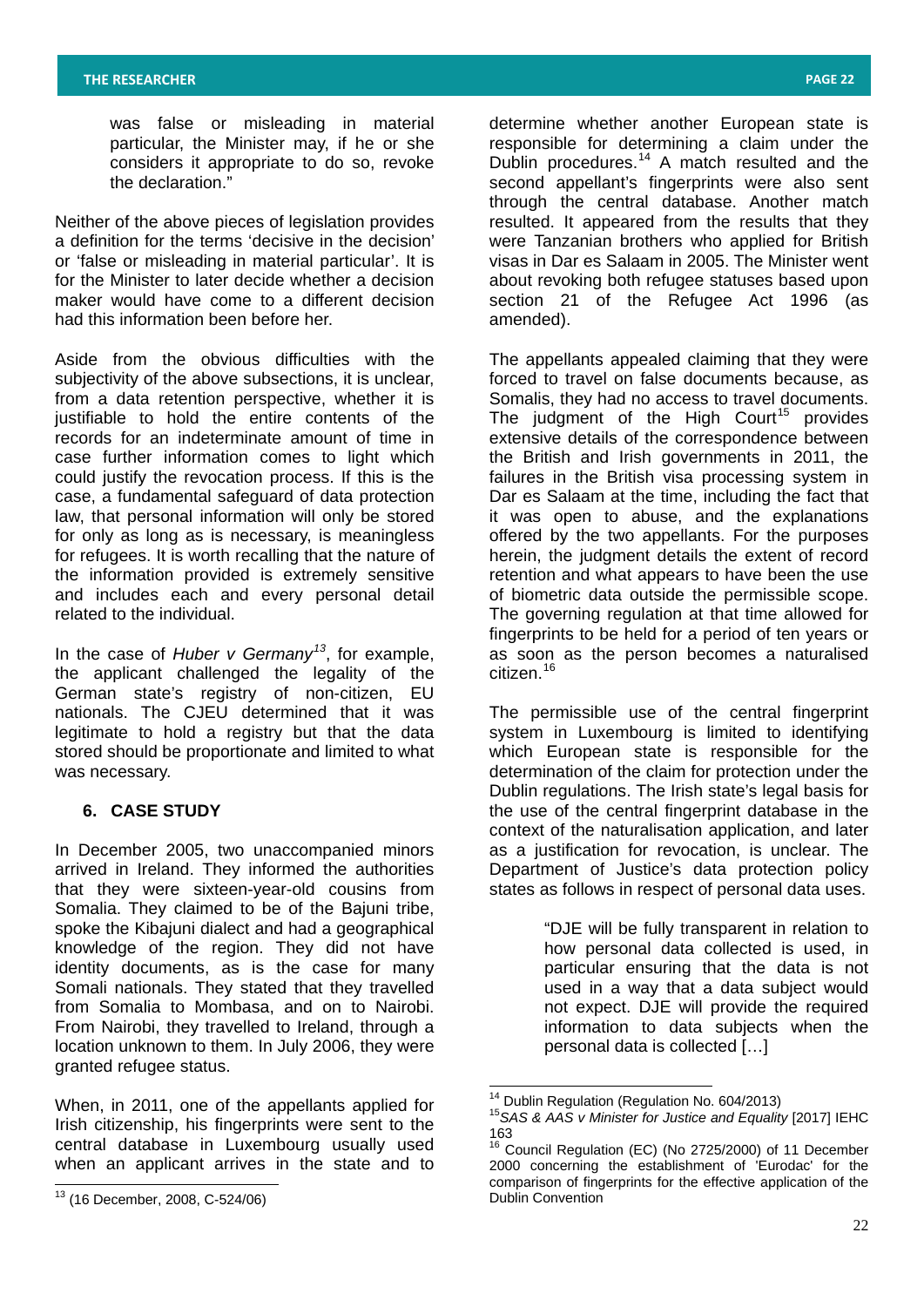DJE processes personal data only for the purposes for which it is collected."<sup>[17](#page-22-0)</sup>

Notably, this is a recitation of the one of the six GDPR safeguards, set out above. It was also an underlying principle of the Data Protection Directive<sup>[18](#page-22-0)</sup>, the predecessor to the GDPR and operative at the time the two appellants' fingerprints were sent to Luxembourg for comparison. The explanation offered by appellants, that someone else secured the visas and that the unknown location they travelled through could have been Dar es Salaam, was not accepted by the High Court. The appeal was not successful at the High Court and the Minister's revocation was upheld.

The argument in respect of the data protection irregularities was not run due to a procedural deficiency. They appealed to the Court of Appeal and the case was heard on 3 July. The judgment is awaited. If the High Court decision is upheld, the appellants' refugee status will be confirmed as revoked and their position in the state will be precarious. The case study provides a useful example of a situation where a purported breach of data protection principles can have very serious ramifications for a refugee.

# **7. CONCLUSIONS**

The retention of archives is hugely important in the public interest. The GDPR requires that the archives maintained should be held subject to the principle of data minimisation. Further, it is also justifiable for the state to hold a record of noncitizens present in the jurisdiction. Because of the sensitive and extensive nature of the personal data held in respect of refugees, it is vital that the retention of the records should comply with the data protection safeguards. The safeguards are in place to ensure the refugee maintains her right to the protection of her personal information, as balanced against the legitimate public interest in maintaining records.

# മ മ മ

# **Who are the Uyghurs? RDC Researcher David Goggins Investigates:**



David Goggins, Refugee Documentation Centre

#### **Introduction**

The Uyghurs are a Turkic ethnic group who live mainly in Xinjiang province, an autonomous region in the west of China. Xinjiang borders eight countries and has an area of 1,600,000 square kilometres, making it larger than France, Germany, Spain and Great Britain combined.<sup>[19](#page-22-1)</sup> About 80% of Uyghurs in Xinjiang live in the Tamsin Basin region in the south of the province. Many Uyghurs reject the name Xinjiang, which means "new frontier", preferring to use the name East Turkestan for the province.<sup>[20](#page-22-1)</sup> The Uyghurs of Xinjiang enjoyed a brief taste of independence in the 1940s but this was suppressed following the occupation of the region by Communist forces in 1949.

# **A Separate Identity**

Uyghurs regard themselves as being ethnically nearer to other central Asian nations than to the Han Chinese majority. Their distinct culture includes their Turkic language, traditional dress, traditional music and their unique cuisine. Most Uyghurs are Sunni Muslims and it is their religion which above all gives them their separate identity.

<span id="page-22-1"></span><span id="page-22-0"></span><sup>&</sup>lt;sup>17</sup> Department of Justice and Equality, Data protection policy, May 2018 at page 5, available at [http://www.justice.ie/en/JELR/Pages/Data\\_Protection](http://www.justice.ie/en/JELR/Pages/Data_Protection) <sup>8</sup>Data Protection Directive (EU Directive 95/46/EC)

<sup>&</sup>lt;sup>19</sup> Far West China (14 August 2017) 10 Crazy, Little-Known Facts about Xinjiang

<sup>&</sup>lt;sup>20</sup> Minority Rights Group International (November 2017) World Directory of Minorities and Indigenous Peoples – China: Uyghurs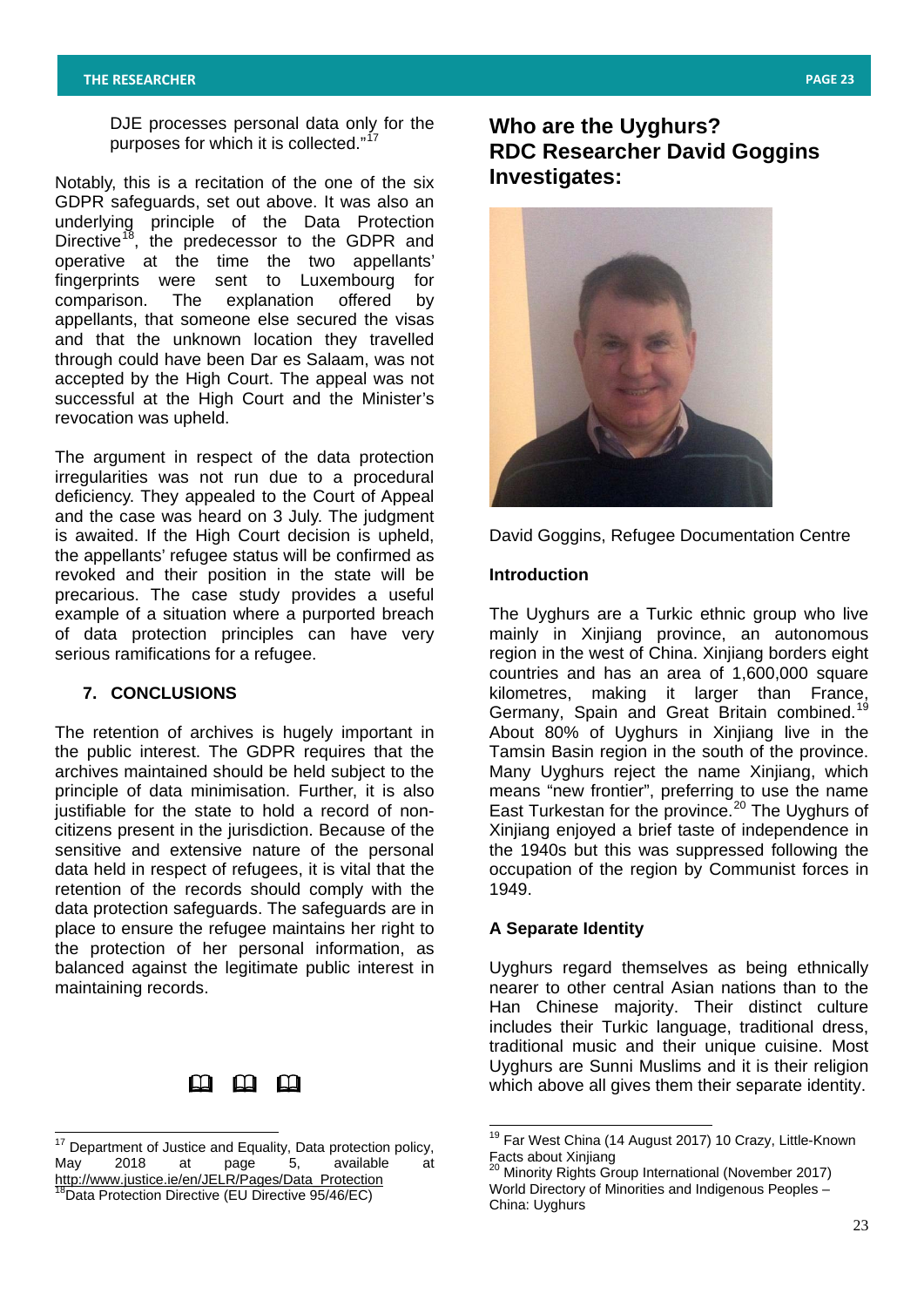The desire of the Uyghur people to maintain a separate identity has brought them into conflict with the ruling Communist Party of China, which has imposed severe restrictions on their human rights, especially the right to practice their religion, and which is currently making every effort to absorb the Uyghurs into mainstream Chinese society. This includes mass immigration of Han Chinese into Xinjiang, which has resulted in the Uyghurs becoming a minority within the province.

A BBC News report refers to the consequences of government policy in the region as follows:

"Xinjiang has received huge state investment in industrial and energy projects, and Beijing has been keen to highlight these as major steps forward. But many Uighurs complain that the Han are taking their jobs, and that their farmland has been confiscated for redevelopment."<sup>[21](#page-23-0)</sup>

# **Violence in Xinjiang**

The policies of the Chinese government have provoked violence in the region, as is commented upon in a Minority Rights Group report which states:

"Resentment of and resistance to governmentsupported migration or support of Han Chinese to the detriment of Uyghurs, restrictions on their religious and cultural practices and loss of land have periodically caused eruptions of violence in the region." [22](#page-23-0)

The 2018 Human Rights Watch report for China states:

"The Chinese government has long conflated peaceful activism with violence in Xinjiang, and has treated many expressions of Uyghur identity, including language and religion, as threatening. Uyghur opposition to government policies has been expressed in peaceful protests but also through violent attacks. However, details about protests and violence are scant, as authorities severely curtail independent reporting in the region."<sup>[23](#page-23-0)</sup>

## **The Urumqi Riots**

A particularly serious outbreak of violence occurred in July 2009 when rioting broke out in the city of Urumqi. The Uyghurs and the government blamed each other for the resulting mayhem, which according to reports included nearly 200 dead and about 1700 injured. A Human Rights Watch report on these events states:

"The protests of July 5-7, 2009, in Urumqi, the capital of Xinjiang, were one of the worst episodes of ethnic violence in China in decades. Information about the Xinjiang protests and their aftermath remains fragmentary. On July 5, protests by Uighurs, an ethnic minority group, against the killing of Uighur workers at the Guangdong toy factory appear to have begun peacefully. It remains unclear how the protest turned violent, with Uighur sources blaming the riot police for the excessive use of force against the protestors."[24](#page-23-1)

Human Rights Watch reported the arrest of hundreds of Uyghurs in the aftermath of the violence, with dozens of them being "disappeared". Other sources allege that thousands of Uyghurs were arrested. BBC News reported that nine rioters were executed, eight of who were Uyghurs.<sup>[25](#page-23-1)</sup>

The continuing repression of the Uyghurs and the absence of any means of peaceful protest resulted in numerous violent incidents since 2009. This included an attack on civilians in Kunming Railway Station in March 2014 by eight knifewielding terrorists who were subsequently identified by the Chinese authorities as Uyghur separatists.

# **The Pretext of Terrorism**

The Chinese government has sought to link the actions of Uyghur separatists with international terrorist groups such as al-Qaeda or Islamic State. This issue is addressed in a BBC News report which states:

"More than 20 Uighurs were captured by the US military after its invasion of Afghanistan. They

<span id="page-23-1"></span>

<span id="page-23-0"></span><sup>&</sup>lt;sup>21</sup> BBC News (30 April 2014) Who are the Uighurs?<br><sup>22</sup> Minority Rights Group International (November 2017) World Directory of Minorities and Indigenous Peoples – China: Uyghurs

<sup>&</sup>lt;sup>23</sup> Human Rights Watch (18 January 2018) World Report 2018 - China

<sup>24</sup> Human Rights Watch (20 October 2009) "We Are Afraid to Even Look for Them": Enforced Disappearances in the Wake of Xinjiang's Protests

 $25$  BBC News (9 November 2009) Nine executed over Xinjiang riots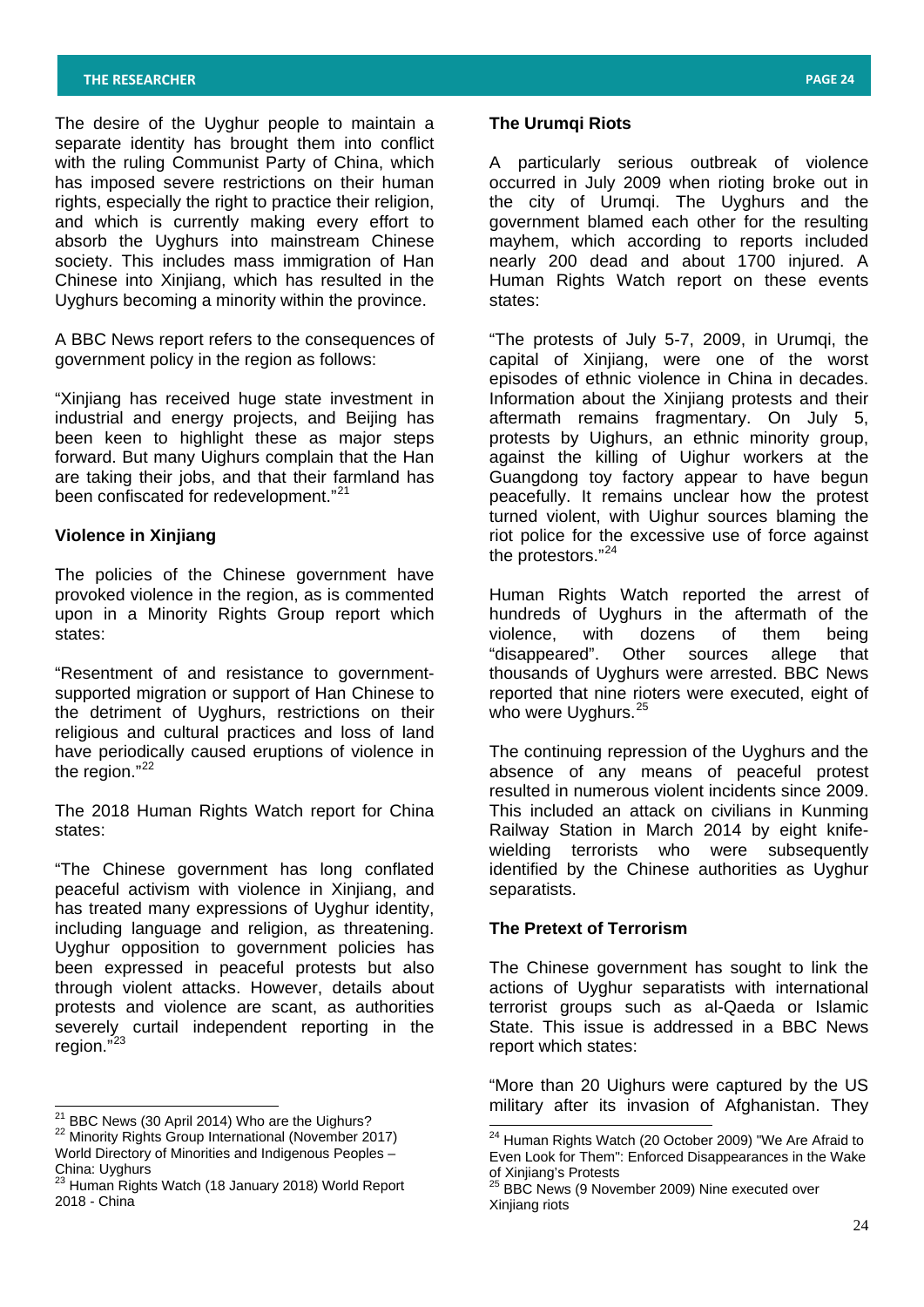were imprisoned at Guantanamo Bay for years without being charged with any offence and most have now been resettled elsewhere. Since the 9/11 attacks in the US, China has increasingly portrayed its Uighur separatists as auxiliaries of al-Qaeda, saying they have received training in Afghanistan. Little evidence has been produced in support of these claims."<sup>[26](#page-24-0)</sup>

See also BBC News report which states:

"China says it's dealing with a threat from separatist Islamist groups, and while some Uighur Muslims have joined the Islamic State militant group, rights groups say violence in Xinjiang stems from China's oppression of people there."<sup>[27](#page-24-0)</sup>

Various sources have noted that Uyghurs involved in violent attacks are usually armed only with knives rather than the firearms that would be available to international terrorists.

The Chinese government has been accused of exaggerating the threat of terrorism to justify a heavy-handed crackdown on the Uyghur population of Xinjiang. In its most recent terrorism report for China the US Department of State notes that:

"China's first comprehensive counterterrorism law came into effect on January 1, 2016. This law explicitly endorses China's longstanding counterterrorism efforts, which are sometimes difficult to distinguish from suppression of individuals and groups, most often ethnic Uighurs, who the Chinese Communist Party deems politically subversive." [28](#page-24-0)

## **Suppression of "Extremism"**

"In March, the XUAR enacted the 'Deextremification Regulation' that prohibits a wide range of behaviours labelled 'extremist', such as spreading 'extremist thought', denigrating or refusing to watch public radio and TV programmes, wearing burkas, having an 'abnormal' beard, resisting national policies, and publishing, downloading, storing or reading articles, publications or audio-visual materials containing 'extremist content'

In April, the government published a list of prohibited names, most of which were Islamic in origin, and required all children under 16 with these names to change them.<sup>[29](#page-24-0)</sup>

#### **Religious Discrimination**

Perhaps the greatest difficulty besetting the Uyghurs is their continued adherence to Sunni Islam in the face of strenuous efforts by the atheist Communist regime to stamp out the faith. Regarding Uyghur religious belief a document compiled by ACCORD quotes from the 2015 book "China's Forgotten People" by Nick Holdstock as follows:

"In press reports and articles that feature Uyghurs the main fact supplied about them is that they are Sunni Muslims. Though accurate, this statement needs to be qualified. Both the degree of religious belief and participation vary greatly among Uyghurs, to the point that for some Uyghurs the notion of being 'Muslim' is more of a cultural marker than a description of faith."<sup>[30](#page-24-0)</sup>

Explaining the apparent inconsistent attitude of the authorities regarding religious tolerance a report from the US-based NGO Freedom House states:

"In many parts of China, ordinary believers do not necessarily feel constrained in their ability to practice their faith, and state authorities even offer active support for certain activities. At the other extreme, Chinese officials have banned holiday celebrations, desecrated places of worship, and employed lethal violence. Security forces across the country detain, torture, or kill believers from various faiths on a daily basis. How a group or individual is treated depends in large part on the level of perceived threat or benefit to party interests, as well as the discretion of local officials."<sup>[31](#page-24-0)</sup>"

However, any tolerance shown towards other faiths does not extend towards Uyghur Muslims. A report published by the Department of Foreign Affairs and Trade of Australia states:

"Chinese law restricts expressions of the Islamic faith, and officials apply the law rigorously in

<span id="page-24-0"></span> $^{26}$  BBC New (30 April 2014) Who are the Uighurs?<br><sup>27</sup>BBC News (1 October 2018) China Uighurs: All you need to know on Muslim 'crackdown'

<sup>28</sup> US Department of State (19 July 2017) Country Reports on Terrorism 2016 - China (Hong Kong and Macau)

<sup>&</sup>lt;sup>29</sup> Amnesty International (22 February 2018) Amnesty International Report 2017/18 - China

 $\frac{30}{31}$  ACCORD (April 2016) China: Situation of Uyghurs  $\frac{31}{1}$  Freedom House (February 2017) The Battle for China's Spirit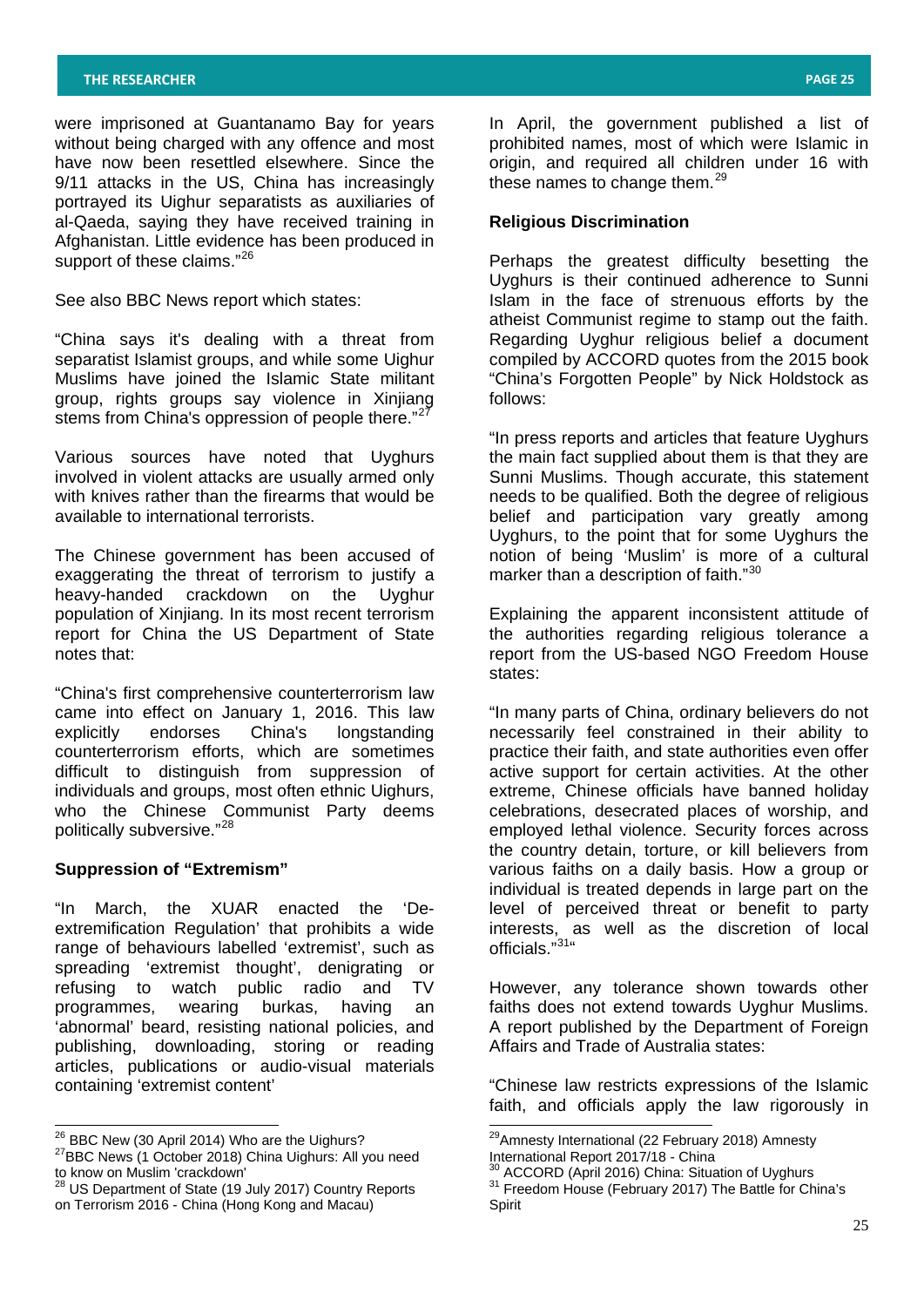relation to Uighur Muslims. In 2017, restrictions which had been in place for some time were formalised in law, including bans against wearing full veils, growing beards, use of religious names for Muslim newborns, and marrying only in a religious ceremony."[32](#page-25-0)

This report also states:

"Chinese law prohibits people under the age of 18 from attending prayer at mosques, fasting by government officials or students during Ramadan, and private religious education. In 2016 and 2017, officials in Xinjiang actively policed Ramadan observance, reportedly forcing people to eat during the day."<sup>[33](#page-25-0)</sup>

## **Other Forms of Discrimination**

Xinjiang Uyghurs also suffer discrimination in both education and employment. A prominent critic of government policies is IlhamTothi, an Uyghur intellectual and professor in a Beijing university and a member of the Communist party, who has said that:

"Given the absence or non-enforcement of national ethnic policies, the primary cause of employment difficulties among minority university students is blatant ethnic discrimination in hiring."<sup>[34](#page-25-0)</sup>

On the subject of education IlhamTothi has said.

"Besides unemployment, the issue that provokes the most intense reaction within Xinjiang's Uighur community is the issue of bilingual education. In practice, 'bilingual education' in Xinjiang has essentially become 'monolingual education' (i.e. Mandarin-only education.) Within the Uighur community, there is a widespread belief that the government intends to establish an educational system based on written Chinese and rooted in the idea of 'one language, one origin.' Suspicions abound that the government is using administrative means to exterminate Uighur

culture and accelerate ethnic and cultural assimilation."[35](#page-25-1)

In 2014 IlhamTothi was sentenced to life imprisonment for his views after what Amnesty International has condemned as an unfair trial. Regarding this sentence a BBC News report states:

"What is so extraordinary about the sentence is that IlhamTohti was not an independence activist, far less a terrorist, but an outspoken advocate of building bridges between the two communities."<sup>[36](#page-25-1)</sup>

## **Re-education Camps**

In 2017 the Chinese government drastically increased its efforts to subjugate the Uyghurs and to completely assimilate them into mainstream culture. The most distressing aspect of this programme is the wholesale internment of the Uyghur population by means of so-called reeducation camps.

Regarding the detention of Uyghurs a report from the US government funded Radio Free Asia states:

"Since April 2017, members of the mostly Muslim Uyghur ethnic group suspected of separatist views have been detained in camps throughout Xinjiang, where Uyghurs have long complained of pervasive discrimination, religious repression and cultural suppression under Chinese rule. Central government authorities in China have not publicly acknowledged the existence of re-education camps in Xinjiang, and the number of inmates kept in each facility remains a closely guarded secret."<sup>[37](#page-25-1)</sup>

Regarding the number of Uyghurs imprisoned in these camps an Associated Press report states:

"The new internment system was shrouded in secrecy, with no publicly available data on the numbers of camps or detainees. The US State Department estimates those being held are 'at the very least in the tens of thousands.' A Turkeybased TV station run by Xinjiang exiles said

<span id="page-25-0"></span><sup>&</sup>lt;sup>32</sup> Australian Government: Department of Foreign Affairs and Trade (21 December 2017) DFAT Country Information Report – People's Republic of China, p.16<br><sup>33</sup> Australian Government: Department of Foreign Affairs and

<span id="page-25-1"></span>Trade (21 December 2017) DFAT Country Information

Report – People's Republic of China, p.16<br><sup>34</sup>Tothi, Ilham (23 April 2015) Present-Day Ethnic Problems in Xinjiang Uighur Autonomous Region: Overview and Recommendations (1) – Unemployment

**<sup>35</sup>**Tothi, Ilham (23 April 2015) Present-Day Ethnic Problems in Xinjiang Uighur Autonomous Region: Overview and<br>Recommendations (2) – Bilingual Education

Recommendations (23 September 2014) China jails prominent Uighur academic IlhamTohti for life<br> $\frac{37}{2}$  Redia F

Radio Free Asia (27 April 2018) Thousands M arch in Brussels to Protest Mass Detentions of Uyghurs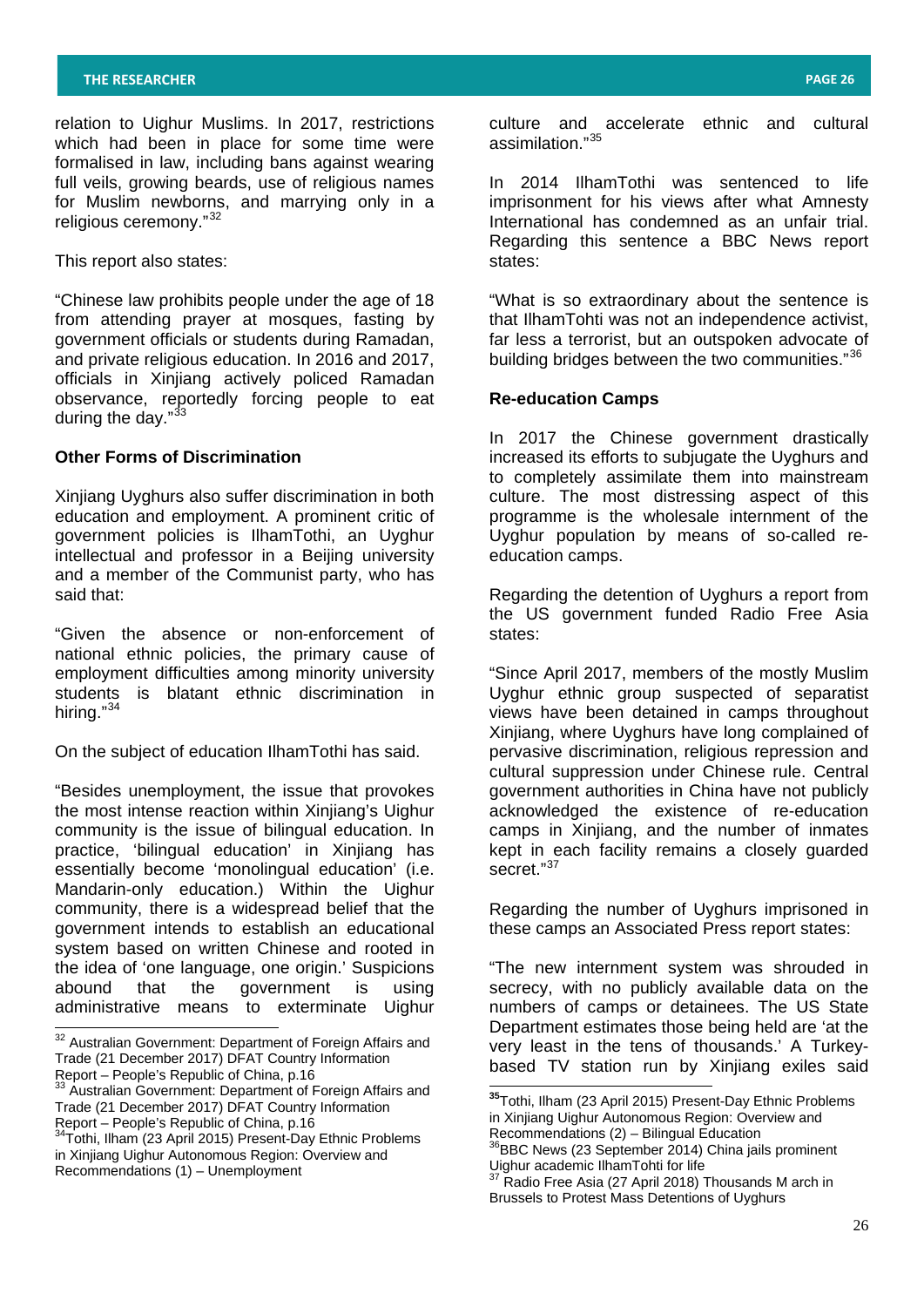almost 900,000 were detained, citing leaked government documents. Adrian Zenz, researcher at the European School of Culture and Theology, puts the number between several hundreds of thousands and just over 1 million."<sup>[38](#page-26-0)</sup>

The confinement of Uyghurs in re-education camps has come to the attention of the US government, as noted in a Radio Free Asia report which states:

"Citing credible reports, lawmakers Marco Rubio and Chris Smith, who head the bipartisan Congressional-Executive Commission on China, said recently that as many as 500,000 to a million people are or have been detained in the reeducation camps, calling it 'the largest mass incarceration of a minority population in the world today.'" [39](#page-26-0)

## **Treatment of Detainees**

A report from Al Jazeera states:

"State –backed media referred to the camps as 'counter-extremism training centres', while critics call them 'concentration camps'<sup>[40](#page-26-0)</sup>

That Uyghurs detainees are being tortured in the camps is maintained in a report from the American financial news website Business Insider which states:

"Uyghurs who have survived internment in the camps have contended that they were subjected to both physical and mental torture. This includes allegations made by former internees interviewed in a BBC documentary broadcast in August, one of whom stated that:

'It was dinnertime. There were at least 1,200 people holding empty bowls in their hands. They had to sing pro-Chinese songs to get food."<sup>[41](#page-26-0)</sup>

To ensure complete control of Uyghur life the state has set up "burial management centres" in addition to the re-education camps. A Radio Free Asia report quotes an Uyghur business man now residing in Turkey as saying:

"Having a burial management center in every village is a way to control the services for the dead, because when a person dies in detention or a prison, the authorities usually do not return the corpse to the family."<sup>[42](#page-26-1)</sup>

## **Separation of Families**

A consequence of the internment of adult Uyghurs is the separation of children from their parents. The fate of these children is revealed in an article from American magazine The Atlantic which states:

The mass internment system doesn't only affect the Uighurs incarcerated in it. It also involves family separation, which impacts thousands of children. When Uighur parents are sent to the camps, their children are often taken away to state-run orphanages, which are proliferating to accommodate the growing demand."<sup>[43](#page-26-1)</sup>

#### **Home Stays**

In early 2018 the Chinese government dispatched more than a million Communist party officials to live with Uyghur Muslim families in western Xinjiang. The purpose of these so-called "home visits" is revealed in a report from CNN which states:

"Government statements and state media reports show that families are required to provide detailed information during the visits on their personal lives and political views. They are also subject to 'political education' from the live-in officials- whose stays are mandated to be at least one week per month in some locations."<sup>[44](#page-26-1)</sup>

"At present, the new administration in Xinjiang is relying on increased economic investment and improvements in citizens' livelihoods to quell ethnic tensions. These policies will likely have a positive short-term effect, but because they do not address deep-seated problems, we cannot afford

<span id="page-26-1"></span><span id="page-26-0"></span> $38$  Associated Press (17 May 2018) 'Permanent cure' : Inside the re-education camps China is using to brainwash Muslims <sup>39</sup>Radio Free Asia (16 July 2018) Authorities Force Uyghur Students to Return to Xinjiang From Mainland For Propaganda Drive

<sup>&</sup>lt;sup>40</sup> Al Jazeera (10 September 2018) Escape from Xinjiang: Muslim Uighurs speak of China persecution<br><sup>41</sup> Business Insider (1 September 2018) What it's like inside

the internment camps China uses to oppress its Muslim minority, according to people who've been there

42Radio Free Asia (10 April 2018) China: Xinjiang authorities use 'burial management centers' to subvert Uyghur funeral traditions

<sup>&</sup>lt;sup>43</sup>The Atlantic (4 September 2018) China's Jaw-Dropping Family Separation Policy

CNN (14 May 2018) Chinese Uyghurs forced to welcome Communist Party into their homes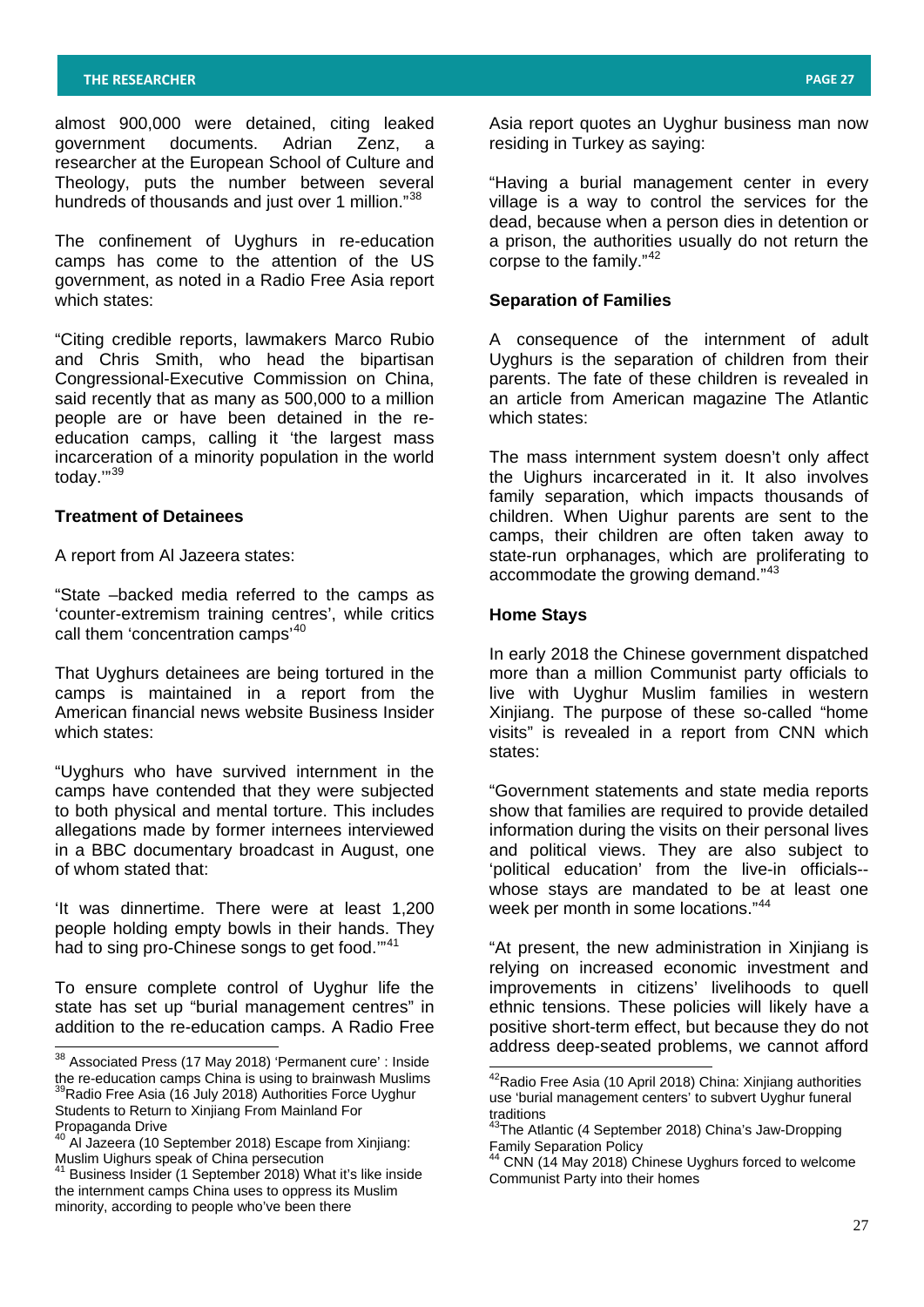to be sanguine about Xinjiang's future, nor can we be certain that violence will not erupt again."<sup>[45](#page-27-0)</sup>

"There are no Uighurs who have not been affected in some way by the current crackdown. Inside East Turkestan (The Uighur term for Xinjiang), elsewhere in China, and even beyond Chinese borders, regardless of social status, gender, generation or profession, all have suffered under the current campaign of repression."[46](#page-27-0)

#### **Seeking Asylum**

The current situation in Xinjiang has led many Uyghurs to leave China and seek asylum anywhere that they can. Commenting on their prospects of success a report from Amnesty International states:

"Uighurs overseas also fear what might happen to them if they return to the XUAR. Those with the right to reside in other countries at least have the ability to stay where they are. But students on short-term visas or people seeking asylum in other countries do not always have that option. In 2017, more than 200 Uighur students were detained in Egypt, of whom at least 22 were forced to return to China. To date, there is no news of their whereabouts. Even amid growing reports of the ongoing repression in the XUAR, an immigration panel in Sweden initially denied asylum to a Uighur family of four who were seeking to rebuild their lives in safety there."<sup>[47](#page-27-0)</sup>

#### **A Final Note: Uyghur or Uighur**

As noted in the various reports quoted above there appears to be some confusion as to what this ethnic group should be called. In fact there are no fewer than seven different spellings, with Uighur and Uyghur being the two most common variants. Virtually all western media and human rights sources use the former spelling, with ACCORD [48](#page-27-0) being a notable exception. But as a Radio Free Asia report explains members of this group overwhelmingly prefer the latter version.

Gardner Bovingdon, a professor of Uyghur studies at Indiana University states:

"I use the 'Uyghur' spelling because it's the most faithful to the way the word is written in the Uyghur script today."[49](#page-27-1)

It is also noteworthy that official Chinese news outlets use "Uyghur" when referring to this group in English language reports.

All documents and reports referred to in this article may be obtained upon request from the Refugee Documentation Centre.



<span id="page-27-0"></span>45Tothi, Ilham (23 April 2015) Present-Day Ethnic Problems in Xinjiang Uighur Autonomous Region: Overview and Recommendations (1) – Unemployment<br>
<sup>46</sup> World Politics Review (13 September 2018) China's

Uighur Crackdown is Turning Xinjiang Into a Police State Amnesty International (24 September 2018) Report on mass detentions in the Xinjiang Uighur Autonomous Region (case examples; detention / education camps)

<span id="page-27-1"></span>Austrian Centre for Country of Origin & Asylum Research and Documentation

<sup>&</sup>lt;sup>49</sup> Radio Free Asia (10 September 2010) 'Uyghur' or "Uighur'?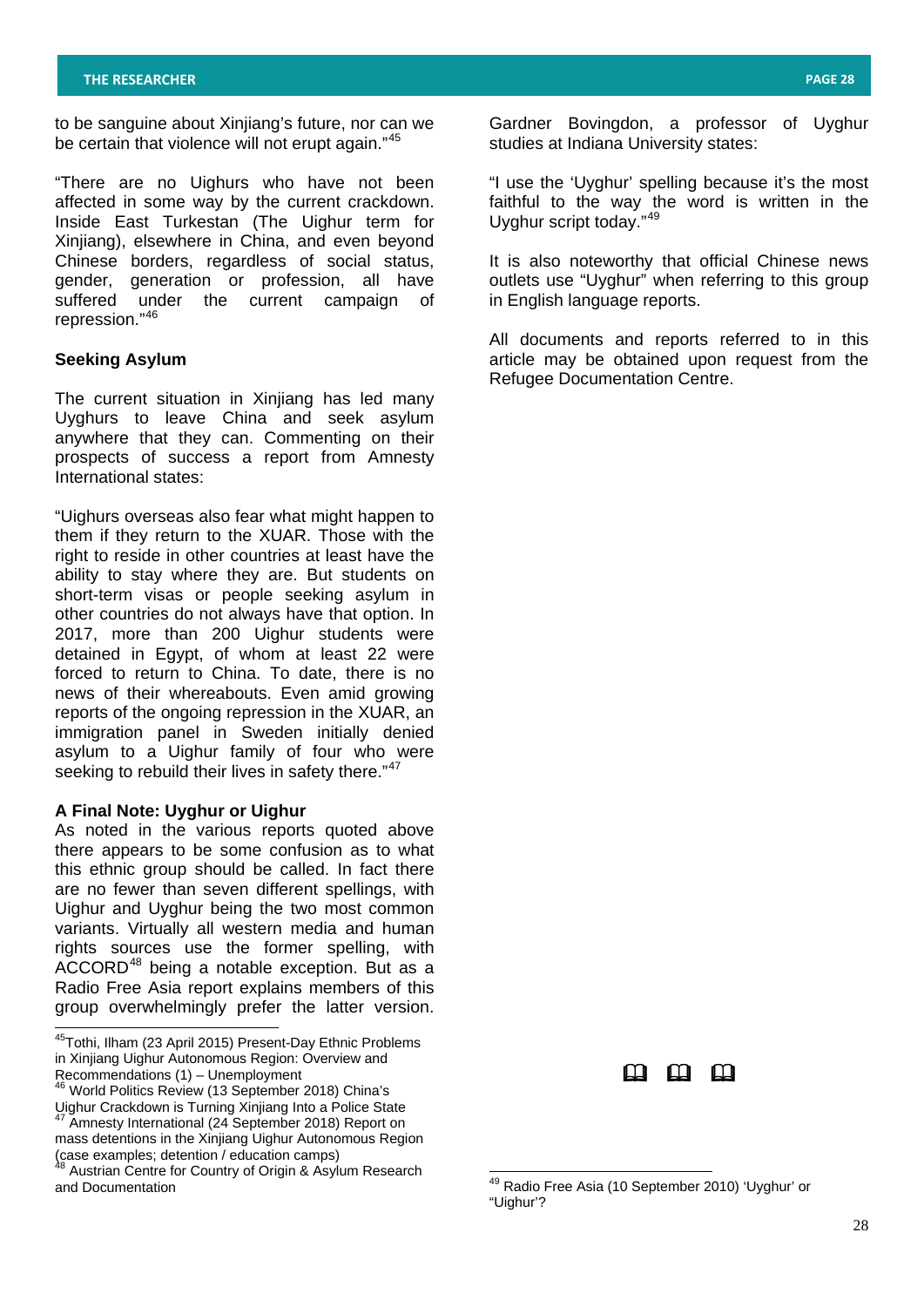# **UNHCR Eligibility Guidelines for Assessing the International Protection Needs of Asylum-Seekers from Afghanistan (30 August 2018)**

#### <span id="page-28-1"></span><http://www.refworld.org/docid/5b8900109.html>

These Eligibility Guidelines provide an update of and replaces the *UNHCR Eligibility Guidelines for assessing the International Protection needs of asylum-seekers from Afghanistan* published in April 2016.<sup>[50](#page-28-0)</sup> The Eligibility Guidelines are issued against a background of continuing concerns about the security situation and widespread human rights abuses.

The security situation in Afghanistan remains volatile, with civilians continuing to bear the brunt of the conflict.<sup>[51](#page-28-0)</sup> The number of civilian casualties has increased every year between 2009 and 2017 and the overall security situation has reportedly continued to deteriorate, $52$  in what has been described as an "eroding stalemate".<sup>[53](#page-28-1)</sup>

[http://www.refworld.org/docid/570f96564.html.](http://www.refworld.org/docid/570f96564.html) <sup>51</sup> UNSG, *The Situation in Afghanistan and Its Implications for International Peace and Security: Report of the Secretary-General*, 27 February 2018, A/72/768–S/2018/165, [http://www.refworld.org/docid/5ad73b254.html,](http://www.refworld.org/docid/5ad73b254.html) paras 14-18, 55; ICG, *The Cost of Escalating Violence in Afghanistan*, 7 February 2018,

[http://www.refworld.org/docid/5a9d1f864.html;](http://www.refworld.org/docid/5a9d1f864.html) UNSG, *The Situation in Afghanistan and its Implications for International Peace and Security*, 15 December 2017, A/72/651–

S/2017/1056, [http://www.refworld.org/docid/5a56465c4.html,](http://www.refworld.org/docid/5a56465c4.html) para. 16; UNSG, *Special Report on the Strategic Review of the United Nations Assistance Mission in Afghanistan*, 10 August 2017, A/72/312– S/2017/696,

[http://www.refworld.org/docid/599301c49.html,](http://www.refworld.org/docid/599301c49.html) paras 9, 16. See also, ACAPS, *Humanitarian Overview: An Analysis of Key Crises in 2018*,

[https://www.acaps.org/sites/acaps/files/slides/files/acaps\\_hu](https://www.acaps.org/sites/acaps/files/slides/files/acaps_humanitarian_overview_analysis_of_key_crises_into_2018.pdf) [manitarian\\_overview\\_analysis\\_of\\_key\\_crises\\_into\\_2018.pdf,](https://www.acaps.org/sites/acaps/files/slides/files/acaps_humanitarian_overview_analysis_of_key_crises_into_2018.pdf)

*Afghanistan and its Implications for International Peace and Security*, 27 February 2018, A/72/768–S/2018/165, [http://www.refworld.org/docid/5ae879b14.html,](http://www.refworld.org/docid/5ae879b14.html) para. 17.

"The Security Council reiterates its concern over the continuing threats to the security and stability of Afghanistan posed by the Taliban, including the Haqqani network, as well as by Al-Qaida, ISIL (Da'esh) affiliates and other terrorist groups, violent and extremist groups, illegal armed groups, criminals, and those involved in the production, trafficking or

As of January 2018, the Taliban was reported to control or contest 43.7 per cent of all districts in Afghanistan.<sup>[54](#page-28-1)</sup> The Taliban have intensified their attacks in Kabul and other major urban areas, and have demonstrated a growing focus on attacking Afghan security forces, causing high numbers of<br>casualties.<sup>55</sup> Islamic State<sup>56</sup> has reportedly Islamic State<sup>[56](#page-28-1)</sup> has reportedly

trade of illicit drugs." UNSC, *Statement by the President of the Security Council*, 19 January 2018, S/PRST/2018/2, http://www.securitycouncilreport.org/atf/cf/%7B65BFCF9B-6D27- 4E9C-8CD3-CF6E4FF96FF9%7D/s\_prst\_2018\_2.pdf, pp. 1-2. See also, HRW, *World Report 2018*: Afghanistan, 18 January 2018,

-

[http://www.refworld.org/docid/5a61eeac4.html;](http://www.refworld.org/docid/5a61eeac4.html) UNSG, *The Situation in Afghanistan and its Implications for International Peace and Security*, 15 September 2017, A/72/392– S/2017/783, [http://www.refworld.org/docid/59c3a9f64.html,](http://www.refworld.org/docid/59c3a9f64.html)

para. 20; UNSG, *Special Report on the Strategic Review of the United Nations Assistance Mission in Afghanistan*, 10 August 2017, A/72/312–S/2017/696,

[http://www.refworld.org/docid/599301c49.html,](http://www.refworld.org/docid/599301c49.html) para. 14; Pajhwok Afghan News, *Rebel Groups in Afghanistan: A Run Through*, 11 April 2017, http://peace.pajhwok.com/en/armed-<br>group/rebel-groups-afghanistan-run-through.<br><sup>53</sup> Contribute:

Security Council Report, March 2018 Monthly Forecast, 28 February 2018, [http://www.securitycouncilreport.org/monthly](http://www.securitycouncilreport.org/monthly-forecast/2018-%2003/afghanistan_24.php)forecast/2018- [03/afghanistan\\_24.php.](http://www.securitycouncilreport.org/monthly-forecast/2018-%2003/afghanistan_24.php) "The overall security

situation has deteriorated over the past few years, as the Taliban have been able to influence and, to some extent, control ever larger parts of the country. […] The situation has been described as an eroding stalemate in which the Taliban have increased the territory they are able to contest and, in some areas, have begun to consolidate their hold." UNSG, *Special Report on the Strategic Review of the United Nations Assistance Mission in Afghanistan*, 10 August 2017, A/72/312–S/2017/696,

[http://www.refworld.org/docid/599301c49.html,](http://www.refworld.org/docid/599301c49.html) para. 14.<br><sup>54</sup> Special Inspector General for Afghanistan Reconstruction (SIGAR), *Quarterly Report to the United States Congress*, 30 April 2018, [https://www.sigar.mil/pdf/quarterlyreports/2018-](https://www.sigar.mil/pdf/quarterlyreports/2018-04-30qr.pdf)

[04-30qr.pdf,](https://www.sigar.mil/pdf/quarterlyreports/2018-04-30qr.pdf) p. 86. <sup>55</sup> HRW, "*No Safe Place", Insurgent Attacks on Civilians in Afghanistan*, 8 May 2018,

[https://www.hrw.org/report/2018/05/08/no-](https://www.hrw.org/report/2018/05/08/no-safeplace/insurgent-attacks-civilians-afghanistan)

# [safeplace/insurgent-attacks-civilians-afghanistan,](https://www.hrw.org/report/2018/05/08/no-safeplace/insurgent-attacks-civilians-afghanistan) pp. 1, 14-

26. "For some years already, insurgents have used increasingly sophisticated equipment and, in some places, engaged Afghan forces in direct – as opposed to asymmetric – confrontation." ICG, *A Dangerous Escalation in Afghanistan*, 31 January 2018,

[https://www.crisisgroup.org/asia/south-](https://www.crisisgroup.org/asia/south-asia/afghanistan/dangerous-escalation-afghanistan)

[asia/afghanistan/dangerous-escalation-afghanistan.](https://www.crisisgroup.org/asia/south-asia/afghanistan/dangerous-escalation-afghanistan)<br>
<sup>56</sup> In different sources and at different times the militant group has been variously referred to as Islamic State in Iraq and the Levant-Khorasan Province (ISIL-KP), or ISKP (Islamic State Khorasan Province), or *Daesh* (a loose acronym of al-Dawla al-Islamiya al-Iraq al-Sham, the Arabic for Islamic State of Iraq and the Levant), or simply ISIS (Islamic State in Iraq and Syria), or ISIL (Islamic State in Iraq and the Levant), or Islamic State. This document generally uses Islamic State. It should be noted that UNAMA in recent reports uses the term *Daesh*/ISIL-KP, and in addition recognizes a category of "self-identified Daesh/ISIL-KP fighters" to refer to situations where AGEs identify or claim to be 'Daesh' but where there is no factual information supporting a formal link to

<span id="page-28-0"></span><sup>50</sup> UNHCR, *Eligibility Guidelines for Assessing the International Protection Needs of Asylum-Seekers from Afghanistan*, 19 April 2016, HCR/EG/AFG/16/02,

pp. 6-8. 52 Human Rights Watch (HRW), "*No Safe Place" Insurgent Attacks on Civilians in Afghanistan*, 8 May 2018, [https://www.hrw.org/sites/default/files/report\\_pdf/afghanistan](https://www.hrw.org/sites/default/files/report_pdf/afghanistan0518_web_1.pdf) [0518\\_web\\_1.pdf,](https://www.hrw.org/sites/default/files/report_pdf/afghanistan0518_web_1.pdf) pp. 8-11; UNSG, *The Situation in*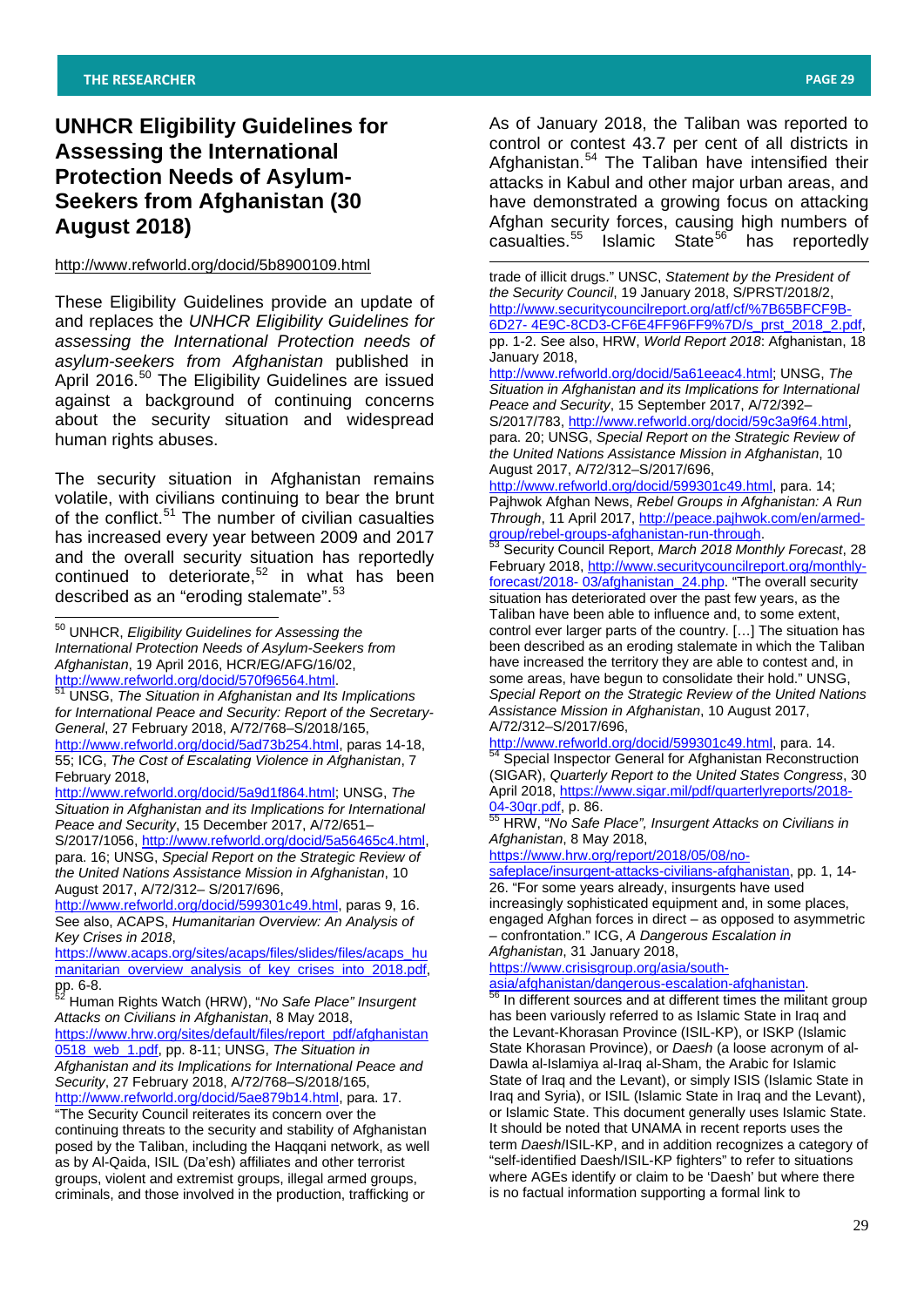-

remained resilient despite intensified international and Afghan military operations and conducted attacks against military and foreign military targets and the civilian population.[57](#page-29-0) A proliferation of anti-government elements (AGEs) with various goals and agendas, has further complicated the security situation. Pro-government armed groups[58](#page-29-1) are also reported to undermine the government's authority in their areas of influence and are associated with human rights violations.<sup>[59](#page-29-1)</sup> A non-international armed conflict continues to

<span id="page-29-1"></span>Daesh/ISIL-KP in Nangarhar province or the broader Islamic State organization. UNAMA, *Afghanistan: Annual Report on the Protection of Civilians in Armed Conflict 2017*, February 2018, <u>http://www.refworld.org/docid/5a854a614.html</u>, p. 4. See also, AAN, *Battle for Faryab: Fighting Intensifies on One of Afghanistan's Major Frontlines*, 12 March 2018, [https://www.afghanistan-analysts.org/battle-for-faryab](https://www.afghanistan-analysts.org/battle-for-faryab-fighting-intensifies-on-one-of-afghanistans-majorfrontlines/)[fighting-intensifies-on-one-of-afghanistans-majorfrontlines/;](https://www.afghanistan-analysts.org/battle-for-faryab-fighting-intensifies-on-one-of-afghanistans-majorfrontlines/) UNSG, *Special Report on the Strategic Review of the United Nations Assistance Mission in Afghanistan*, 10 August 2017, A/72/312–S/2017/696,

<span id="page-29-0"></span>[http://www.refworld.org/docid/599301c49.html,](http://www.refworld.org/docid/599301c49.html) para. 17. <sup>57</sup> UNSG, *The Situation in Afghanistan and its Implications for International Peace and Security*, 27 February 2018, A/72/768–S/2018/165,

[http://www.refworld.org/docid/5ae879b14.html,](http://www.refworld.org/docid/5ae879b14.html) para. 17; UNSG, *The Situation in Afghanistan and its Implications for International Peace and Security*, 15 December 2017, A/72/651–S/2017/1056,

[http://www.refworld.org/docid/5a56465c4.html,](http://www.refworld.org/docid/5a56465c4.html) para. 20; UNSG, *The Situation in Afghanistan and its Implications for International Peace and Security*, 15 September 2017, A/72/392–S/2017/783,

[http://www.refworld.org/docid/59c3a9f64.html,](http://www.refworld.org/docid/59c3a9f64.html) para. 20; UNSG, *The Situation in Afghanistan and its Implications for International Peace and Security*, 15 June 2017, A/71/932– S/2017/508, [http://www.refworld.org/docid/5a2563924.html,](http://www.refworld.org/docid/5a2563924.html) paras 16-17. See also, ABC News, *Suicide Bombers Strike in Afghan Capital, 6 Wounded*, 9 May 2018,

[https://abcnews.go.com/International/wireStory/official](https://abcnews.go.com/International/wireStory/official-taliban-capture2nd-district-compound-days-55032977)[taliban-capture2nd-district-compound-days-55032977.](https://abcnews.go.com/International/wireStory/official-taliban-capture2nd-district-compound-days-55032977) <sup>58</sup> UNAMA defines pro-government armed groups as "an

organized armed non-State actor engaged in conflict and distinct from Government Forces, rebels and criminal groups. Pro-Government armed groups do not include the Afghan Local Police, which fall under the command and control of the Ministry of Interior. These armed groups have no legal basis under the laws of Afghanistan, though in some cases, armed groups receive direct/indirect support of the host Government or other States. This term includes, but is not limited to, the following groups: 'national uprising movements', local militias (ethnically, clan or otherwise based), and civil defence forces and paramilitary groups (when such groups are clearly not under State control)." UNAMA, *Afghanistan: Annual Report on the Protection of Civilians in Armed Conflict 2017*, February 2018,

<span id="page-29-2"></span>[http://www.refworld.org/docid/5a854a614.html,](http://www.refworld.org/docid/5a854a614.html) p. 51. <sup>59</sup> AAN, *Battle for Faryab: Fighting Intensifies on One of Afghanistan's Major Frontlines*, 12 March 2018, [https://www.afghanistananalysts.org/battle-for-faryab](https://www.afghanistananalysts.org/battle-for-faryab-fighting-intensifies-on-one-of-afghanistans-major-frontlines/)[fighting-intensifies-on-one-of-afghanistans-major-frontlines/;](https://www.afghanistananalysts.org/battle-for-faryab-fighting-intensifies-on-one-of-afghanistans-major-frontlines/) UNAMA, *Afghanistan: Annual Report on the Protection of Civilians in Armed Conflict 2017*, February 2018, [http://www.refworld.org/docid/5a854a614.html,](http://www.refworld.org/docid/5a854a614.html) p. 52

affect Afghanistan, posing the Afghan National Defence and Security Forces (ANDSF) supported by the international military forces against a number of AGEs.<sup>[60](#page-29-2)</sup>

In summary, UNHCR recommends that all claims lodged by asylum-seekers from Afghanistan need to be considered on their own merits according to fair and efficient status determination procedures and up-to-date and relevant country of origin information.

## *Risk Profiles*

UNHCR has maintained the same risk profiles in the 2018 Eligibility Guidelines as were contained in the 2016 Eligibility Guidelines and considers that individuals falling into one or more of the following risk profiles may be in need of international refugee protection, depending on the individual circumstances of the case:

- 1. Individuals associated with, or perceived as supportive of, the Government and the international community, including the international military forces;
- 2. Journalists and other media professionals;
- 3. Men of fighting age, and children in the context of underage and recruitment;
- 4. Civilians suspected of supporting AGEs;
- 5. Members of minority religious groups, and persons perceived as contravening Sharia law;
- 6. Individuals perceived as contravening AGEs' interpretation of Islamic principles, norms and values;
- 7. Women with certain profiles or in specific circumstances;
- 8. Women and men who are perceived as contravening social mores;

<sup>60</sup> UNAMA, *Afghanistan: Annual Report on the Protection of Civilians in Armed Conflict 2017*, February 2018, [http://www.refworld.org/docid/5a854a614.html,](http://www.refworld.org/docid/5a854a614.html) p. 56; UNSG, *Special Report on the Strategic Review of the United Nations Assistance Mission in Afghanistan*, 10 August 2017, A/72/312–S/2017/696, [http://www.refworld.org/docid/599301c49.html,](http://www.refworld.org/docid/599301c49.html) para. 9.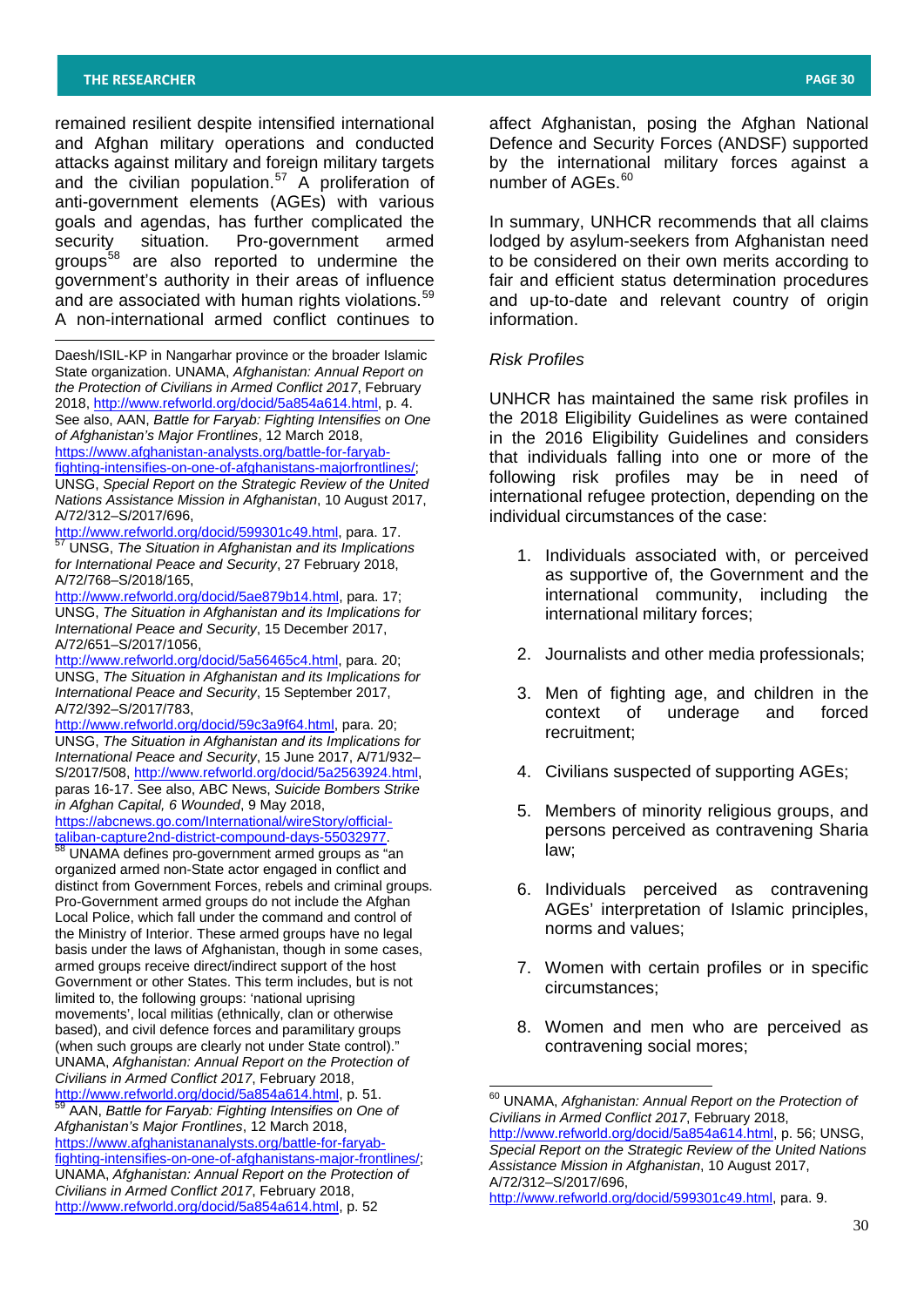- 9. Individuals with disabilities, including in particular mental disabilities, and persons suffering from mental illnesses;
- 10. Children with certain profiles or in specific circumstances;
- 11. Survivors of trafficking or bonded labour and persons at risk of being trafficked or of bonded labour;
- 12. Individuals of diverse sexual orientations and/or gender identities;
- 13. Members of (minority) ethnic groups;
- 14. Individuals involved in blood feuds; and
- 15. Business people and other people of means and their family members.

Depending on the specific circumstances of the case, family members or other members of the households of individuals with these profiles may also be in need of international protection on the basis of their association with individuals at risk.

## *Internal Flight, Relocation or Protection Alternative*

In light of the available evidence of serious and widespread human rights abuses by AGEs in areas under their effective control, as well as the inability of the State to provide protection against such abuses in these areas, UNHCR considers that an internal flight or relocation alternative (IFA/IRA) is not available in areas of the country that are under the effective control of AGE. It is also not available in areas of the country affected by active combat between pro-government forces and AGEs, or between different AGEs.

The Eligibility Guidelines also provides specific guidance relating to the IFA/IRA assessment for Kabul. Given the current security, human rights and humanitarian situation in Kabul, UNHCR considers an IFA/IRA is generally not available in this city.

## *Exclusion from International Refugee Protection*

Due to the serious human rights abuses and violations of international humanitarian law during Afghanistan's long history of armed conflicts, exclusion considerations under Article 1F of the 1951 Convention may arise in individual claims by

Afghan asylum-seekers. Careful consideration needs to be given in particular to the following profiles:

- 1. Former members of the armed forces and the intelligence/security apparatus, including KhAD/WAD agents, as well as former officials of the Communist regimes;
- 2. Former members of armed groups and militia forces during and after the Communist regimes;
- 3. (Former) members and commanders of AGEs;
- 4. (Former) members of the Afghan National Security Forces (ANSF), including the National Directorate of Security (NDS), the Afghan National Police (ANP) and the Afghan Local Police (ALP);
- 5. (Former) members of paramilitary groups and militias; and
- 6. (Former) members of groups and networks engaged in organized crime.

# m m m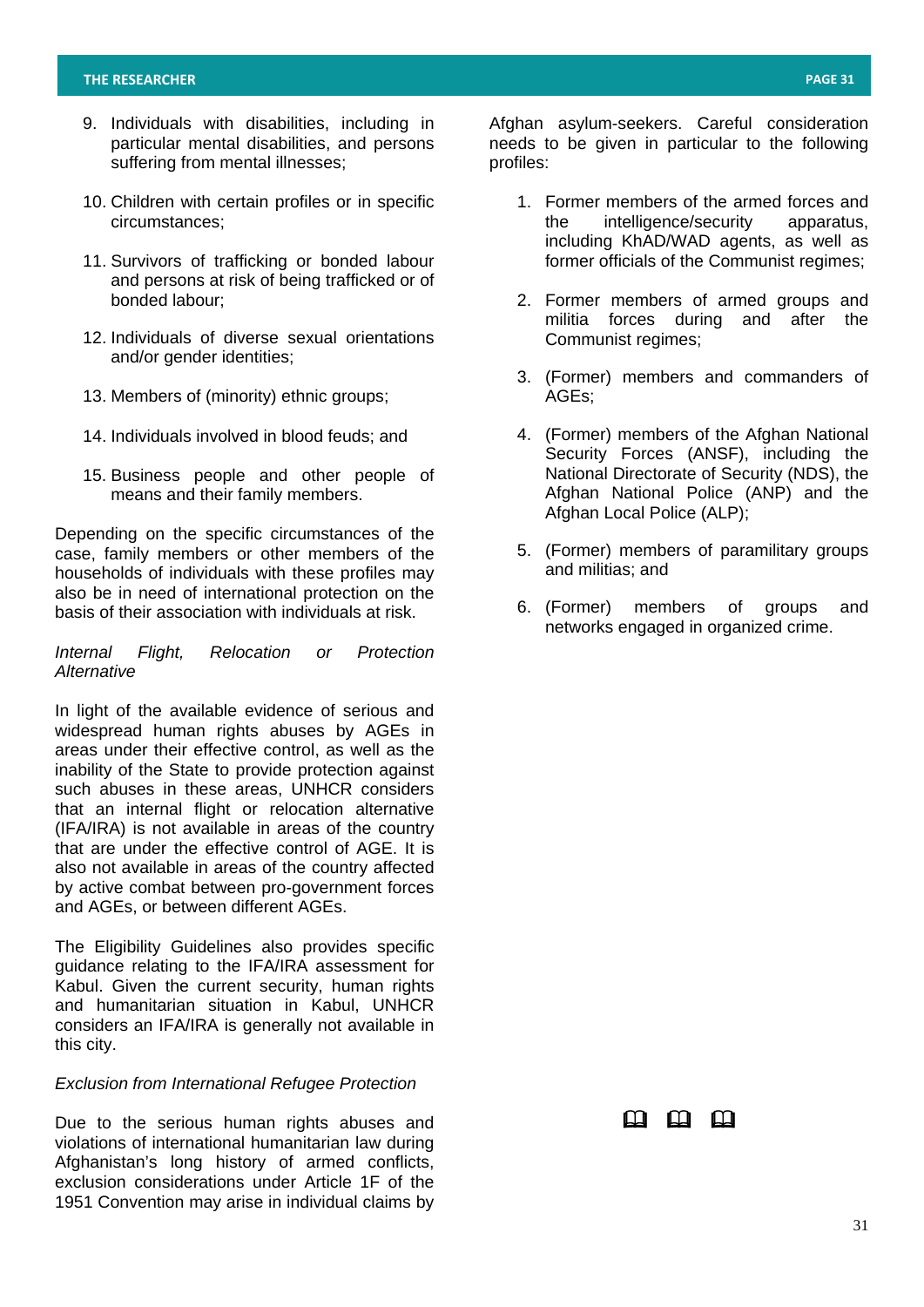# **UNHCR Guidance Note on the Outflow of Venezuelans (March 2018)**

## <http://www.refworld.org/docid/5a9ff3cc4.html>

Venezuela continues to experience a significant outflow of Venezuelans to neighbouring countries and countries further afield. While individual circumstances and reasons for these movements vary, international protection considerations have become apparent for a very significant proportion of Venezuelans. [61](#page-31-0)

Against this background, UNHCR calls on States receiving and/or already hosting Venezuelans to allow them access to their territory, and to continue to adopt appropriate and pragmatic protection-oriented responses. UNHCR is ready to work with States to devise appropriate international protection arrangements in line with national and regional standards, in particular the 1951 Convention relating to the Status of Refugees.

UNHCR encourages States to consider protection-oriented arrangements to enable legal stay for Venezuelans, with appropriate safeguards. These could include various forms of international protection, including under:

- 1. Temporary protection or stay arrangements; [62](#page-31-0) or
- 2. Visa or labour migration arrangements that would offer access to legal residence and to a standard of treatment akin to international protection.<sup>[63](#page-31-0)</sup>

[http://www.refworld.org/docid/52fba2404.html.](http://www.refworld.org/docid/52fba2404.html)<br><sup>63</sup> Such standards include: appropriate reception arrangements; recognized and documented permission to stay; protection against arbitrary or prolonged detention; access to housing, education, health care and other basic services; freedom of movement, except as may be warranted by national security, public order or public health considerations; the registration of births, deaths and marriages; physical security, including protection against sexual and gender-based violence and exploitation; special care for separated and unaccompanied children, guided by the best interests of the child; respect for family unity and tracing, and opportunities for reunification with separated family members; particular attention and special arrangements for persons with special needs, including persons with disabilities; self-sufficiency or work

Implementation of such arrangements would be without prejudice to the right to seek asylum, notably in expulsion or deportation proceedings or in the case of non-renewal of residency permits. In view of the current situation in Venezuela, UNHCR calls on States to ensure that holders of complementary forms of protection, temporary protection, or stay arrangements, or visa or labour migration arrangements will not be deported, expelled, or in any other way forced to return to Venezuela, consistent with international refugee and human rights law. This guarantee would need to be assured either in the official identity document received or through other effective means, such as clear instructions to law enforcement agencies.

The solutions outlined above are without prejudice to the right to seek asylum. Fair and efficient asylum systems provide the necessary safety net to ensure that individuals with international protection needs are recognized as such and are protected from refoulement. All decisions on asylum claims need to take into account relevant, reliable and up-to-date country of origin information.



opportunities; and access to UNHCR and, as appropriate, other relevant international organizations and nongovernmental organizations and civil society. See UNHCR, *Guidelines on Temporary Protection or Stay Arrangements*, February 2014,

-

[http://www.refworld.org/docid/52fba2404.html,](http://www.refworld.org/docid/52fba2404.html) in particular paragraphs 13, 16-18.

<span id="page-31-0"></span> $61$  Information available to UNHCR on the basis of border monitoring interviews conducted with Venezuelan nationals. <sup>62</sup> UNHCR, *Guidelines on Temporary Protection or Stay Arrangements*, February 2014,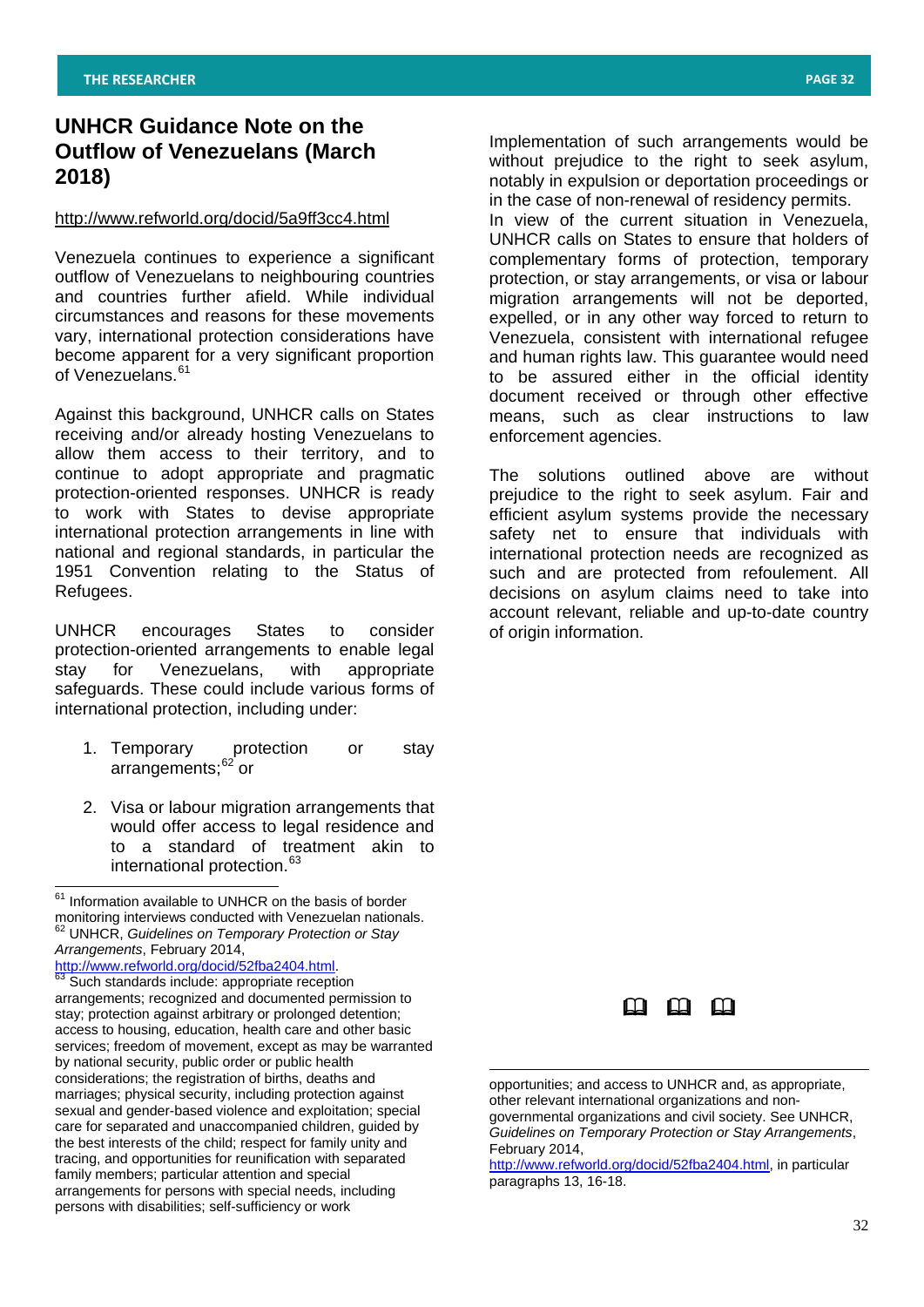# **UNHCR Position on Returns to Libya: Update II (September 2018)**

# <http://www.refworld.org/docid/5b8d02314.html>

The position provides an update of and replaces the UNHCR Position on Returns to Libya (Update I) published in October 2015.<sup>[64](#page-32-0)</sup> It contains guidance relating to returns of nationals and habitual residents of Libya, as well as on returns of third country nationals who may have lived in or transited through Libya.

The current situation in Libya is characterized by political and military fragmentation, hostilities between competing military factions, the proliferation of armed groups and a general climate of lawlessness, as well as a deteriorating human rights situation.<sup>[65](#page-32-0)</sup>

<span id="page-32-1"></span>Since 2014, armed conflict between rival armed groups has resulted in large numbers of civilian casualties,<sup>[66](#page-32-0)</sup> displaced hundreds of thousands of people, disrupted people's access to basic services and livelihoods, and destroyed vital infrastructure. As of March 2018, 1.1 million people were estimated to be in need of life-saving humanitarian assistance and protection, including

<span id="page-32-0"></span> <sup>64</sup> UNHCR, *UNHCR Position on Returns to Libya (Update I)*, October 2015,

[http://www.refworld.org/docid/561cd8804.html.](http://www.refworld.org/docid/561cd8804.html) [65](http://www.refworld.org/docid/561cd8804.html) Council on Foreign Relations (CFR), *Civil War in Libya*,

[http://www.refworld.org/docid/5b6414484.html.](http://www.refworld.org/docid/5b6414484.html) The Global Peace Index 2018 ranked Libya as the  $7<sup>th</sup>$  most dangerous country in the world; *Global Peace Index 2018: Measuring Peace in a Complex World*, June 2018,<br>https://bit.ly/2sK6cR3, p. 9.<br><sup>66</sup> Beturean 4, <sup>1-</sup>

Between 1 January and 31 July 2018, the United Nations Support Mission in Libya (UNSMIL) documented the killing and injuring of 127 and 308 civilians, respectively. In 2017, UNSMIL documented 160 civilian deaths and 177 injuries. Given limitations on access to and information flow from conflict-affected areas, the actual casualty figures are likely to be significantly higher. Leading causes of civilian casualties reportedly include explosive remnants of war, gunfire, airstrikes, shelling and improvised explosive devices; see UNSMIL, *Human Rights Report on Civilian Casualties*, available at: [https://bit.ly/2n7tgXu.](https://bit.ly/2n7tgXu) According to the Armed Conflict Location and Event Data Project (ACLED), 1,654 people were killed in 2017. The highest numbers of casualties were recorded in the provinces of Benghazi, Sirte and Tripoli; Austrian Centre for Country of Origin and Asylum Research and Documentation (ACCORD), Lib*ya, Year 2017: Update on Incidents According to the Armed Conflict Location & Event Data Project (ACLED)*, 18 June 2018, [https://bit.ly/2ttcMvB.](https://bit.ly/2ttcMvB)

378,000 children and 307,000 women of reproductive age.<sup>[67](#page-32-1)</sup> There are consistent reports of the widespread use of prolonged arbitrary and unlawful detention and endemic human rights abuses in prisons and detention facilities nominally under the control of state institutions but partially or fully under the control of armed groups,<sup>[68](#page-32-1)</sup> as well as in facilities run by armed groups with no formal connection to state institutions or with affiliation to the unrecognized "Interim Government" and affiliated institutions in eastern Libya.<sup>[69](#page-32-1)</sup> The vast majority of detainees in official facilities are reportedly held in pre-trial detention.<sup>[70](#page-32-1)</sup>

Asylum-seekers, refugees, and migrants, including children, are reportedly systematically subjected to or are at very high risk of torture and other forms of ill-treatment, including rape and other forms of sexual violence, $71$  forced labour as

[http://www.refworld.org/docid/5b6ac2124.html,](http://www.refworld.org/docid/5b6ac2124.html) pp. 1, 2; OCHA, *Libya HNO 2018*, 1 March 2018,

[http://www.refworld.org/docid/5b6429ad4.html,](http://www.refworld.org/docid/5b6429ad4.html) p. 5.<br>http://www.refworld.org/docid/5b6429ad4.html, p. 5.<br><sup>68</sup> These reportedly include: Prisons under the Judicial Police of the Ministry of Justice; facilities under the Ministry of

Interior; prisons under the Ministry of Defence; and facilities run by intelligence agencies affiliated to State institutions, such as the General Intelligence Service (GIS) under the oversight of the Presidency Council; OHCHR, *Arbitrary and Unlawful Detention in Libya*, April 2018,

[http://www.refworld.org/docid/5b5590154.html,](http://www.refworld.org/docid/5b5590154.html) p. 11. <sup>69</sup> "*Some 6,400 individuals were held in 26 official prisons under the Ministry of Justice, an estimated 75 to 80 per cent of them in pretrial detention. Thousands of others were held in facilities nominally under the control of the Ministry of the Interior or the Ministry of Defence, as well as facilities directly run by armed groups*"; UN Security Council, *United Nations Support Mission in Libya*, 24 August 2018,

[http://www.refworld.org/docid/5b8d31bc4.html,](http://www.refworld.org/docid/5b8d31bc4.html) para. 31. See also, OHCHR, *Arbitrary and Unlawful Detention in Libya*, April 2018, [http://www.refworld.org/docid/5b5590154.html,](http://www.refworld.org/docid/5b5590154.html) p.

11; HRW, *World Report 2018* <sup>−</sup> *Libya*, 18 January 2018, [http://www.refworld.org/docid/5a61ee53a.html.](http://www.refworld.org/docid/5a61ee53a.html) <sup>70</sup> UN Security Council, *United Nations Support Mission in* 

*Libya*, 7 May 2018,

[http://www.refworld.org/docid/5b4c65d64.html,](http://www.refworld.org/docid/5b4c65d64.html) para. 38; HRW, *World Report 2018* <sup>−</sup> *Libya*, 18 January 2018, [http://www.refworld.org/docid/5a61ee53a.html.](http://www.refworld.org/docid/5a61ee53a.html) See also, OHCHR, *Arbitrary and Unlawful Detention in Libya*, April 2018, [http://www.refworld.org/docid/5b5590154.html,](http://www.refworld.org/docid/5b5590154.html) p. 9. <sup>71</sup> "*Migrant women and girls were raped and otherwise* 

*sexually abused during their journeys through Libya, in both official and unofficial migrant detention centres. Survivors described being taken away from cells shared with others by armed men, including guards of the Department for Combating Illegal Migration, and being raped repeatedly by multiple perpetrators. Those who tried to resist were beaten, threatened at gunpoint, and denied food and water*"; OHCHR, *Situation of Human Rights in Libya*, 21 February 2018, [http://www.refworld.org/docid/5b4c64fd4.html,](http://www.refworld.org/docid/5b4c64fd4.html) para. 35. See also, UN Security Council, *United Nations Support Mission in Libya*, 24 August 2018,

updated 29 August 2018, [https://on.cfr.org/2xoLOG7;](https://on.cfr.org/2xoLOG7) Small Arms Survey, *Capital of Militias* <sup>−</sup> *Tripoli's Armed Groups Capture the Libyan State*, June 2018, [https://bit.ly/2m0lWfQ;](https://bit.ly/2m0lWfQ) Office of the United Nations High Commissioner for Human Rights (OHCHR), *Statement by UN High Commissioner for Human Rights ZeidRa'ad Al Hussein at the End of Visit to Libya*, 12 October 2017,

<sup>67</sup> UNICEF, *Libya Humanitarian Situation Report Mid-Year 2018*, 27 July 2018,